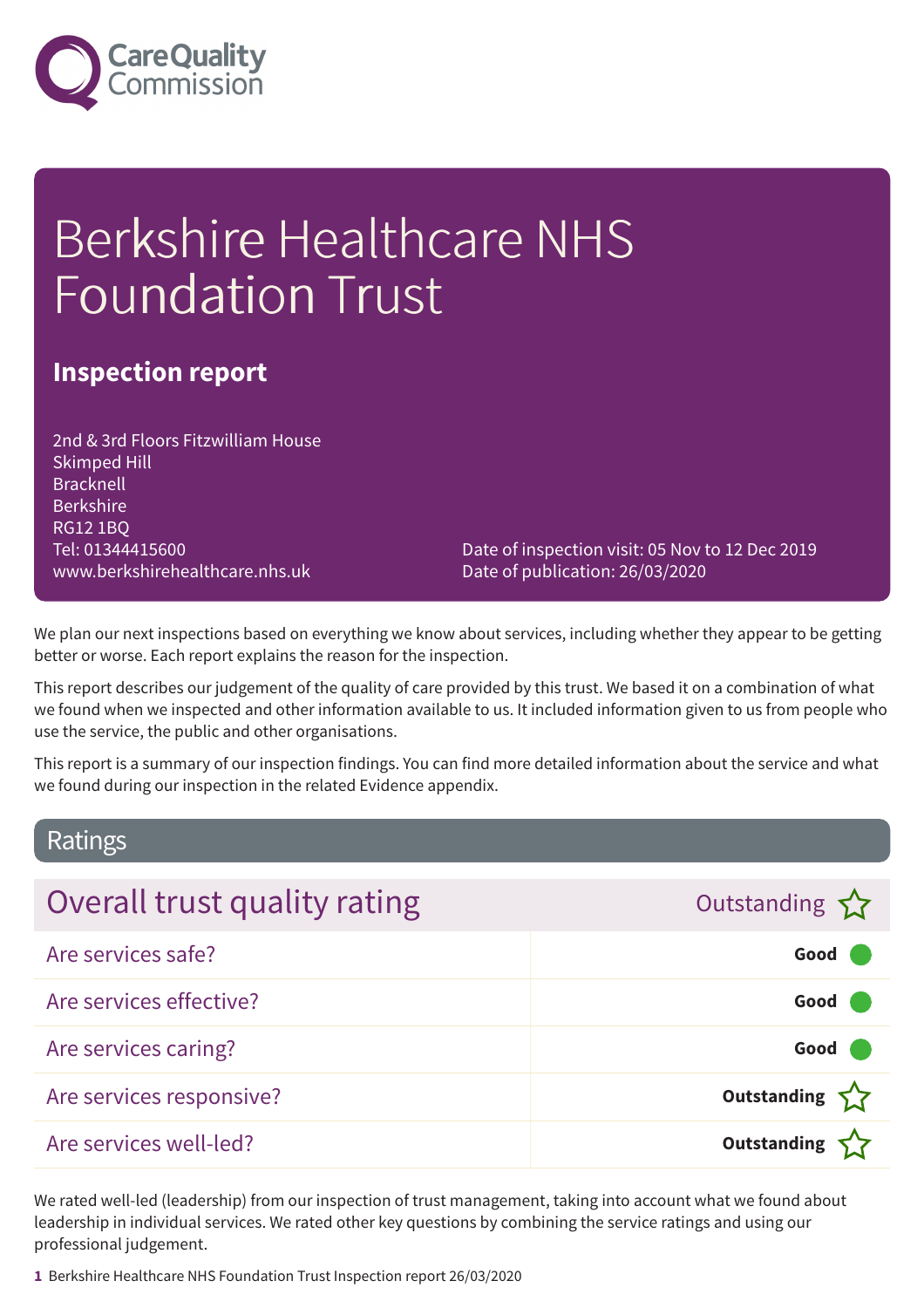### Background to the trust

Berkshire Healthcare NHS Foundation Trust provides specialist mental health and community health services to a population of around 900,000 within Berkshire. The trust operates from more than 100 sites across the county, including community hospitals, Prospect Park Hospital, clinics and GP Practices. Staff from Berkshire Healthcare NHS Foundation Trust also provide health care and therapy to people in their own homes. The trust, which was granted foundation status in May 2007, manages 323 inpatient beds across 16 wards over 8 locations and employs approx. 4,500 staff members. The total income for the trust for the 2018/19 financial year was £270 million. As a foundation trust, it is also regulated by NHS England/Improvement.

The trust is one of eight Digital Global Exemplar trusts. It was beginning work around developing population heath management and is implementing a new system for physical health monitoring and observation in seclusion.

There are two clinical commissioning groups Berkshire West, covering Reading, West Berkshire and Wokingham and Berkshire East covering Bracknell, Slough, Windsor and Maidenhead, which commission services from the trust. The trust is part of two integrated care systems, Berkshire West, Oxfordshire and Buckinghamshire and Frimley Health Care. The trust is working with health and social care across two Sustainability and Transformation Plan (STP) areas.

The trust delivers the following mental health core services:

- Acute wards for adults of working age and psychiatric intensive care units
- Wards for older people with mental health problems.
- Wards for people with learning disability or autism
- Child and adolescent mental health wards
- Community-based mental health services for adults of working age
- Mental health crisis services and health-based places of safety
- Community mental health services for older people
- Specialist community-based mental health services for children and young people
- Community mental health services for people with learning disability or autism

The trust delivers the following community health services:

- Community health services for adults
- Community services for children, young people and families
- Community end of life care
- Community dental services
- Community health inpatient services
- Urgent care

### Overall summary

Our rating of this trust improved since our last inspection. We rated it as Outstanding  $\sum$ 

♠

**2** Berkshire Healthcare NHS Foundation Trust Inspection report 26/03/2020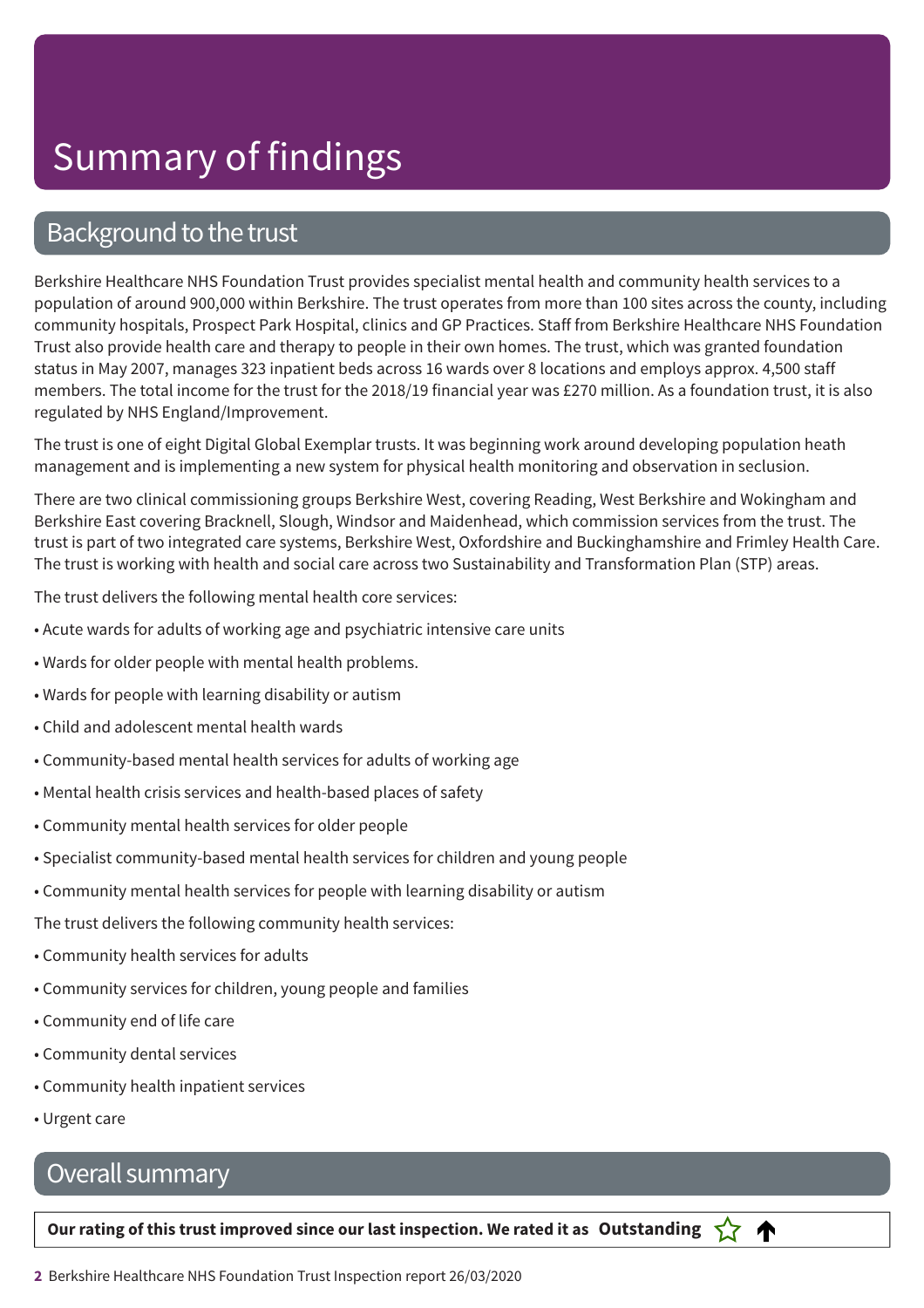### **What this trust does**

Berkshire Healthcare NHS Foundation Trust is the main provider of mental health and community health and specialist learning disability services to the population of Berkshire. The trust provides community health services for children, young people and families and adults as well as mental health services for people of all ages. The trust also provides out of hours GP services.

Our comprehensive inspections of NHS Trusts have shown a strong link between the quality of overall management of a trust and the quality of its services. For that reason, all trust inspections now include inspection of the well-led key question at the trust level. Our findings are in the section headed, Is this organisation well-led?

### **Key questions and ratings**

We inspect and regulate healthcare service providers in England.

To get to the heart of patients' experiences of care and treatment, we ask the same five questions of all services: are they safe, effective, caring, responsive to people's needs, and well-led?

Where we have a legal duty to do so, we rate the quality of services against each key question as outstanding, good, requires improvement or inadequate.

Where necessary, we take action against service providers that break the regulations and help them to improve the quality of their services.

### **What we inspected and why**

We plan our inspections based on everything we know about services, including whether they appear to be getting better or worse.

We inspected six core services in November 2019 as part of our ongoing checks on the quality and safety of healthcare services.

- Acute wards for adults of working age
- Child and adolescent mental health wards
- Specialist community mental health services for children and young people
- Community inpatient
- Community Adults
- End of Life Care

Experts by experience (people who have experience of using services or caring for those who use services) and specialist advisors (senior practitioners with specialist knowledge and experience of working in the core services areas) were part of the inspection teams for each core service inspection and so helped us collect high quality evidence and make robust judgements.

In addition, we also looked at how well-led the trust was. In order to ensure we have appropriate expertise to make a robust judgement about how well-led the trust is our inspection team comprised an executive reviewer (a board level leader from another organisation rated good or outstanding), a specialist advisor with expertise in governance and a senior leader from NHSI/E with financial expertise as well as CQC inspection team members.

### **What we found**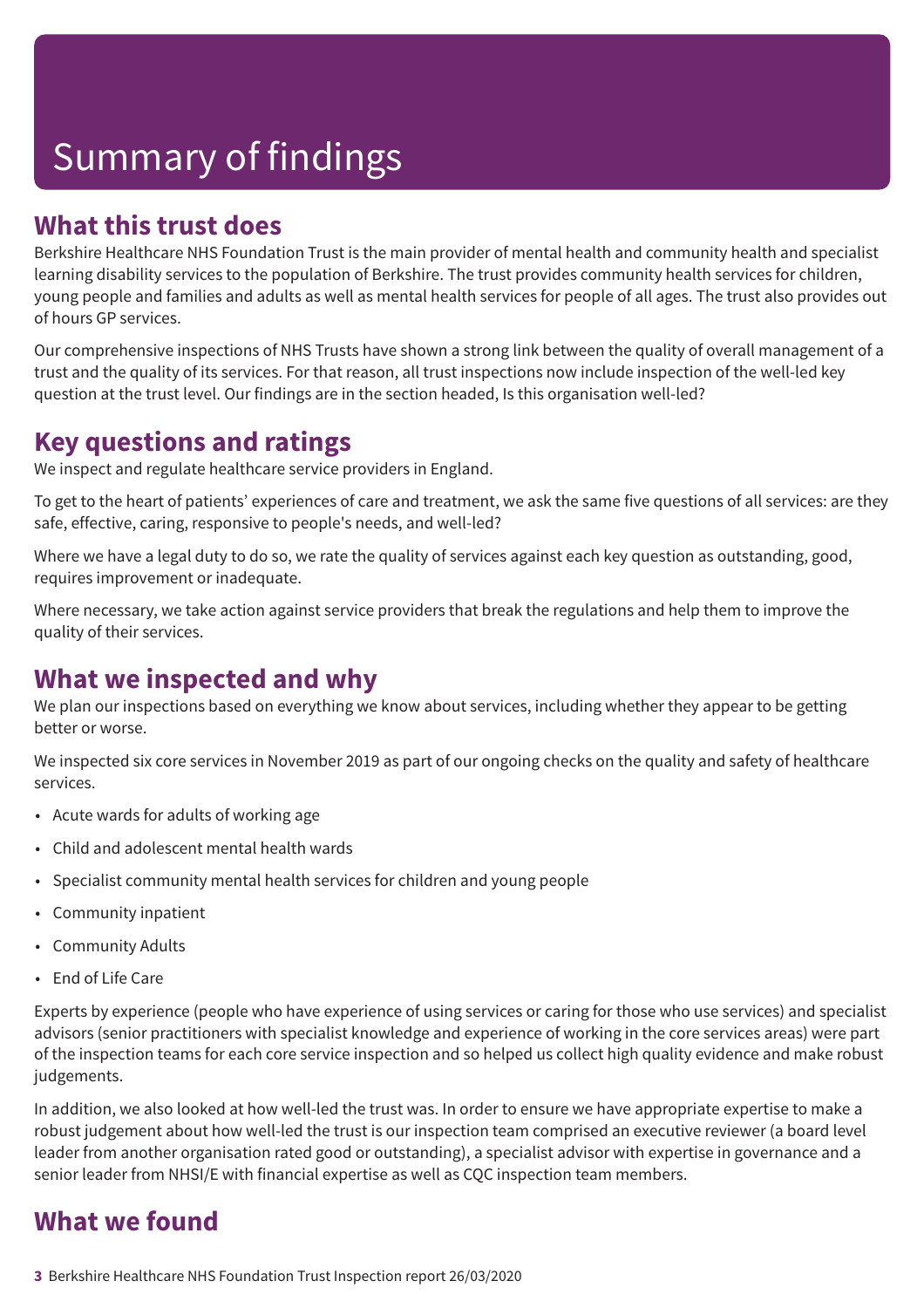### Overall trust

Our rating of the trust improved. We rated it as outstanding because:

- We rated the trust outstanding overall because over the past four inspections we have seen a consistent pattern of progressive improvement in the quality of core services that is reflected in the ratings of these services.
- Since the last inspection in 2018 the trust has continued to make considerable improvements, building on many of the high quality services it delivered.
- In rating the trust, we have taken into account the previous ratings of the eight mental health and community health core services not inspected this time as well as the six we did inspect.
- We rated safe, effective and caring as good and responsive and well led as outstanding. Following this inspection four of the trust's fourteen services were rated outstanding and eleven were rated good.
- The trust had made the majority of the improvements we said that it should make following our last inspection.
- We found that the trust had a highly skilled, strong, stable and experienced senior team, including the chair and nonexecutive directors. Leaders had the skills, knowledge, integrity and experience to perform their roles and had a good understanding of the services they were responsible for delivering. There was compassionate, inclusive and effective leadership at all levels. Leaders were visible in the service and approachable to patients and staff.
- The trust had created a positive culture where people, patients, carers and staff could share their experiences and concerns and where there was a really genuine commitment to learning and making improvements. Staff across the trust felt valued and there was a real focus on doing what was best for people, both staff, patients and carers and a real commitment to the delivery of good quality patient care at every level. Staff at all levels of the trust were proud to work there and morale amongst staff was good. Both the Council of Governors and the trade union representatives were very positive about how the trust leaders worked with them in an open and transparent way.
- There was a clear vision, underpinned by a set of values that were well understood by staff across the trust. Staff were consulted and felt included in strategic changes and developments. We noted some really clear thoughts and developments around aligning with partners across the health and care economy to further develop services that put patients at the centre of care. The trust was taking a leading role in a number of the system wide developments and was a key partner in two exemplar integrated care systems, the board was visibly engaged in and supportive to the work of the wider health and social care system.
- The involvement of patients was central to the work of the trust. Patients were supported to express their wishes and to be active participants in meetings where their care was discussed. The involvement of patients and carers in the wider work of the trust had developed further since the last inspection with some excellent examples of coproduction work. For example, children and young people, parents and carers were actively involved in the design and delivery of the service and patients had been involved in quality improvement in acute wards for adults of working age and psychiatric intensive care units. This had resulted in a reduction in staff assaults and patient restraint.
- Staff put patients at the centre of everything they did. Staff treated all patients with compassion, respect and kindness. The privacy and dignity of patients was maintained. Staff worked in partnership with patients to ensure they were supported to understand and manage their care and treatment.
- The end of life care services and community adults services provided innovative approaches to integrated personcentred pathways of care that involved other service providers, particularly for patients with multiple and complex needs. The services were flexible, provided informed choice and ensured continuity of care.
- Staff assessed and managed risks to patients well and followed best practice in anticipating and de-escalating volatile situations. There had been a reduction in incidents of violence and aggression across the inpatient wards. In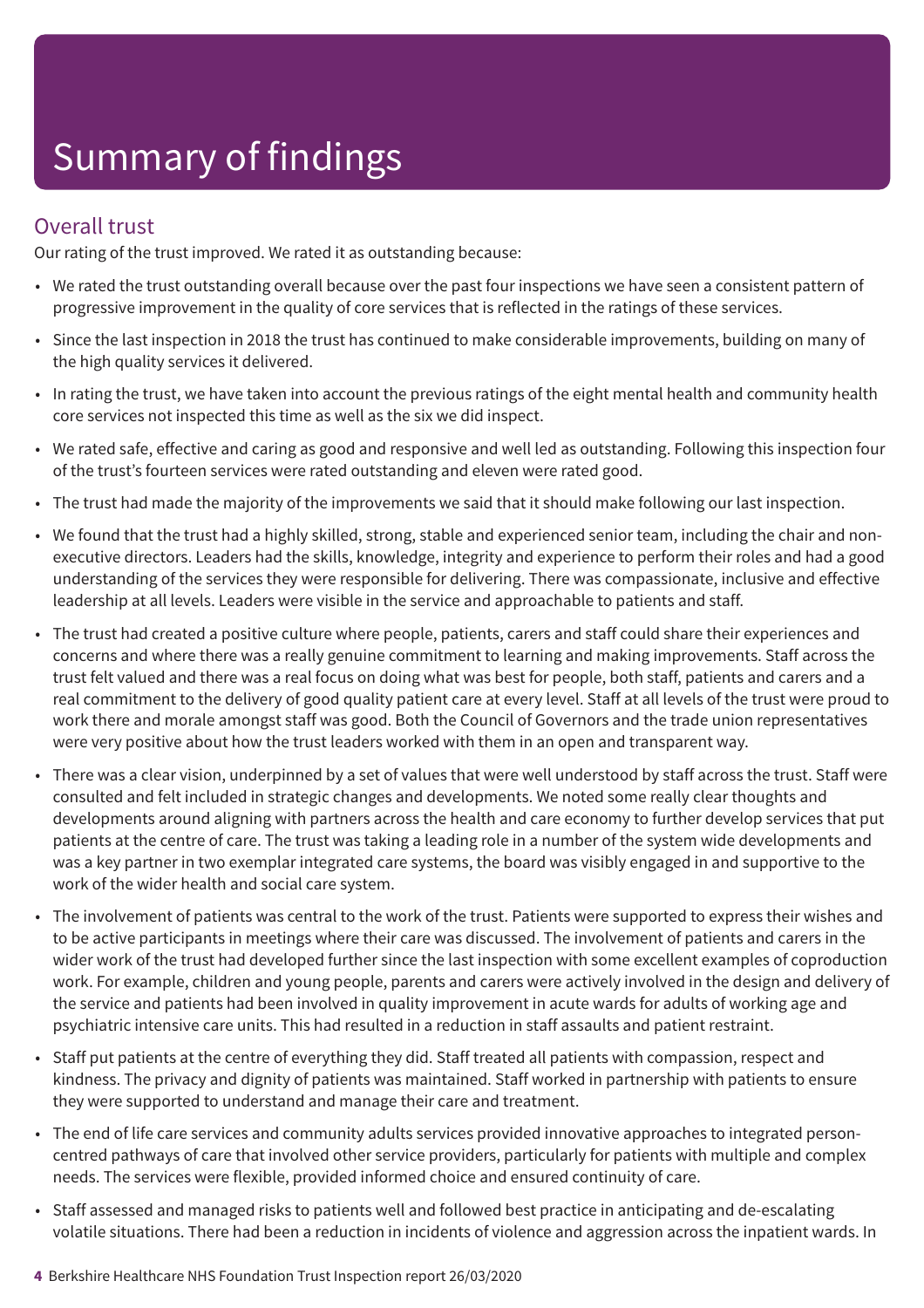acute wards for adults of working age and psychiatric intensive care units a positive risk panel was held weekly, staff could discuss particularly complex, high risk patients with senior clinicians in order to agree an effective care plan and to review risk. Staff understood how to protect patients from abuse and the service worked well with other agencies to do so.

- The trust had very strong staff networks in place for people with protected characteristics and network leads had some protected time to develop these further. These were the BAME network, LGBT & Friends network for LGBT staff and allies and the newest of these networks was the Purple Network for people with disabilities, long term health conditions or caring responsibilities, with a membership of 300 people. The trust recognised that the work to further develop their commitment to equality, diversity and human rights was ongoing and there was passionate support for this at board level, for example, reverse mentoring with staff from all three staff networks. Each network had an executive champion and worked in partnership with other staff networks, allies and over 100 champions across the organisation. The Diversity Steering group was chaired by the executive director of corporate affairs.
- The trust had made further progress in their quality improvement methodology. We saw that this methodology was embedded throughout the trust and was championed at all levels from ward to board, gave genuine opportunities for staff and patients in wards and teams to identify areas for improvement and make changes. The trust consistently encouraged and supported staff to innovate and develop new ideas. For example, in CAMHS an online peer-support based system, Support Hope and Recovery Online Network (SHaRON), had been developed. This provided a confidential space for children and young people and their families to access support and the hydration project on Henry Tudor ward which had introduced several initiatives that encouraged and promoted hydration, such as a drink station pit stop which provided a visual reminder for patient to drink. This successful initiative was being rolled out across the trust.
- The trust had strong governance systems supported by high quality performance information. This meant that at all levels of the organisation staff and members of the board had access to useful information that enabled them to gain assurance and make improvements where needed. This enabled the trust to achieve a balance between assurance and improvement work.
- The trust had continued to build on its innovation as a Global Digital Exemplar, sharing learning and supporting other trusts to make improvements in technology. Innovation was at the core of the trust strategy, with the use of approaches such as True North goals and Listening into Action to engage with staff and empower them to make changes quickly and with board support
- The chief executive had taken a lead in the national benchmarking for mental health and community health.

#### However;

• In specialist community mental health services for children and young people we found that the average waiting time for assessment in the county wide attention deficit hyperactivity disorder (ADHD) and autism pathway for children and young people was 33 weeks. In East Berkshire the average waiting time from referral to treatment in the specialist community teams was 23 weeks. This was lower in West Berkshire, where it was 15 weeks. The trust had developed waiting list initiatives to address this, and support provided for waiters and appropriate actions taken for urgent cases. There had been increasing rates of referrals into CAMHS services, and the trust had secured additional funding for early intervention for young people. Waiting lists were a key quality concern and were monitored by the trust board and commissioning groups. There were several initiatives that the teams and trust were involved in to reduce waitlists and ensure risks for children and young people waiting were managed and responded to. The trust had identified a gap in the commissioning of this service and the CAMHs leadership team were engaged in a commissioner-led project to review pathways and services for autism and ADHD and to identify a new service framework based on a comprehensive review of the capacity and demand for these services.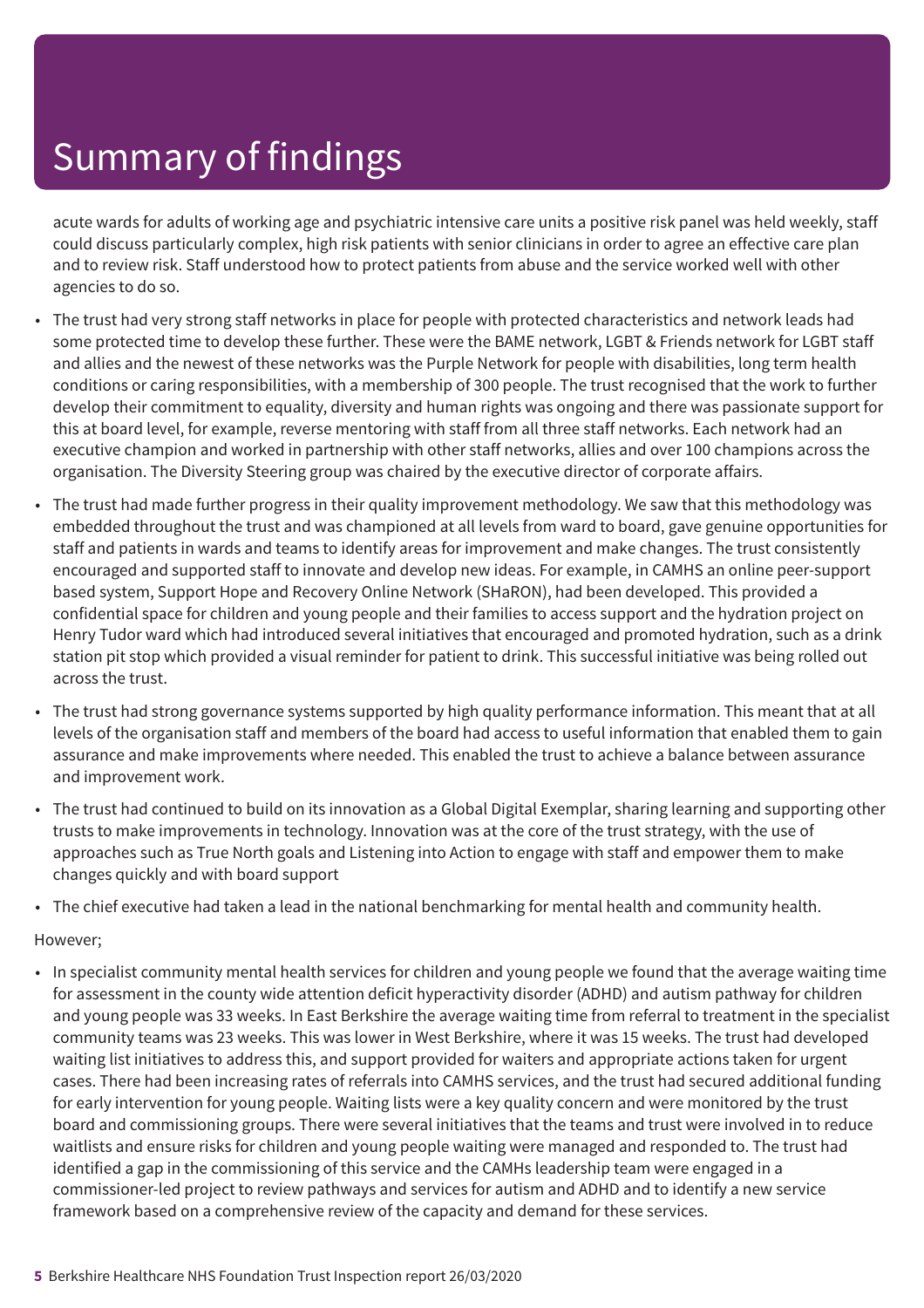- Patients on the acute wards for adults of working age and psychiatric intensive care units were subject to several blanket restrictions. rules and policies that restricted a patient's liberty and rights, which were routinely applied, without individual risk assessments to justify their application.
- Some of the ward environments of the child and adolescent mental health ward and acute wards for adults of working age were in need of redecoration. However, the trust does have a rolling programme of redecoration in order to address this.

### Are services safe?

Our rating of safe stayed the same. We rated it as good because:

- We rated thirteen of the fourteen core services as good for safe, one was rated requires improvement. This takes into account the previous ratings of eight services not inspected this time.
- The trust was committed to improving by learning from when things went well and when they went wrong. Staff learned from complaints, incidents and near misses and ensured that lessons learned led to improvements. Managers were aware of the key risks in their services and these were reflected in local risk registers. Risk registers were used effectively to escalate risks and ensure they were addressed.
- Staff assessed and managed risks to patients well and followed best practice in anticipating and de-escalating volatile situations. Individual wards had completed quality improvement initiatives to reduce the number of patient on staff assaults, prone restraint and self-harming behaviour on the inpatient wards. Staff understood how to protect patients from abuse and the service worked well with other agencies to do so.
- Comprehensive risk assessments were carried out for people who used the services and risk management plans were developed in line with national guidance. These were assessed, monitored and managed appropriately.
- There were very high PLACE scores across the trust. The PLACE assessment considers a range of criteria, including cleanliness, condition of the buildings, fixtures & fittings, how well the environment protects people's privacy and dignity, how well the environment supports people with dementia and people with a disability and the quality and availability of food and drinks.

#### However;

- Patients on the acute wards for adults of working age and psychiatric intensive care units were subject to several blanket restrictions, rules and policies that restricted a patient's liberty and rights, which were routinely applied, without individual risk assessments to justify their application.
- Whilst the trust was working with its PFI partner to secure agreement for the Deed of Variation which would allow refurbishment of areas of the Prospect Park site, there had been delays which impacted on the project to move CAMHS inpatient services from Wokingham Community Hospital to the Prospect Park site, resulting in some environments needing improvement, particularly young people's bedrooms. The trust recognised that there were limits to possible improvements to the environment at Wokingham Community Hospital due to the age of the building. The ward environments in acute wards for adults of working age had tired paint work, graffiti that had not been removed from walls, and not all bedrooms were fully furnished.
- The acute wards for adults of working age had known high risk ligature points which staff told us they managed by observations. However, some of the ligature points were in areas that were not observed frequently.

### Are services effective?

Our rating of effective stayed the same. We rated it as good because: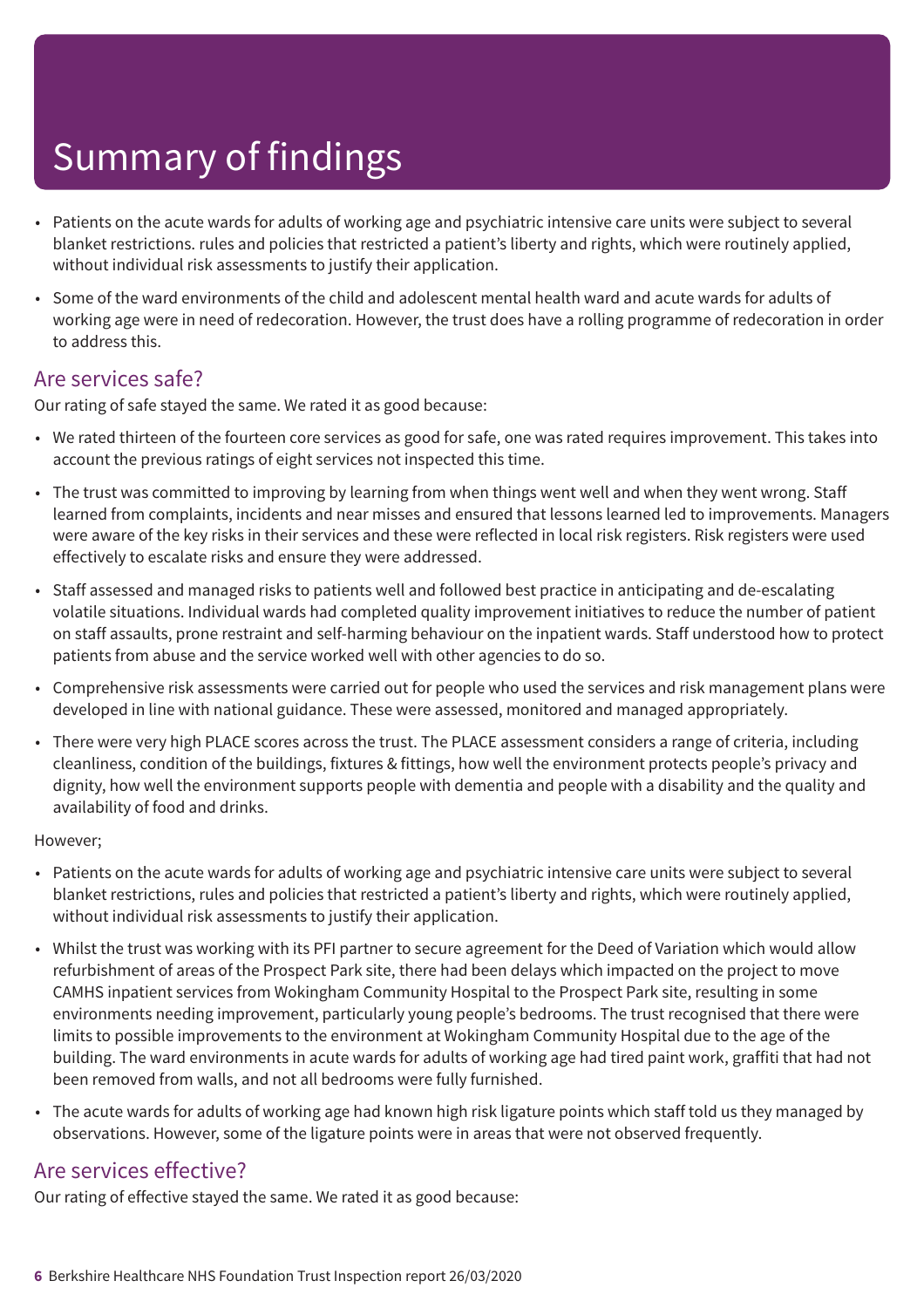- Three of the fourteen core services were rated outstanding for effective, eleven were rated good. This takes into account the previous ratings of eight services not inspected this time
- Staff were actively involved in monitoring and improving quality and outcomes for patients, and provided care and treatment based on national guidance and evidence-based practice.
- Staff assessed the physical and mental health of all patients on admission. They developed individual care plans which were reviewed regularly through multidisciplinary discussion and updated as needed. Care plans reflected patients' assessed needs, were personalised, holistic and recovery-oriented. This included addressing their nutrition, hydration and pain relief needs, which was particularly relevant in community health services including end of life care.
- Staff of different grades and disciplines kept their professional skills updated and worked together to benefit patients. They supported each other to make sure patients had no gaps in their care. Each team had effective working relationships with other relevant teams within the organisation, and with relevant services outside of the organisation. Staff proactively engaged with patients early on in the patient's admission to plan discharge.
- Staff supported patients to make informed decisions about their care and treatment. They knew how to support patients who lacked capacity to make their own decisions or were experiencing mental ill health. Staff worked effectively with others to promote the best outcomes with a focus on recovery.
- There was a hydration project in the trust, pioneered by a consultant from a community inpatient ward. He had secured funding for staff to attend an international conference on the importance of hydration for inpatients. This project was being led by the staff who attended and the ward was disseminating this knowledge across the trust. We saw staff had introduced many initiatives that encouraged and promoted hydration for both staff and patients.
- Staff supported patients to live healthier lives, with targeted approaches such as smoking cessation. Staff developed comprehensive care plans for conditions such as diabetes and cardiovascular disease. The trust employed a dedicated physical health nurse who supported the mental health wards.

#### However;

• On Bluebell ward, one of the acute wards for adults of working age, staff did not consistently explain patients' legal position and rights on admission and re-present as required under section 132 Mental Health Act 1983.

### Are services caring?

Our rating of caring stayed the same. We rated it as good because:

- We rated twelve core services as good and two core service as outstanding for caring, this takes account of eight core services we did not inspect at this time.
- Staff treated patients with compassion and kindness. They understood the individual needs of patients and supported patients to understand and manage their care, treatment or condition. Staff were respectful of patients' spiritual and cultural needs and were motivated to ensure the best outcomes for patients and carers.
- Leaders actively sought feedback on the quality of the care provided across the trust. Staff empowered patients who used the service to have a voice, consistently and strongly encouraged feedback, which was acted upon. Each ward held regular patient meetings. Carers meetings were established and well attended.
- The trust actively involved patients in the improvement of services, for example patients' ideas for quality improvement were implemented in acute wards for adults of working age and psychiatric intensive care units. This had resulted in a reduction in staff assaults and patient restraint.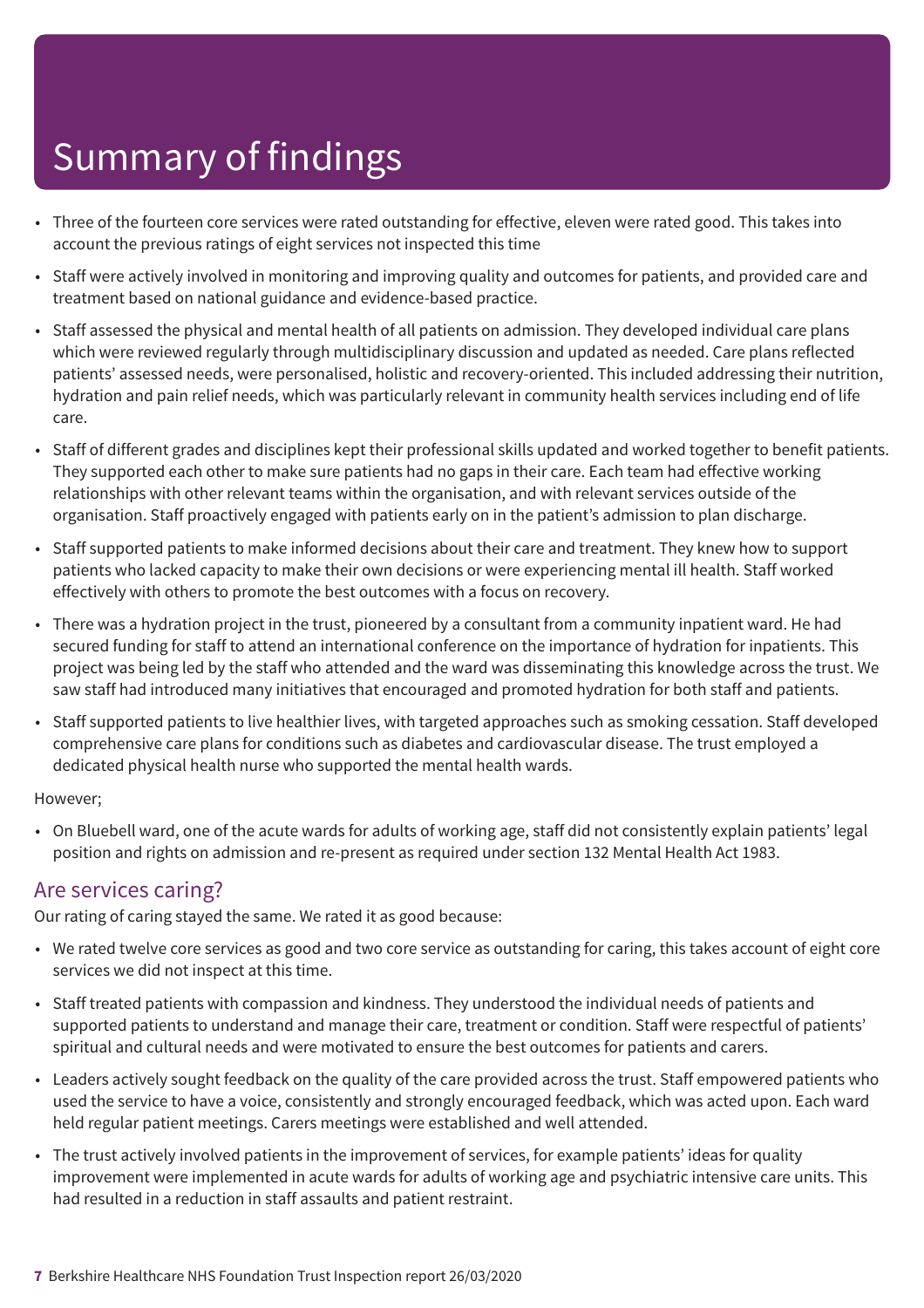- Children and young people, parents and carers were involved in the design and delivery of the service. The service regularly held a well-attended patient and carers participation group. Children and young people, families, carers and ex-service users could provide feedback via this forum.
- Patients valued their relationships with the staff team and felt that they often went 'the extra mile' for them when providing care and support. Elements of care displayed by staff for emotional and physical needs exceeded expectations in some core services.
- Staff recognised that patients needed to have access to advocacy and support networks in the community and they supported patients to do this. They ensured that patients' communication needs are understood.

#### Are services responsive?

Our rating of responsive improved. We rated it as outstanding because:

- We rated ten of the core services as good for responsive, three were rated outstanding and one was rated requires improvement. This takes account of eight core services we did not inspect at this time.
- The trust planned and provided services in a way that met the needs of local people. Services treated concerns and complaints seriously, investigated them and learned lessons from the results.
- Patients could access the right care at the right time. Oversight of bed management was effective, and teams planned and managed admissions and discharges well and in a co-ordinated way with others. Patients were not moved between wards or services unless this was for their benefit. Staff liaised well with services and agencies that would provide aftercare. As a result, patients did not have excessive lengths of stay and discharge was rarely delayed for other than a clinical reason.
- Community adults staff supported patients on short stay wards and after discharge from hospital. Staff would work with local hospitals to identify patients they could treat in the community to reduce length of stay.
- Patients' individual needs and preferences were central to the delivery of tailored services. There were innovative approaches to providing integrated person-centred pathways of care that involved other service providers, particularly for patients with multiple and complex needs.
- The services met the needs of all patients, including those with a protected characteristic. Reasonable adjustments were made to remove barriers if people found it hard to use or access the services. Staff had the skills, or access to people with the skills, to communicate in the way that suited each patient. Staff supported patients to access advocacy services, cultural and spiritual support. The importance of flexibility, choice and continuity of care was reflected across all services.
- End of life care services provided innovative approaches to integrated person-centred pathways of care that involved other service providers, particularly for patients with multiple and complex needs. The services were flexible, provided informed choice and ensured continuity of care. There was a proactive approach to understanding the needs and preferences of different groups of patients and to delivering care in a way that met these needs, which was accessible and promoted equality. This included patients with protected characteristics under the Equality Act, patients who were approaching the end of their life, and patients who were in vulnerable circumstances or who had complex needs. The service provided services that reflected the local community such as providing services for a growing homeless population and services for people who had served in the armed forces.
- Staff in community adults services were able to upload pictures to the trusts electronic record system for immediate analysis and advice, the use of digital innovation aided the service in being responsive to patient need.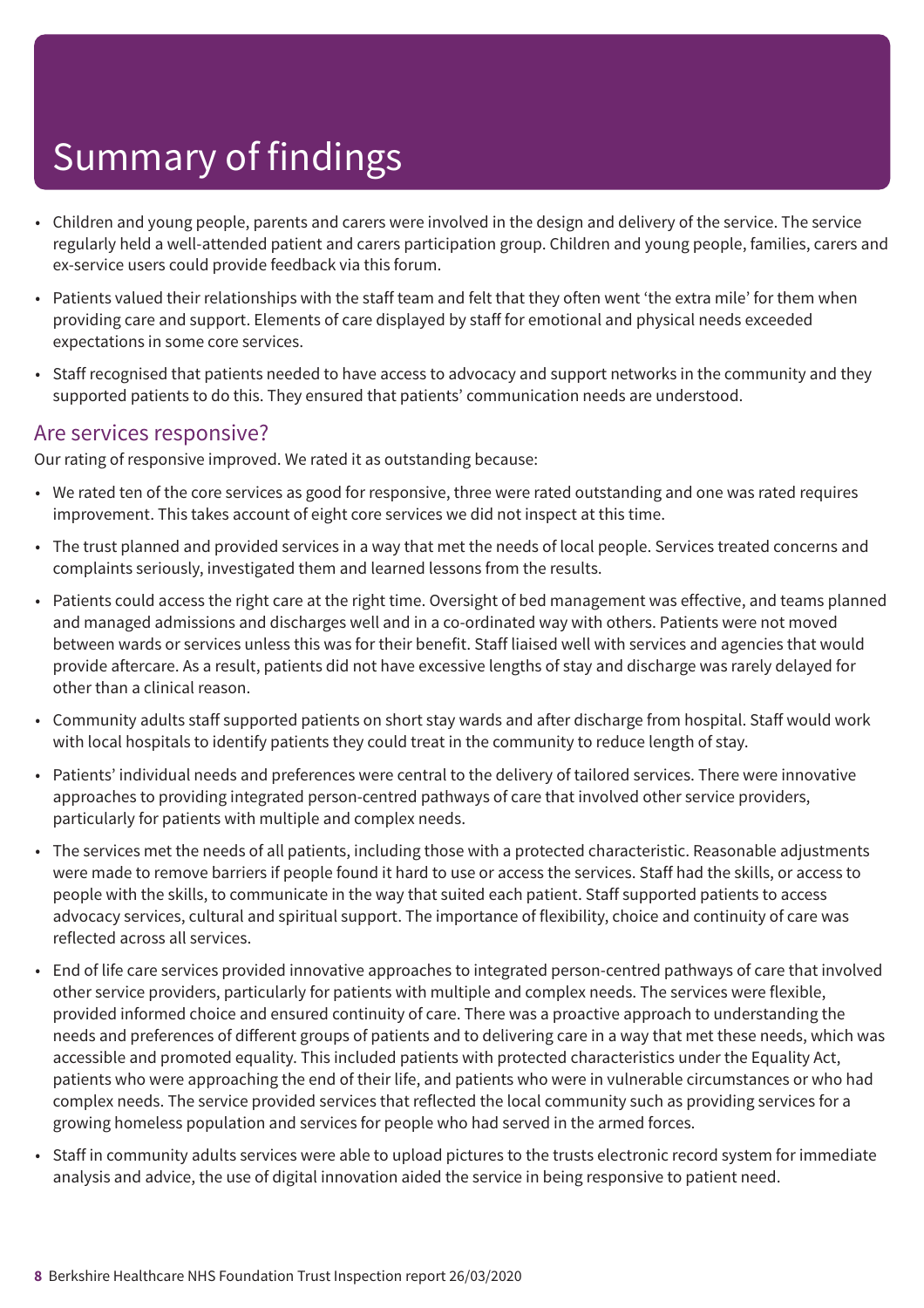- Staff in community teams could access and complete patient records on handheld tablet computers. The trust's patient record included both community and mental health information and staff were able to access information from local GP surgeries and the local general hospital.
- The trust had two community development officers who worked in the east and west of the county, they had led a number of community engagement events which had helped shape service design. They had engaged with local BME groups across the region to improve take up of primary and secondary mental health services.

#### However;

• In specialist community mental health services for children and young people we found that the average waiting time for assessment in the county wide ADHD and Autism pathway for children and young people was 33 weeks. In East Berkshire the average waiting time from referral to treatment in the specialist community teams was 23 weeks. This was lower in West Berkshire, where it was 15 weeks. The trust had developed waiting list initiatives to address this and secured additional funding for early intervention. The trust continued to work with commissioners to meet the rising level of demand for services.

### Are services well-led?

Our rating of well-led stayed the same. We rated it as outstanding because:

- We rated twelve of the core services as good for well-led, two were rated outstanding.
- Whilst the trust was rated outstanding for well led at the last inspection, it had not stood still and had continued to challenge itself to make further improvements in a wide range of areas including equality and diversity, quality improvement and patient participation.
- We were impressed with the trust attitude towards and application of innovation and quality improvement. The delivery of high-quality care was central to the trust values and all aspects of running the core services.
- The trust board and senior leadership team were a strong, compassionate, inclusive, effective and innovative team who put patients and staff at the centre of their work. The board was well established and stable, with a wealth of experience.
- The chair and non-executive directors were committed to ensuring that patients received the best care possible and used their wide range of skills and experience to challenge the executive directors to deliver high quality services.
- Leaders had an in-depth understanding of services they managed, including the issues, challenges and priorities of their services.
- There was compassionate, inclusive and effective leadership at all levels. Leadership development and succession planning was well embedded.
- There was a strong commitment to the use of quality improvement and innovation to improve patient safety and experience of care delivery. There were robust systems and processes for learning and continuous improvement. Quality improvement and innovation were central to the trust's vision.
- The trust had a positive culture and staff were proud to work for the trust. This was reflected in the results of the staff survey where the trust overall staff engagement score was 3.90 which was better than the national average.
- The trust continued to build on its innovation as a Global Digital Exemplar, sharing learning and supporting other trusts to make improvements in technology. Innovation was at the core of the trust strategy, with the use of approaches such as True North goals and Listening into Action to engage with staff and empower them to make changes quickly and with board support.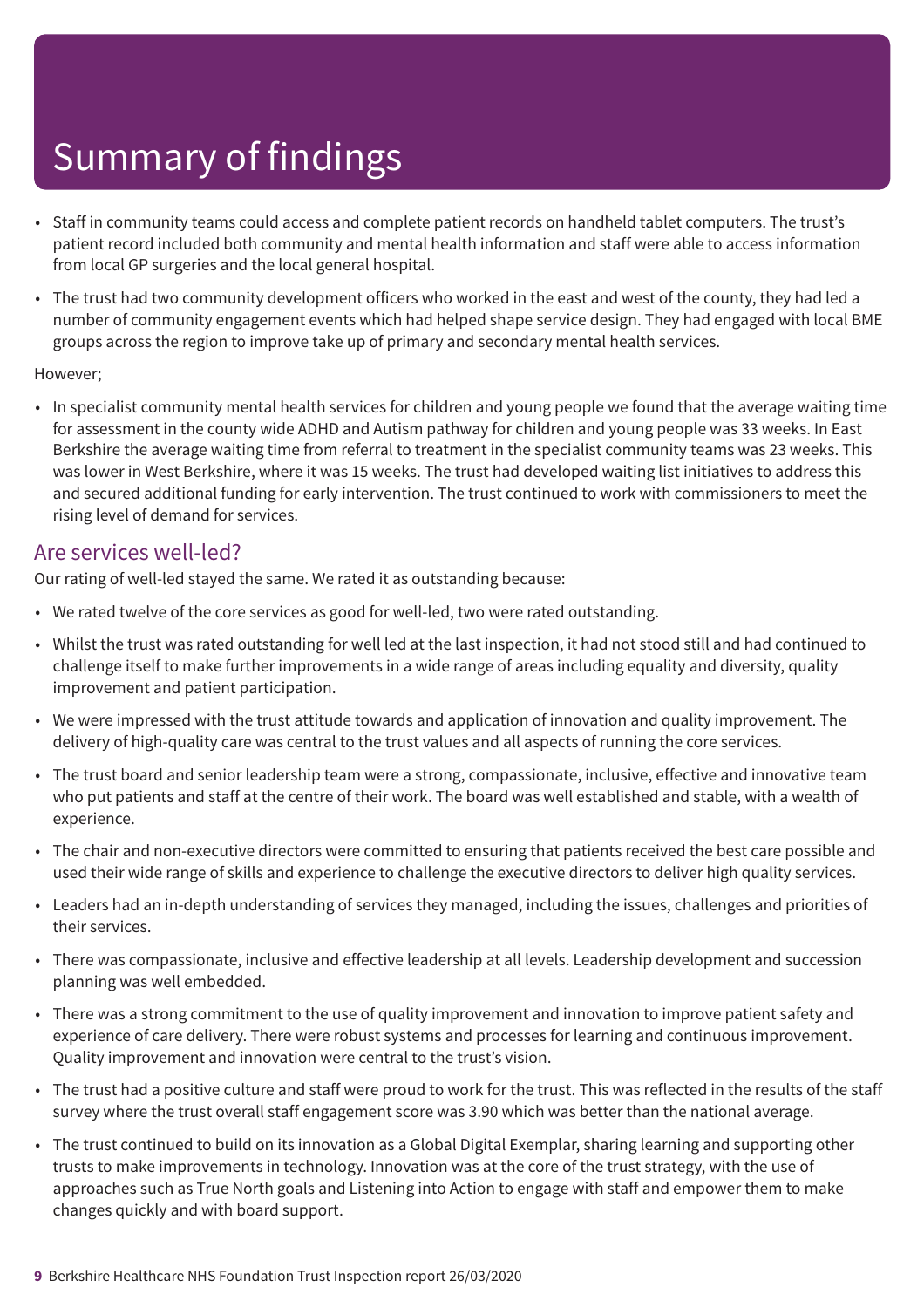- Staff across the trust felt respected, supported and valued in their teams. The trust promoted equality, diversity, inclusion and wellbeing within day to day work. Staff had opportunities for further development and career progression. Staff felt able to raise concerns or challenge senior staff without fear of retribution. The trust placed a strong emphasis on staff wellbeing and had recruited a dedicated lead for staff wellbeing.
- The trust had piloted and rolled out an internal development programme 'Making it Right' designed to address barriers to progression for BME staff in bands 5 to 7, addressing confidence, navigating selection processes and disciplinary & grievance cases. Three cohorts of BME staff had completed the programme with positive feedback, more than a third of graduates had secured promotion and others had been seconded into higher positions.
- The trust had a clear strategic direction, and the stable leadership had enabled them to implement the strategy.
- There were effective structures, roles and systems of accountability to support good governance and management. These were regularly reviewed and improved. There was evidence that people were held to account for delivery of actions and of the overall strategy. All levels of governance and management functioned effectively and interacted with each other appropriately. There was a visible and consistent approach to risk management and board assurance. The trust had strong governance systems supported by high quality performance information. This meant that at all levels of the organisation staff and members of the board had access to useful information that enabled them to gain assurance and make improvements where needed. This enabled the trust to achieve a balance between assurance and improvement work.
- The chief executive had taken a lead in the national benchmarking for mental health and community health.
- The trust was a key partner in two exemplar integrated care systems, the board was visibly engaged in and supportive to the work of the wider health and social care system.

Click or tap here to enter text.

### **Ratings tables**

The ratings tables show the ratings overall and for each key question, for each service, hospital and service type, and for the whole trust. They also show the current ratings for services or parts of them not inspected this time. We took all ratings into account in deciding overall ratings. Our decisions on overall ratings also took into account factors including the relative size of services and we used our professional judgement to reach fair and balanced ratings.

### **Outstanding practice**

We found examples of outstanding practice in the Acute wards for adults of working age and psychiatric intensive care wards, Specialist community mental health services for children and young people, Community health inpatient services, Community health services for adults and End of life care.

For more information, see the Outstanding practice section of this report.

### **Areas for improvement**

We found things that the trust should take action on to improve service quality.

For more information, see the Areas for improvement section of this report.

### **Action we have taken**

We issued three requirement notices to the trust. Our action related to breaches of legal requirements in two core services.

For more information on action we have taken, see the sections on Areas for improvement.

**10** Berkshire Healthcare NHS Foundation Trust Inspection report 26/03/2020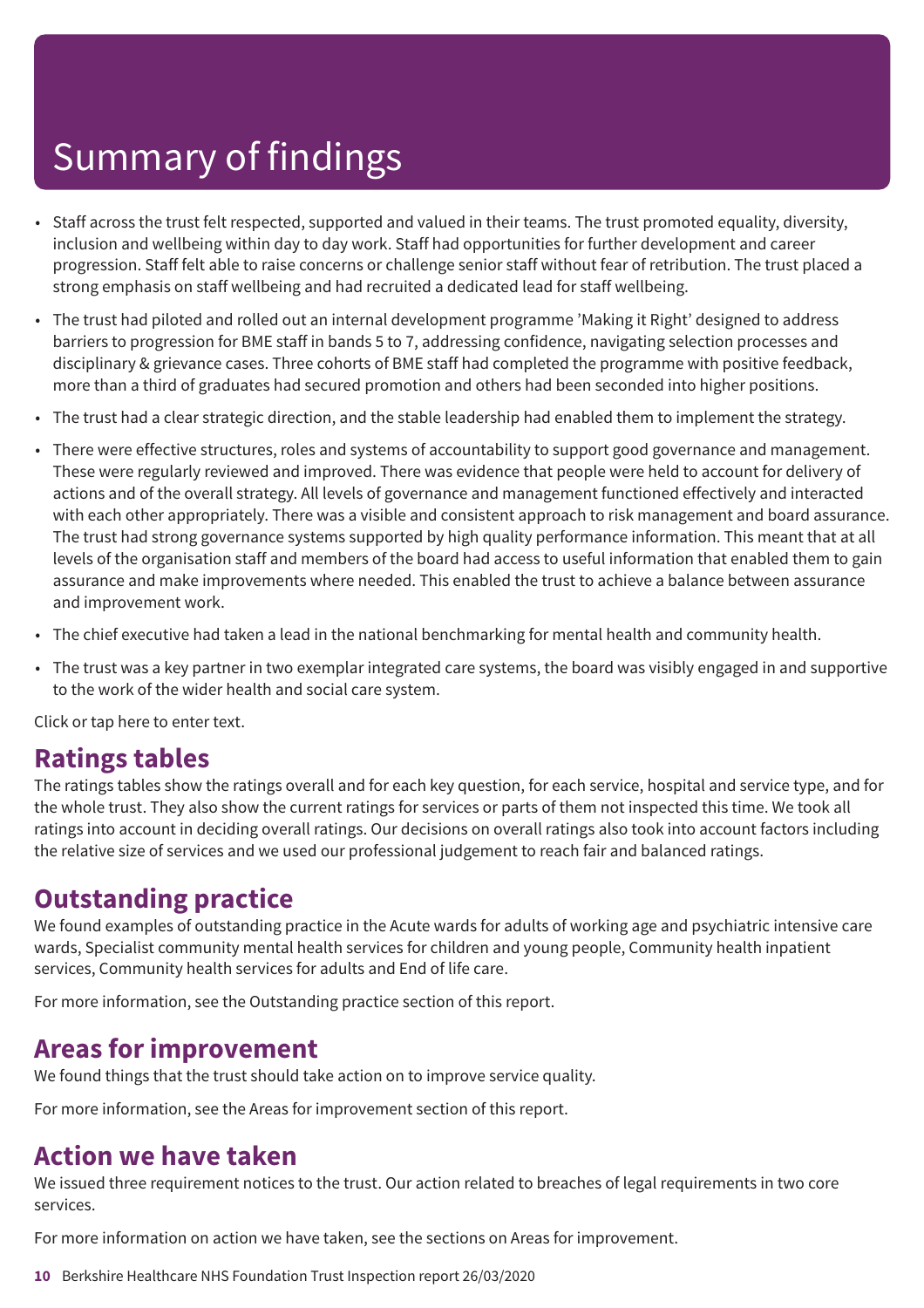### **What happens next**

We expect the trust to continue its journey of continuous improvement and we will continue to monitor the safety and quality of services through our continuing relationship with the trust and our regular inspections.

### **Outstanding practice**

#### **Acute wards for adults of working age and psychiatric intensive care wards**

A positive risk panel was held weekly, staff could discuss particularly complex, high risk patients with senior clinicians in order to agree an effective care plan and to review risk. The panel supported staff to implement evidence based care in line with trust policy. It assisted staff to manage risk in a positive way and helped to facilitate timely and safe discharge.

Leaders empowered staff to address issues using quality improvement methods. Wards adopted the Quality Management Improvement Programme (QMIS) and had developed team skills to take a `bottom-up' approach to problem solving. Any staff member or patient could attend these meetings. We observed staff on Rose and Sorrel wards, actively seeking patients' views on planned service improvements. Improvement projects were ongoing but appeared to have improved patient and staff safety on the wards.

#### **Specialist community mental health services for children and young people**

The service delivered Psychological Perspectives in Education and Primary Care (PPEPCare) training to schools, social services and primary care. The training included 13 modules and 10 schools had received this training in the last year, and over 40 schools had received this training in total.

The East Berkshire team were part of a successful bid for NHSE funding to provide schools mental health support teams. The project had been developed in response to the Green Paper on CAMHs waiting times across the country. The team were providing clinical expertise to three East Berkshire localities and the West Berkshire team had fully recruited to the teams and were in the trailblazer stage of implementation.

The trust had designed an online peer-support based system, Support Hope and Recovery Online Network (SHaRON). Staff, children and young people and their families spoke positively about this service and praised its value as a confidential space for children and young people and their families to access support.

#### **Community health inpatient services**

The hydration project in the trust was pioneered by the consultant at Henry Tudor ward. He had secured funding for staff to attend an international conference on the importance of hydration for inpatients. This project was being led by the staff who attended and the ward was disseminating this knowledge across the trust. We saw staff had introduced many initiatives that encouraged and promoted hydration for both staff and patients. For example, they ran a drink station pit stop as a visual reminder for patients to be prompted to drink. Staff told us during the summer months they provided patients with lollies in addition to other drinks to promote hydration of patients.

Staff at Henry Tudor ward had identified that many patients who were admitted had not had a sight tests for many years and this was contributing to communication difficulties. As a result, staff had built strong links with the local optician who visited new patients on the ward regularly to provide sight tests. Staff told us that this had been very beneficial for the patients.

Staff on Henry Tudor ward had recently secured funding to provide the sub-acute pathway, which allowed them to treat medical ailments such as infections without having to transfer patients to the local acute hospital. The ward consultant reported that patients transferred for this type of ailment had reduced by 89%. This was overwhelmingly positive for patient recovery as it reduced time spent in hospital.

#### **11** Berkshire Healthcare NHS Foundation Trust Inspection report 26/03/2020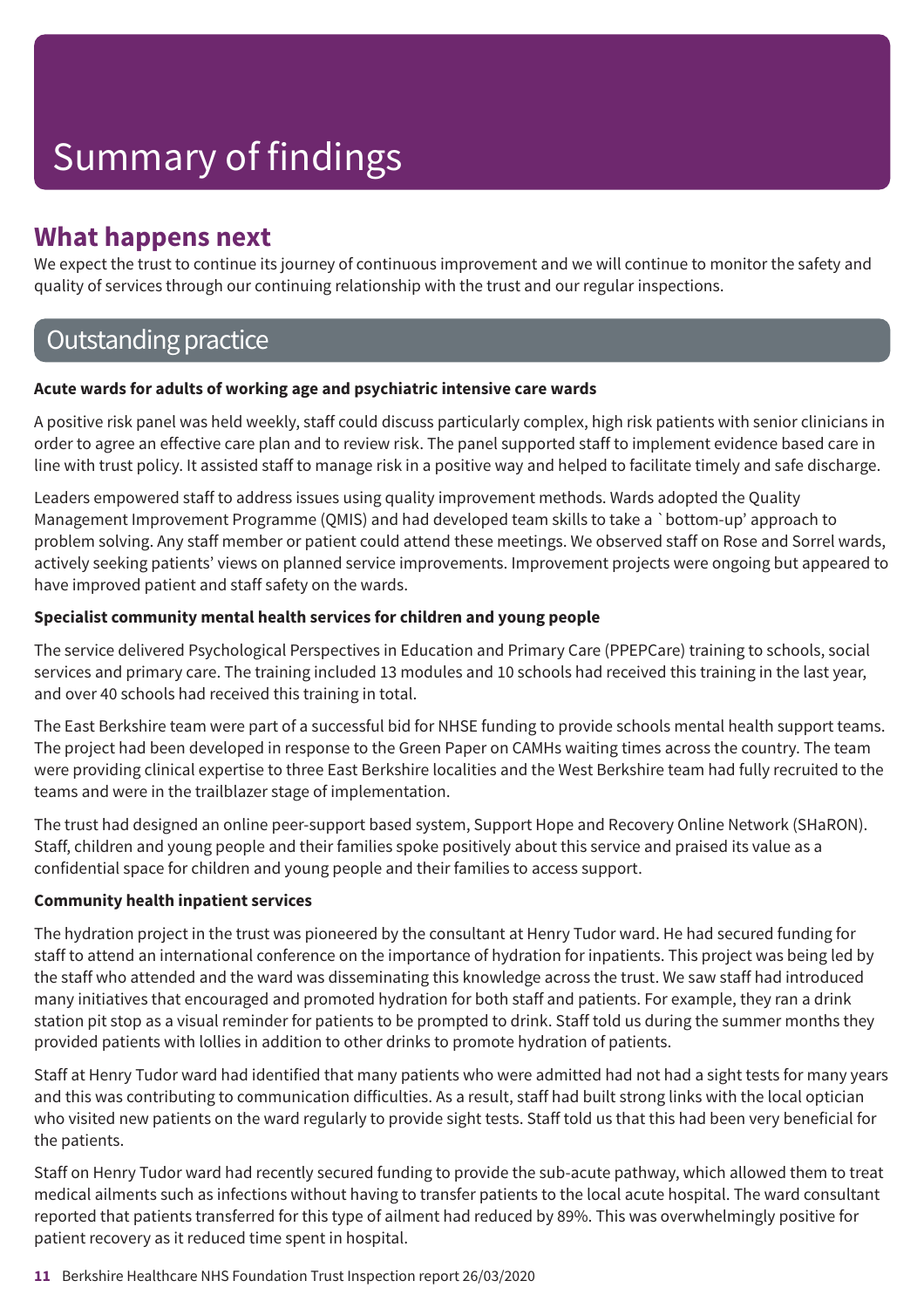#### **Community health services for adults**

Speech and language therapists were providing training in care homes around dysphagia, swallowing difficulties, to help prevent choking and aspiration pneumonia. They had trained champions within local care homes. Physiotherapists had provided falls and postural management training for care homes.

The diabetes service was piloting a type 2 Diabetes education programme for the Asian community.

Staff were able to upload pictures to the trusts electronic record system for immediate analysis and advice, the use of digital innovation aiding the service to be responsive to patient need.

#### **End of life care**

The trust used to have a dedicated end of life team which included palliative care. When these services moved over to local hospices, staff went over and above their duty to maintain effective working relationships between the different teams. This ensured a continuity of care for the dying patient and responsive support for patients and families.

The services worked thoughtfully in response to their communities. For example, the trust recognised that there was a growing homeless community. Staff made special consideration to patients with no representation and no fixed abode. One of the community hospitals provided specialised support for members of the public who had worked for the armed forces but did not have the financial capability to support themselves towards the end of their life.

The trust had established a contract with a community geriatrician from the local acute hospital to set up a rapid response service for people living in care homes who were approaching the end of their life. The aim was to provide a 'hospital at home' for care home residents as patients could become more distressed in hospital. The geriatrician developed a team who would go into care homes and review deteriorating patients, set up a working relationship with the care home, review medications and develop care plans. The team had expanded from just two care homes to fifty at the time of our inspection. The team had approximately 30 nurses who were nurse prescribers or advanced nurse practitioners with a background of palliative care.

### Areas forimprovement

#### **Action the trust MUST take to improve;**

#### **Acute wards for adults of working age and psychiatric intensive care wards**

The trust must ensure that ligature risks are managed appropriately.

The trust must ensure that the ward environment is always adequately furnished and maintained.

The trust must ensure restrictions are necessary and proportionate responses to risks identified for particular individuals.

The trust must ensure an alarm system is easily accessible to patients and visitors and that they are made aware of how to use them.

The trust must ensure that patients are kept safe, For example, promoting the sexual safety of people using the services.

#### **Specialist community mental health services for children and young people**

The provider must continue to work with commissioners to ensure waiting times are not excessive, thereby putting young people waiting to receive treatment at increased risk. Particular attention needs to be paid to ensuring timely access to services for those referred to the attention deficit hyperactivity disorder pathway and autism assessment pathway.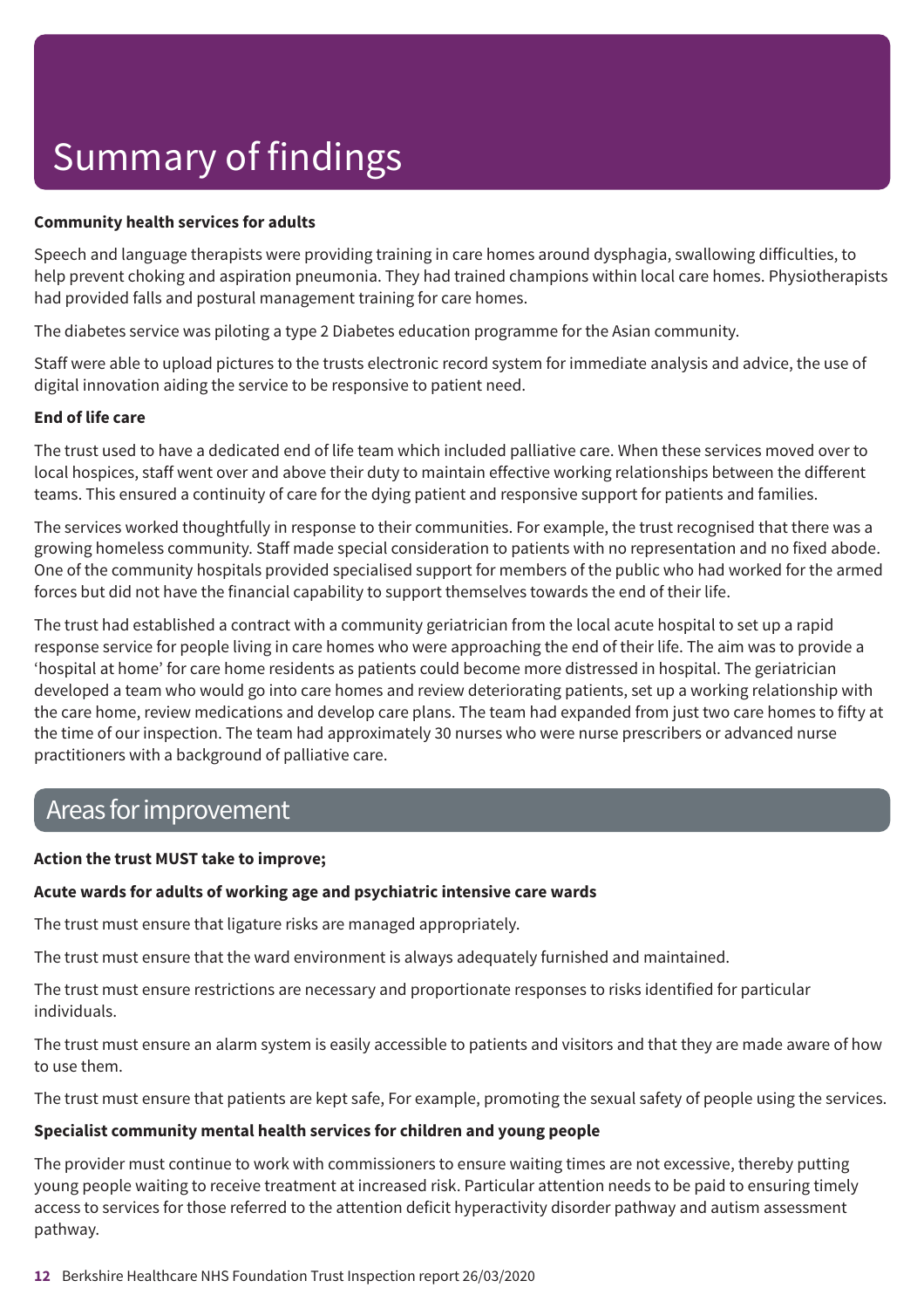#### **Action the trust SHOULD take to improve;**

#### **Acute wards for adults of working age and psychiatric intensive care wards**

The trust should ensure that appropriate legal frameworks are always used to provide treatment, and section 132 rights are appropriately presented. The trust should ensure a working clock is always visible from all seclusion rooms as required by the MHA Code of Practice.

The trust should ensure that dedicated female-only lounges are not used for meetings, so that female patients can access them when they wish to.

The trust should ensure works to obscure the fire escape window between Rose and Daisy ward is completed, to prevent patients being able to view the opposite genders corridor.

#### **Child and adolescent mental health wards**

The trust should ensure that the ward environment is in a good state of repair; that patients can control the vision panel in their bedroom door; and, that patients are provided with a lockable space within their bedroom.

The trust should ensure that all staff receive regular clinical supervision.

The trust should ensure that all staff have an appropriate level of understanding of the Mental Capacity Act and Gillick Competency to their position within the team.

#### **Specialist community mental health services for children and young people**

The trust should ensure that consideration and evidence of consent, capacity and Gillick competence is clearly documented within care records

The trust should ensure care plans and goal setting is documented in a format that is accessible to children and young people and evidences patient voice.

The trust should ensure that cleaning of toys is recorded at the Reading site.

#### **Community health services for adults**

The trust should ensure staff, at the Windsor team, know how to access new glucometer log books so they can record calibration in line with the providers policy

#### **Community health inpatient service**

The trust should ensure that the documentation of nursing and medical care plans is individualised, patient centred, goal oriented and updated regularly. The trust should also ensure that staff have access to up-to-date, accurate and comprehensive information on patients' care and treatment.

The trust should ensure that all staff provide emotional support to patients, families and carers to minimise their distress.

The trust should ensure that all managers and managers have access to staff records and an oversight of staff appraisal and supervision records.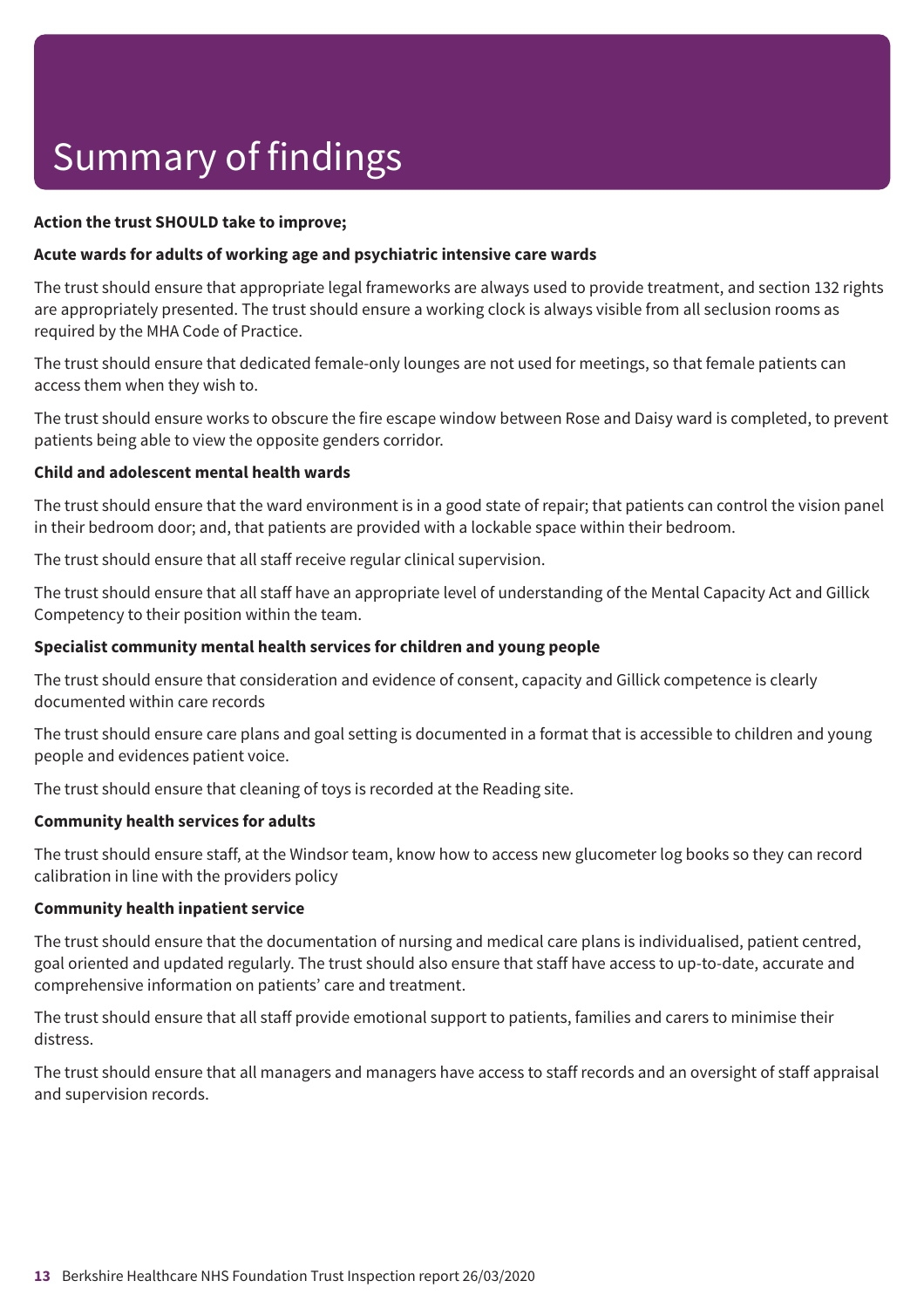### Is this organisation well-led?

Our comprehensive inspections of NHS trusts have shown a strong link between the quality of overall management of a trust and the quality of its services. For that reason, we look at the quality of leadership at every level. We also look at how well a trust manages the governance of its services – in other words, how well leaders continually improve the quality of services and safeguard high standards of care by creating an environment for excellence in clinical care to flourish.

Our rating of well-led stayed the same. We rated it as outstanding because:

- We rated twelve of the core services as good for well-led, two were rated outstanding.
- Whilst the trust was rated outstanding for well led at the last inspection, it had not stood still and had continued to challenge itself to make further improvements in a wide range of areas including equality and diversity, quality improvement and patient participation.
- We were impressed with the trust attitude towards and application of innovation and quality improvement. The delivery of high-quality care was central to the trust values and all aspects of running the core services.
- The trust board and senior leadership team were a strong, compassionate, inclusive, effective and innovative team who put patients and staff at the centre of their work. The board was well established and stable, with a wealth of experience.
- The chair and non-executive directors were committed to ensuring that patients received the best care possible and used their wide range of skills and experience to challenge the executive directors to deliver high quality services.
- Leaders had an in-depth understanding of services they managed, including the issues, challenges and priorities of their services.
- There was compassionate, inclusive and effective leadership at all levels. Leadership development and succession planning was well embedded.
- There was a strong commitment to the use of quality improvement and innovation to improve patient safety and experience of care delivery. There were robust systems and processes for learning and continuous improvement. Quality improvement and innovation were central to the trust's vision.
- The trust had a positive culture and staff were proud to work for the trust. This was reflected in the results of the staff survey where the trust overall staff engagement score was 3.90 which was better than the national average.
- The trust continued to build on its innovation as a Global Digital Exemplar, sharing learning and supporting other trusts to make improvements in technology. Innovation was at the core of the trust strategy, with the use of approaches such as True North goals and Listening into Action to engage with staff and empower them to make changes quickly and with board support.
- Staff across the trust felt respected, supported and valued in their teams. The trust promoted equality, diversity, inclusion and wellbeing within day to day work. Staff had opportunities for further development and career progression. Staff felt able to raise concerns or challenge senior staff without fear of retribution. The trust placed a strong emphasis on staff wellbeing and had recruited a dedicated lead for staff wellbeing.
- The trust had piloted and rolled out an internal development programme 'Making it Right' designed to address barriers to progression for BME staff in bands 5 to 7, addressing confidence, navigating selection processes and disciplinary & grievance cases. Three cohorts of BME staff had completed the programme with positive feedback, more than a third of graduates had secured promotion and others had been seconded into higher positions.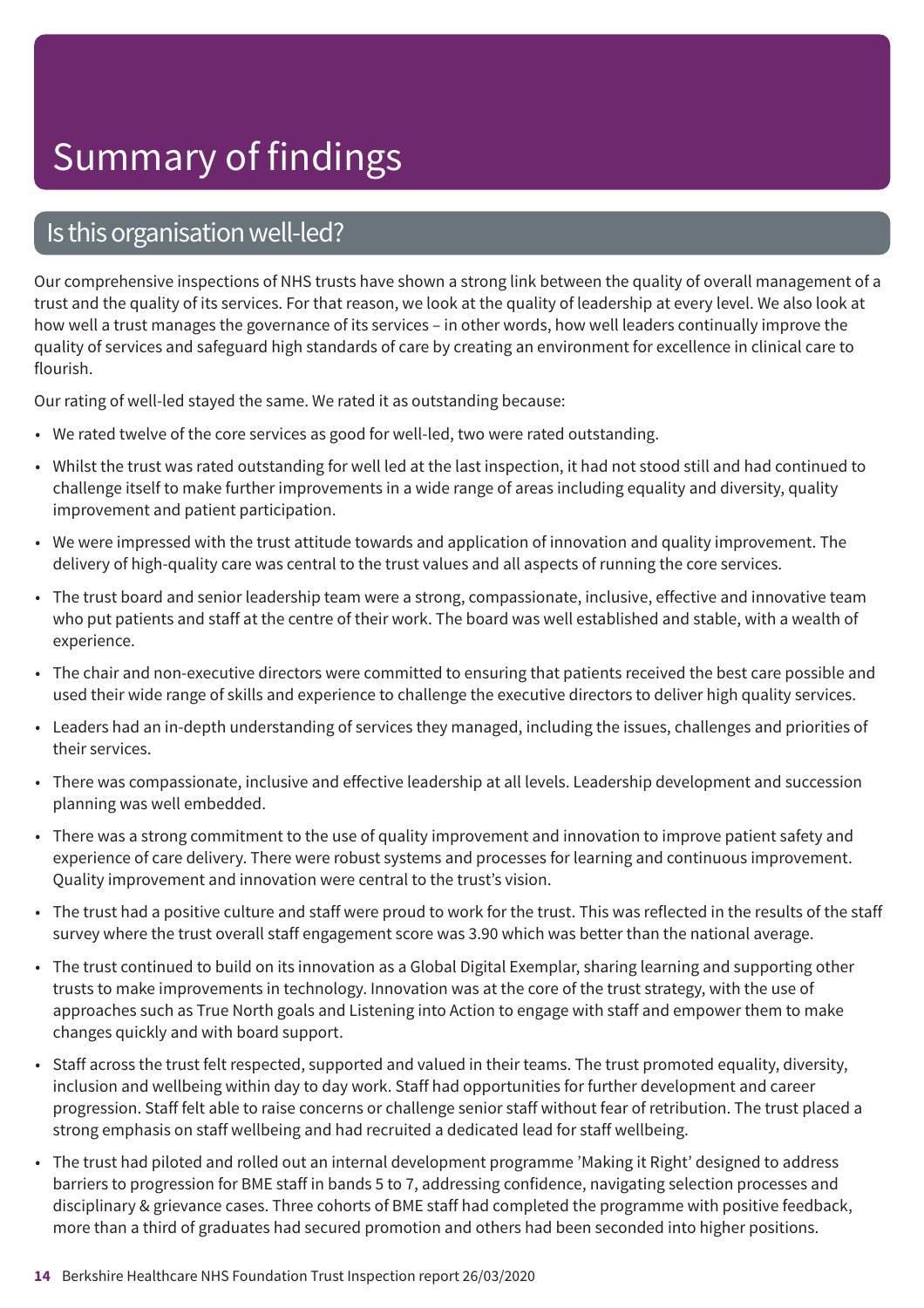- The trust had a clear strategic direction, and the stable leadership had enabled them to implement the strategy.
- There were effective structures, roles and systems of accountability to support good governance and management. These were regularly reviewed and improved. There was evidence that people were held to account for delivery of actions and of the overall strategy. All levels of governance and management functioned effectively and interacted with each other appropriately. There was a visible and consistent approach to risk management and board assurance. The trust had strong governance systems supported by high quality performance information. This meant that at all levels of the organisation staff and members of the board had access to useful information that enabled them to gain assurance and make improvements where needed. This enabled the trust to achieve a balance between assurance and improvement work.
- The chief executive had taken a lead in the national benchmarking for mental health and community health.
- The trust was a key partner in two exemplar integrated care systems, the board was visibly engaged in and supportive to the work of the wider health and social care system.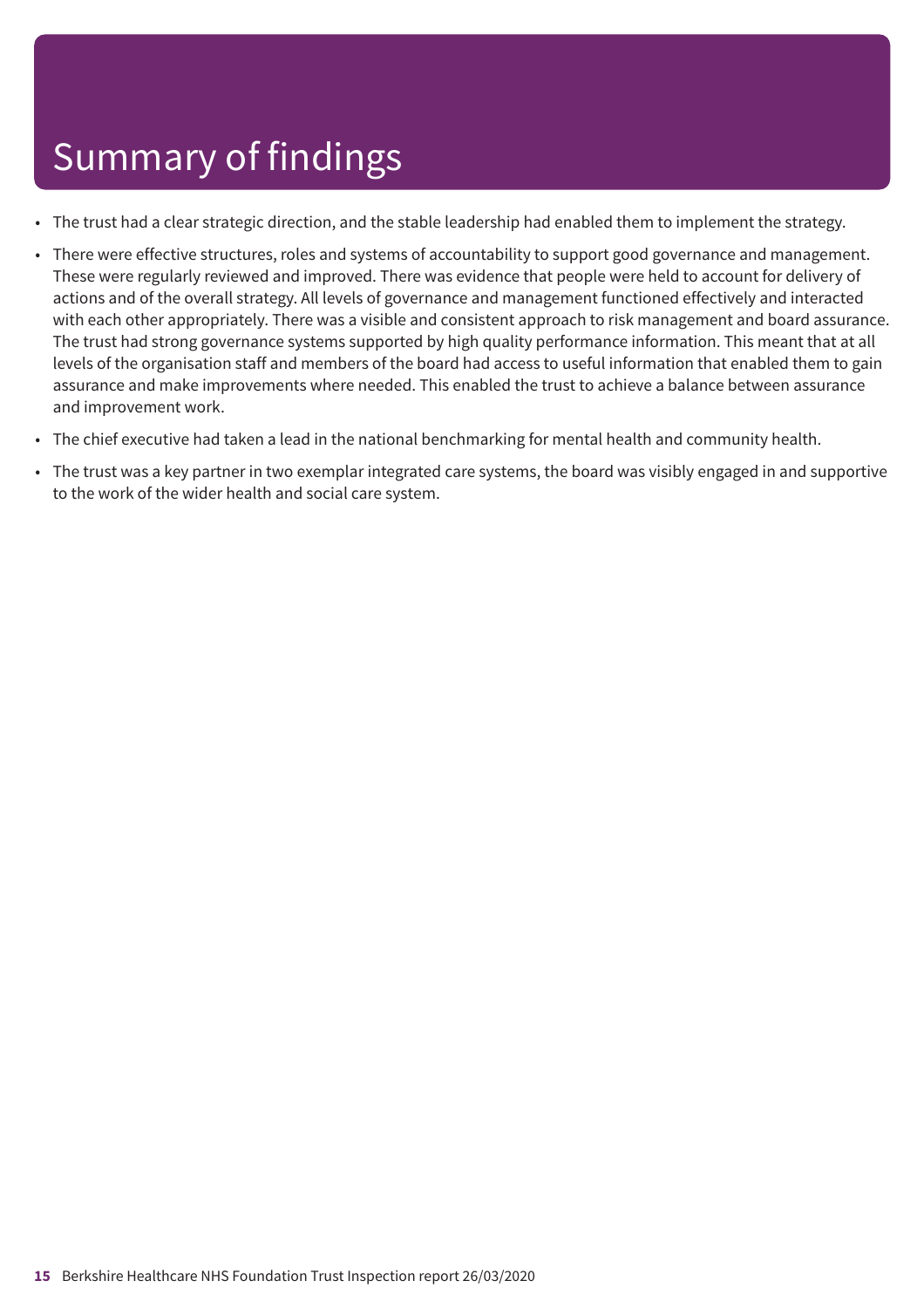### Ratings tables

| <b>Key to tables</b>                    |                          |                   |                                |      |                                    |
|-----------------------------------------|--------------------------|-------------------|--------------------------------|------|------------------------------------|
| Ratings                                 | <b>Not rated</b>         | <b>Inadequate</b> | <b>Requires</b><br>improvement | Good | <b>Outstanding</b>                 |
|                                         |                          |                   |                                |      |                                    |
| Rating change since<br>last inspection  | Same                     | Up one rating     | Up two ratings                 |      | Down one rating   Down two ratings |
| Symbol*                                 | $\rightarrow \leftarrow$ | T                 | <b>11</b>                      | v    | ↓↓                                 |
| Month Year = Date last rating published |                          |                   |                                |      |                                    |

\* Where there is no symbol showing how a rating has changed, it means either that:

- we have not inspected this aspect of the service before or
- we have not inspected it this time or
- changes to how we inspect make comparisons with a previous inspection unreliable.

#### **Ratings for the whole trust**

| Safe                                         |  | <b>Effective</b> | Caring           | $\sim$ $\sim$ $\sim$ $\sim$<br><b>Responsive</b> | <b>Well-led</b>       | Overall                  |
|----------------------------------------------|--|------------------|------------------|--------------------------------------------------|-----------------------|--------------------------|
| Good<br><b>STATISTICS</b><br>- 3<br>Dec 2019 |  | Good<br>Dec 2019 | Good<br>Dec 2019 | วนtsta<br>Dec 2019                               | Outstandi<br>Dec 2019 | . .<br>$\sim$<br>EL ZUIG |

The rating for well-led is based on our inspection at trust level, taking into account what we found in individual services. Ratings for other key questions are from combining ratings for services and using our professional judgement.

#### **Ratings for a combined trust**

|                      | Safe                     | <b>Effective</b>         | <b>Caring</b>              | <b>Responsive</b>          | <b>Well-led</b> | Overall                  |
|----------------------|--------------------------|--------------------------|----------------------------|----------------------------|-----------------|--------------------------|
| Community            | Good                     | Good                     | Good                       | Outstanding                | Good            | Good                     |
|                      | ⋺⋲                       | うそ                       | $\rightarrow$ $\leftarrow$ | ж                          | →←              | $\rightarrow \leftarrow$ |
|                      | Nov 2019                 | Nov 2019                 | Nov 2019                   | Nov 2019                   | Nov 2019        | Nov 2019                 |
| Mental health        | Good                     | Good                     | Good                       | Good                       | Good            | Good                     |
|                      | $\rightarrow \leftarrow$ | $\rightarrow \leftarrow$ | ⋺⋲                         | →←                         | →←              | $\rightarrow \leftarrow$ |
|                      | Nov 2019                 | Nov 2019                 | Nov 2019                   | Nov 2019                   | Nov 2019        | Nov 2019                 |
| <b>Overall trust</b> | Good                     | Good                     | Good                       | Outstanding                | Outstanding     | Outstanding              |
|                      | $\rightarrow \leftarrow$ | $\rightarrow \leftarrow$ | $\rightarrow \leftarrow$   | $\rightarrow$ $\leftarrow$ | →←              | $\rightarrow \leftarrow$ |
|                      | Dec 2019                 | Dec 2019                 | Dec 2019                   | Dec 2019                   | Dec 2019        | Dec 2019                 |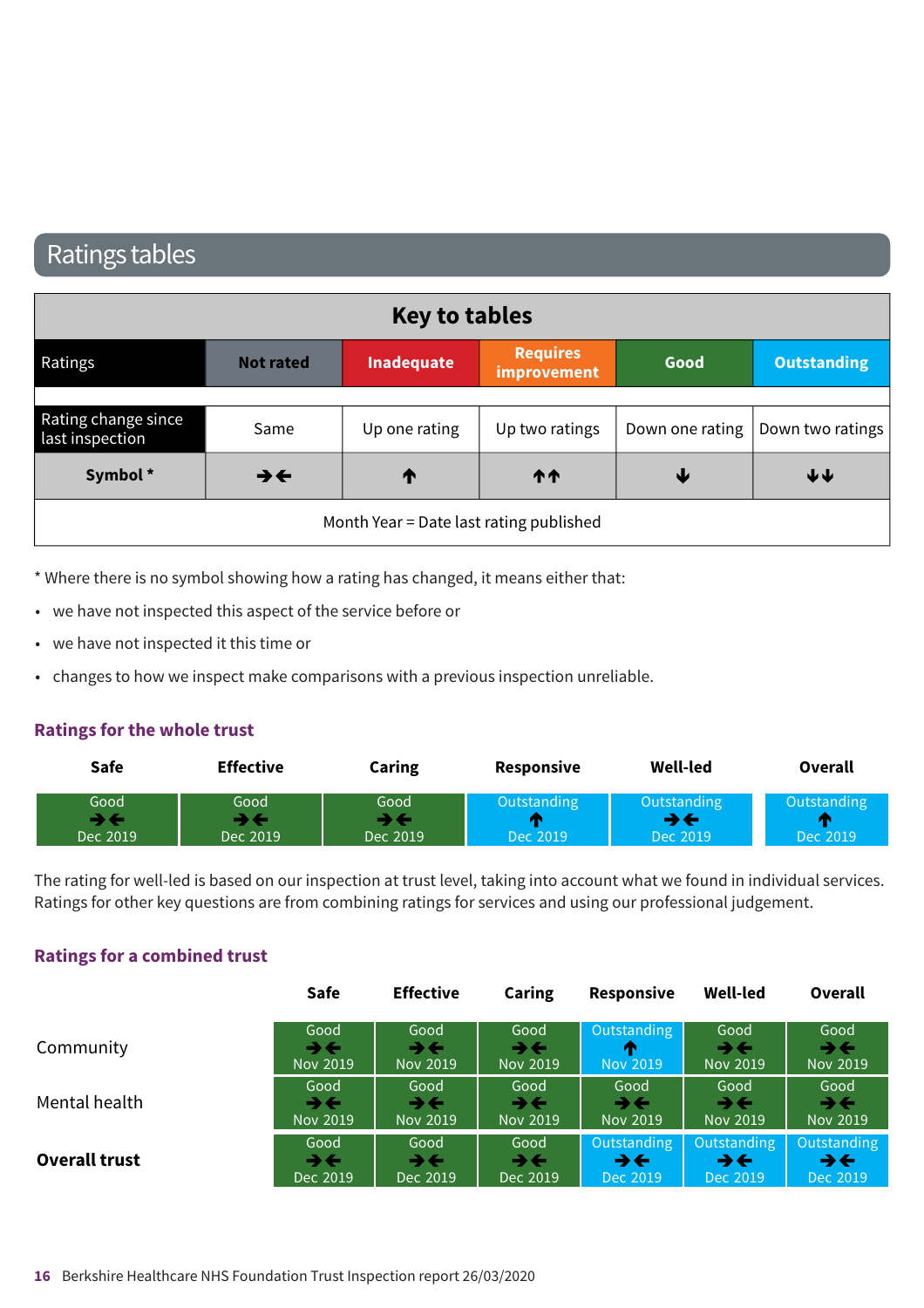The rating for the well-led key question is based on our inspection at trust level, taking into account what we found in individual services. Ratings for other key questions take into account the ratings for different types of service. Our decisions on overall ratings take into account the relative size of services. We use our professional judgement to reach fair and balanced ratings.

#### **Ratings for community health services**

|                                                               | <b>Safe</b>                   | <b>Effective</b>                             | <b>Caring</b>                                              | <b>Responsive</b>                          | <b>Well-led</b>                                     | Overall                                             |
|---------------------------------------------------------------|-------------------------------|----------------------------------------------|------------------------------------------------------------|--------------------------------------------|-----------------------------------------------------|-----------------------------------------------------|
| Community health services<br>for adults                       | Good<br>→←<br><b>Nov 2019</b> | Outstanding<br>m<br><b>Nov 2019</b>          | Good<br>$\rightarrow \leftarrow$<br>Nov 2019               | <b>Outstanding</b><br>æ<br><b>Nov 2019</b> | Good<br>$\rightarrow \leftarrow$<br><b>Nov 2019</b> | Outstanding<br>m<br><b>Nov 2019</b>                 |
| Community health services<br>for children and young<br>people | Good<br>→←<br><b>Jun 2018</b> | Good<br>→←<br>Jun 2018                       | Good<br>→←<br><b>Jun 2018</b>                              | Good<br>→←<br>Jun 2018                     | Good<br>うそ<br><b>Jun 2018</b>                       | Good<br>うそ<br><b>Jun 2018</b>                       |
| Community health inpatient<br>services                        | Good<br>→←<br>Nov 2019        | Good<br>→←<br><b>Nov 2019</b>                | Good<br>→←<br>Nov 2019                                     | Good<br>→←<br>Nov 2019                     | Good<br>⋺⋲<br><b>Nov 2019</b>                       | Good<br>$\rightarrow \leftarrow$<br>Nov 2019        |
| Community end of life care                                    | Good<br>→←<br>Nov 2019        | Good<br>→←<br><b>Nov 2019</b>                | Outstanding<br>$\rightarrow \leftarrow$<br><b>Nov 2019</b> | Outstanding<br>T<br><b>Nov 2019</b>        | Good<br>うそ<br>Nov 2019                              | Outstanding<br>m<br>Nov 2019                        |
| Community urgent care<br>service                              | Good<br>→←<br><b>Jun 2018</b> | Good<br>$\rightarrow \leftarrow$<br>Jun 2018 | Good<br>$\rightarrow \leftarrow$<br><b>Jun 2018</b>        | Good<br>→←<br>Jun 2018                     | Good<br>$\rightarrow \leftarrow$<br><b>Jun 2018</b> | Good<br>$\rightarrow \leftarrow$<br><b>Jun 2018</b> |
| Overall*                                                      | Good<br>→←<br>Nov 2019        | Good<br>→←<br><b>Nov 2019</b>                | Good<br>$\rightarrow \leftarrow$<br>Nov 2019               | Outstanding<br>→←<br><b>Nov 2019</b>       | Good<br>⋺⋲<br><b>Nov 2019</b>                       | Good<br>$\rightarrow$ $\leftarrow$<br>Nov 2019      |

\*Overall ratings for community health services are from combining ratings for services. Our decisions on overall ratings take into account the relative size of services. We use our professional judgement to reach fair and balanced ratings.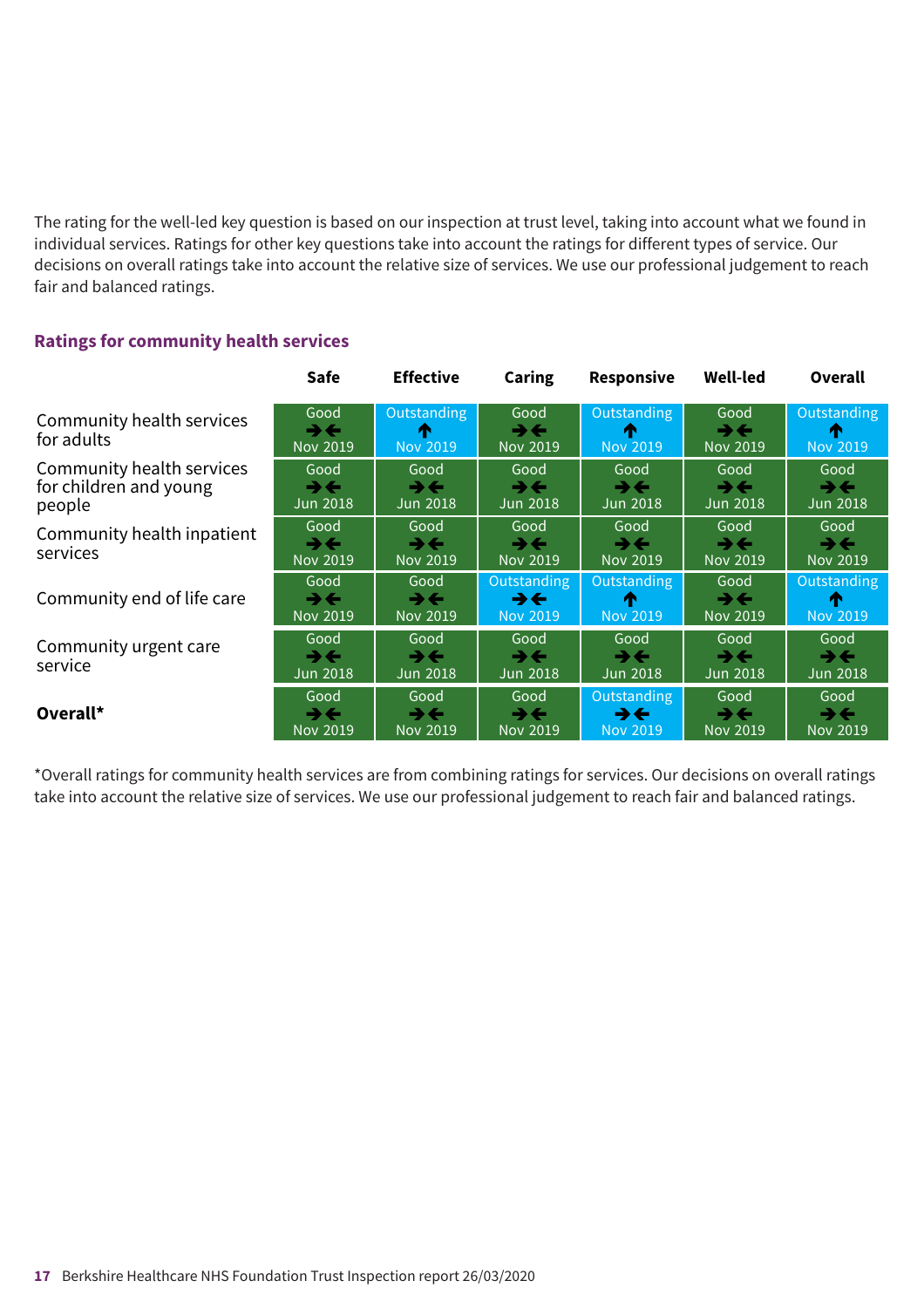#### **Ratings for mental health services**

Acute wards for adults of working age and psychiatric intensive care units

Child and adolescent mental health wards same-r–––ating same-r–––ating same-r–––ating same-r–––ating same-r–––ating same-r–––ating

Wards for older people with mental health problems same-ru<br>d leter om

Wards for people with a learning disability or autism same-rupone-<br>Ioarning

Community-based mental health services for adults of working age same-relating s

Mental health crisis services and health-based places of safety and heal

> Specialist community mental health services for children and young people

Community-based mental health services for older people same-releating sa

Community mental health services for people with a learning disability or autism services

**Overall** Overall

|   | <b>Requires</b><br>improvement<br>تانا<br><b>Nov 2019</b> | Good<br>$\rightarrow \leftarrow$<br><b>Nov 2019</b> | Good<br>$\rightarrow \leftarrow$<br><b>Nov 2019</b> | Good<br>$\rightarrow \leftarrow$<br><b>Nov 2019</b>     | Good<br>$\rightarrow \leftarrow$<br><b>Nov 2019</b> | Good<br>$\rightarrow \leftarrow$<br>Nov 2019        |
|---|-----------------------------------------------------------|-----------------------------------------------------|-----------------------------------------------------|---------------------------------------------------------|-----------------------------------------------------|-----------------------------------------------------|
|   | Good                                                      | Good                                                | Good                                                | Good                                                    | Good                                                | Good                                                |
|   | $\rightarrow \leftarrow$                                  | →←                                                  | $\rightarrow \leftarrow$                            | $\rightarrow \leftarrow$                                | →←                                                  | →←                                                  |
|   | <b>Nov 2019</b>                                           | <b>Nov 2019</b>                                     | <b>Nov 2019</b>                                     | <b>Nov 2019</b>                                         | <b>Nov 2019</b>                                     | <b>Nov 2019</b>                                     |
|   | Good                                                      | Good                                                | Good                                                | Good                                                    | Good                                                | Good                                                |
|   | →←                                                        | →←                                                  | →←                                                  | →←                                                      | →←                                                  | $\rightarrow \leftarrow$                            |
|   | <b>Jun 2018</b>                                           | <b>Jun 2018</b>                                     | <b>Jun 2018</b>                                     | <b>Jun 2018</b>                                         | <b>Jun 2018</b>                                     | <b>Jun 2018</b>                                     |
|   | Good                                                      | Outstanding                                         | Good                                                | Good                                                    | Outstanding                                         | Outstanding                                         |
|   | $\rightarrow \leftarrow$                                  | ♠                                                   | $\rightarrow \leftarrow$                            | $\rightarrow \leftarrow$                                | ♠                                                   | ́∩                                                  |
|   | <b>Jun 2018</b>                                           | <b>Jun 2018</b>                                     | <b>Jun 2018</b>                                     | <b>Jun 2018</b>                                         | <b>Jun 2018</b>                                     | <b>Jun 2018</b>                                     |
|   | Good                                                      | Good                                                | Good                                                | Good                                                    | Good                                                | Good                                                |
|   | $\rightarrow \leftarrow$                                  | $\rightarrow \leftarrow$                            | $\rightarrow \leftarrow$                            | $\rightarrow \leftarrow$                                | $\rightarrow \leftarrow$                            | $\rightarrow$ $\leftarrow$                          |
|   | Dec 2015                                                  | Dec 2015                                            | Dec 2015                                            | Dec 2015                                                | Dec 2015                                            | Dec 2015                                            |
|   | Good                                                      | Good                                                | Good                                                | Good                                                    | Good                                                | Good                                                |
|   | $\rightarrow \leftarrow$                                  | →←                                                  | $\rightarrow \leftarrow$                            | →←                                                      | $\rightarrow \leftarrow$                            | $\rightarrow \leftarrow$                            |
|   | <b>Jun 2018</b>                                           | <b>Jun 2018</b>                                     | <b>Jun 2018</b>                                     | <b>Jun 2018</b>                                         | <b>Jun 2018</b>                                     | <b>Jun 2018</b>                                     |
| l | Good<br>$\rightarrow \leftarrow$<br><b>Nov 2019</b>       | Good<br>$\rightarrow \leftarrow$<br><b>Nov 2019</b> | Outstanding<br>⋔<br><b>Nov 2019</b>                 | <b>Requires</b><br>improvement<br>→←<br><b>Nov 2019</b> | Good<br>$\rightarrow \leftarrow$<br><b>Nov 2019</b> | Good<br>$\rightarrow \leftarrow$<br><b>Nov 2019</b> |
|   | Good                                                      | Outstanding                                         | Good                                                | Outstanding                                             | Outstanding                                         | Outstanding                                         |
|   | $\rightarrow \leftarrow$                                  | →←                                                  | $\rightarrow \leftarrow$                            | →←                                                      | $\rightarrow \leftarrow$                            | →←                                                  |
|   | Dec 2015                                                  | Dec 2015                                            | Dec 2015                                            | Dec 2015                                                | Dec 2015                                            | Dec 2015                                            |
|   | Good                                                      | Good                                                | Good                                                | Good                                                    | Good                                                | Good                                                |
|   | →←                                                        | →←                                                  | →←                                                  | $\rightarrow$                                           | $\rightarrow \leftarrow$                            | →←                                                  |
|   | Dec 2015                                                  | Dec 2015                                            | Dec 2015                                            | Dec 2015                                                | Dec 2015                                            | Dec 2015                                            |
|   | Good                                                      | Good                                                | Good                                                | Good                                                    | Good                                                | Good                                                |
|   | →←                                                        | →←                                                  | →←                                                  | →←                                                      | $\rightarrow \leftarrow$                            | →←                                                  |
|   | <b>Nov 2019</b>                                           | <b>Nov 2019</b>                                     | <b>Nov 2019</b>                                     | <b>Nov 2019</b>                                         | <b>Nov 2019</b>                                     | <b>Nov 2019</b>                                     |

**Safe Effective Caring Responsive Well-led Overall**

Overall ratings for mental health services are from combining ratings for services. Our decisions on overall ratings take into account the relative size of services. We use our professional judgement to reach fair and balanced ratings.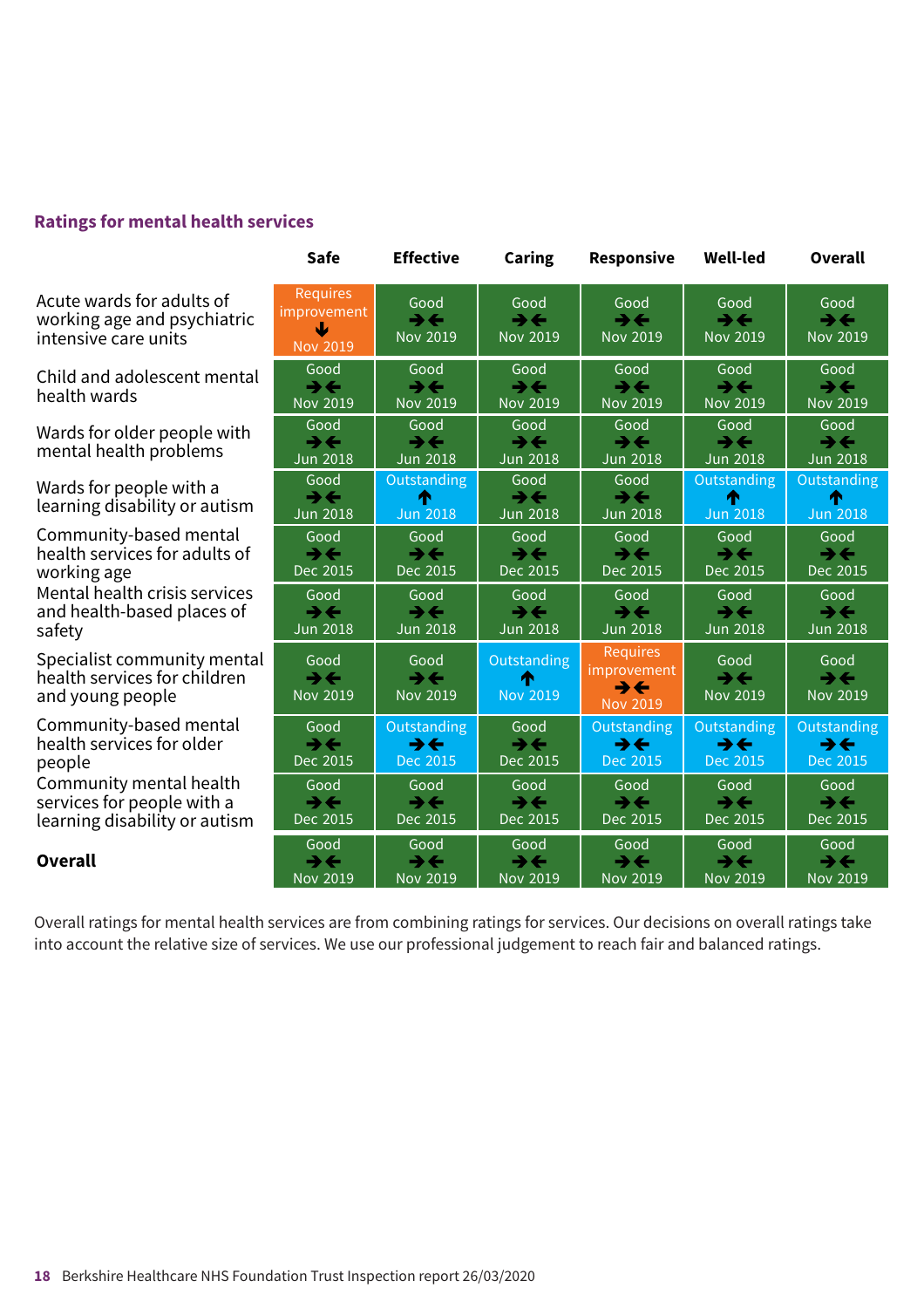

# Community health services

### Background to community health services

Berkshire Healthcare NHS FT provides a wide range of services, it delivers these in a range of community and inpatient settings, and in people's homes. The trust provides five community health core services. We last inspected community health services in June 2018.

In this inspection, we completed the trust's annual well led review and inspected the following community health core services:

- Community inpatient services
- Community health services for adults
- End of life care

### Summary of community health services



Our rating of these services stayed the same. We rated them as good because:

- The services provided care and treatment planned around the needs of patients and ensured they could easily access the most appropriate service.
- End of life care services and Community health services for adults were rated outstanding overall.
- Community health services for the trust were rated as outstanding for the responsive domain.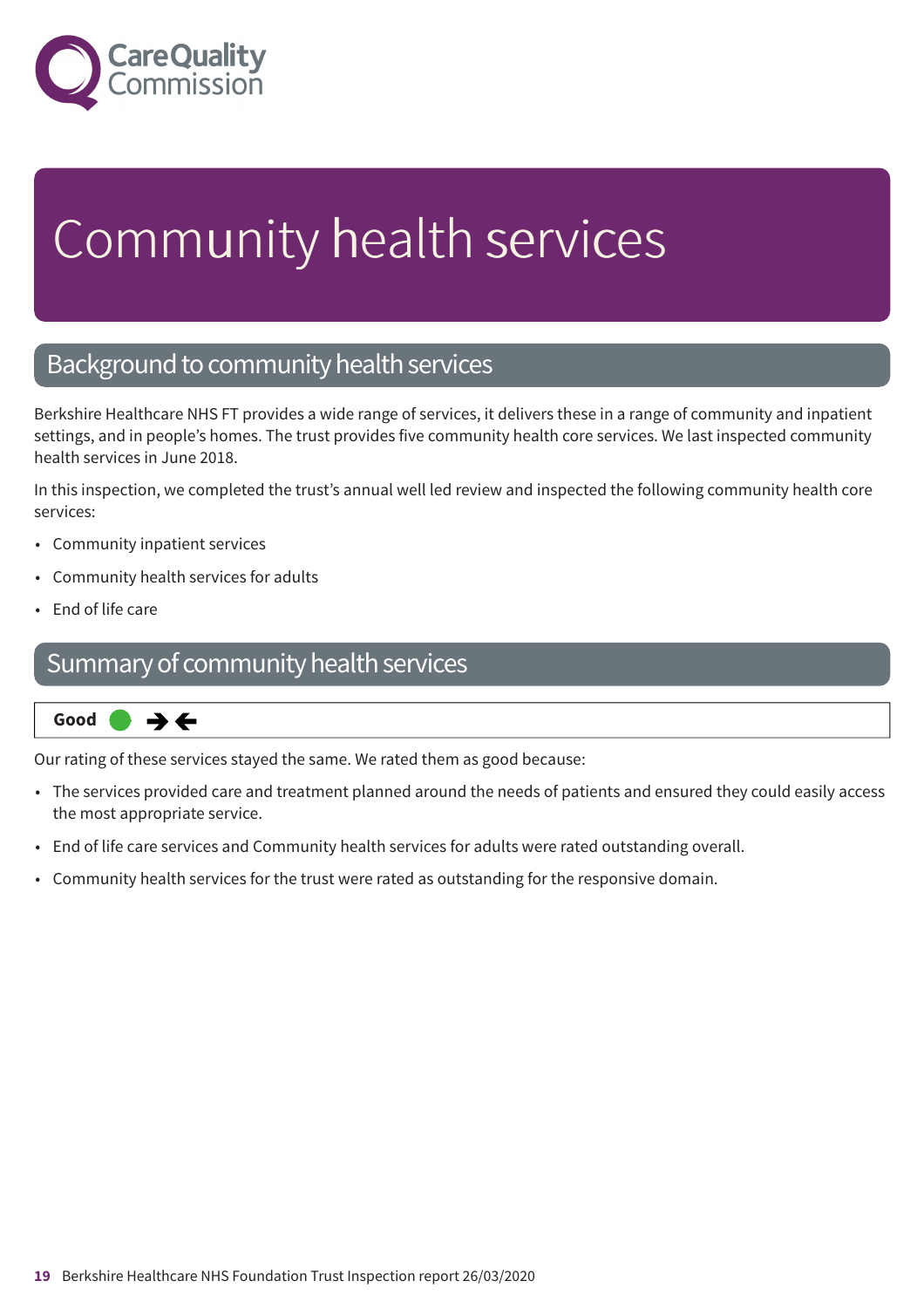### **Letter Cone Extending**

### Key facts and figures

Berkshire Healthcare NHS Foundation Trust provides community health services for a population of around 900,000 people within Berkshire. The service is provided in a locality structure, east and west.

This matches the way the services are commissioned from the two Clinical Commissioning Groups (CCGs), West Berkshire CCG and Berkshire East CCG. East Berkshire consists of Slough, Bracknell, Windsor and Maidenhead. West Berkshire included Reading West Berkshire and Wokingham.

Community health services for adults aim to support people to stay healthy and manage their long term conditions, whilst living in the community. Many services are actively targeted at hospital admission avoidance. There are also services to support patients immediately following discharge from hospital. The range of community health services that the trust provides included community nursing, musculoskeletal physiotherapy, speech and language therapy, audiology, continence, specialist diabetes, podiatry, high tech care (which is the intravenous service), heart failure service, nutrition and dietetics, tissue viability and neurological rehabilitation. The integrated care teams provide an 'all inclusive' package of patient care.

These services are based at nearly 50 locations across Berkshire.

Community health services for adults was last inspected in June 2018 and was rated good in all domains.

We carried out an announced inspection over three days between 05 - 07 November 2019.

During the inspection we visited multiple services based at the following locations; Upton Hospital, King Edward VII Hospital and The Old Forge.

Before visiting Berkshire Healthcare Foundation NHS Trust we reviewed a range of information submitted by the trust prior to the inspection.

During this inspection we:

- spoke with 10 patients who were using the services;
- spoke with 33 members of staff members; including registered nurses, an occupational therapist, team managers, clinical leads, support workers and an operational lead;
- attended and observed handover meetings, multidisciplinary meetings, a cluster meeting and a community nurse status meeting;
- looked at 13 care and treatment records;
- carried out a check on equipment and medication;
- looked at a range of policies and procedures and other documents relating to the running of the service.

#### **Summary of this service**

Our rating of community health services for adults service improved. We rated it as outstanding because: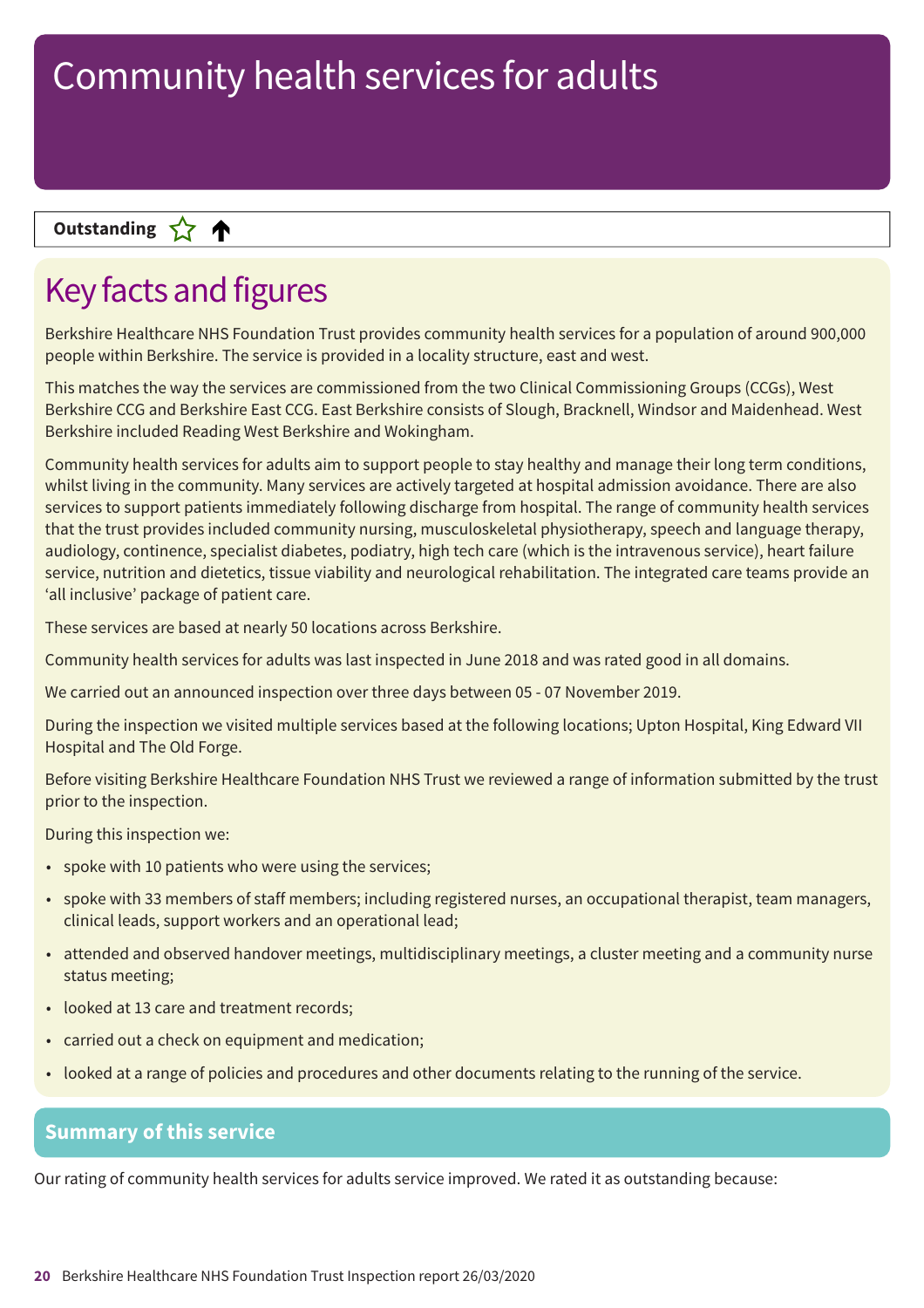- The service had enough staff to care for patients and keep them safe. Staff had training in key skills, understood how to protect patients from abuse, and managed safety well. The service controlled infection risk well. Staff assessed risks to patients, acted on them and kept good care records. They managed medicines well. The service managed safety incidents well and learned lessons from them. Staff collected safety information and used it to improve the service.
- Staff provided good care and treatment, gave patients enough to eat and drink, and gave them pain relief when they needed it. Managers monitored the effectiveness of the service and made sure staff were competent to do their job. Staff worked well together for the benefit of patients, advised them on how to lead healthier lives, supported them to make decisions about their care, and had access to good information. Key services were available seven days a week. For example, community nursing. Services were delivered in line with national guidelines.
- Staff treated patients with compassion and kindness, respected their privacy and dignity, took account of their individual needs, and helped them understand their conditions. They provided emotional support to patients, families and carers.
- The service planned care to meet the needs of local people, took account of patients' individual needs, and made it easy for people to give feedback. People could access the service when they needed it and did not have to wait too long for treatment.
- Leaders ran services well using reliable information systems and supported staff to develop their skills. Staff understood the service's vision and values, and how to apply them in their work. Staff felt respected, supported and valued. They were focused on the needs of patients receiving care. Staff were clear about their roles and accountabilities. The service engaged well with patients and the community to plan and manage services and all staff were committed to improving services continually. For example, changing the name of the heart function team.

### **Is the service safe?**



Our rating of safe stayed the same. We rated it as good because:

- All clinical premises where patents received care were safe, clean, well equipped, well furnished, well maintained and fit for purpose.
- The service had enough staff, who knew the patients and could give each patient the time they needed.
- Staff assessed and managed risks to patients and themselves. They responded promptly to sudden deterioration in a patient's health. Staff followed good personal safety protocols.
- Staff understood how to protect patients from abuse and the service worked well with other agencies to do so. Staff had training on how to recognise and report abuse and they knew how to apply it.
- Staff kept detailed records of patients' care and treatment. Records were clear, up to date and easily available to all staff providing care.
- The service used systems and processes to safely prescribe, administer, record and store medicines.
- The teams had a good track record on safety. The service managed patient safety incidents well. Staff recognised incidents and reported them appropriately. Managers investigated incidents and shared lessons learned with the whole team and the wider service. When things went wrong, staff apologised and gave patients honest information and suitable support.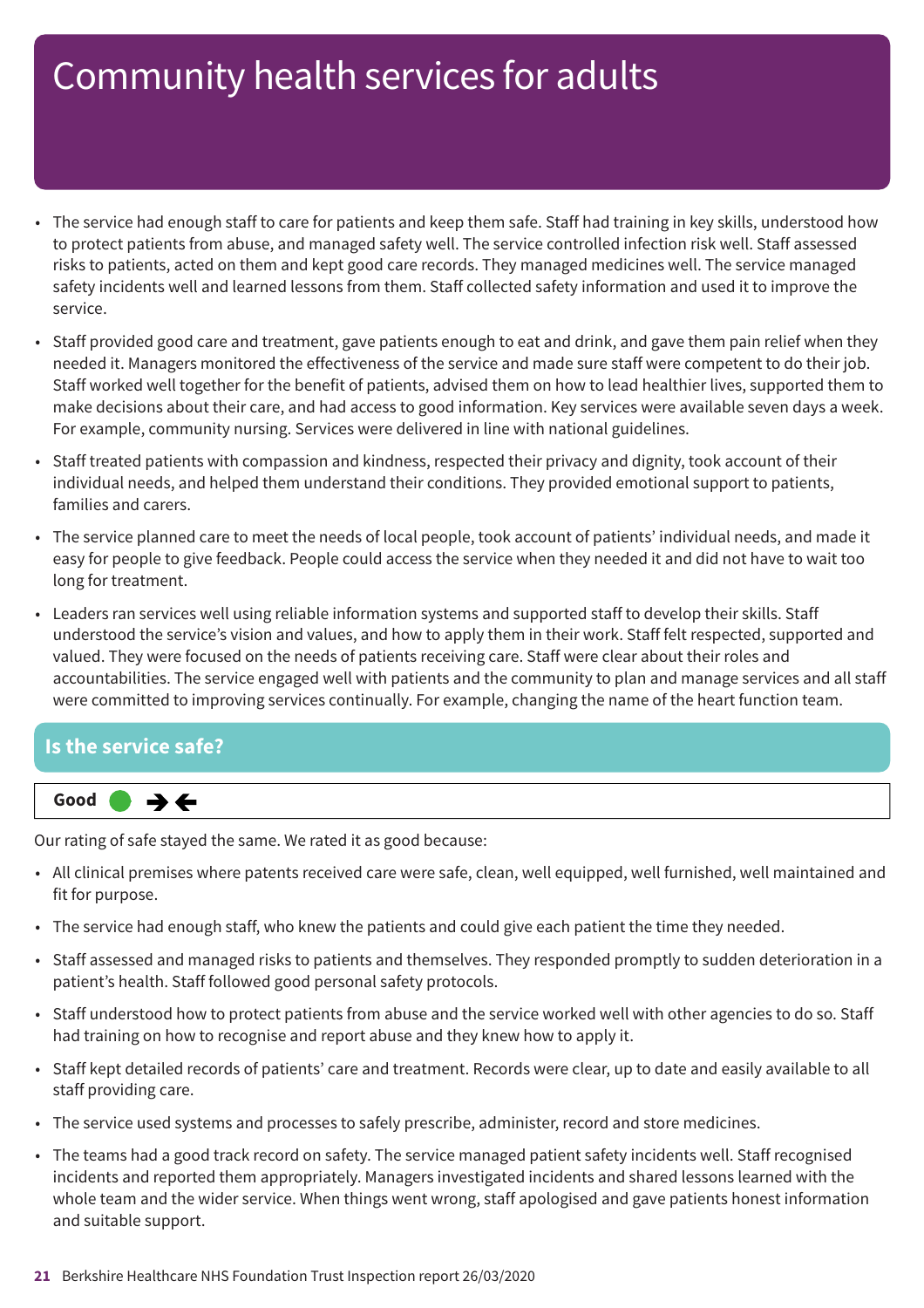However:

• Staff at Windsor had run out of glucometer testing log books and although they were calibrating the glucometers they were not recording this in line with trust policy.

#### **Is the service effective?**

**Dutstanding** 

Our rating of effective improved. We rated it as outstanding because:

- Staff worked with patients and families and carers to develop individual care plans and updated them when needed. Care plans reflected the assessed needs of the patient.
- Staff provided a range of treatment and care for the patients based on national guidance and best practice. For example, wound care and speech and language services. They supported patients to live healthier lives.
- Staff used recognised rating scales to assess and record severity and outcomes. Outcomes for the patient were positive, consistent and regularly exceeded expectations. They were actively engaged in clinical audit, benchmarking and quality improvement initiatives.
- Managers made sure that staff had a range of skills needed to provide high quality care. Staff are proactively supported and encouraged to acquire new skills and share best practice. managers supported staff with appraisals, supervision and opportunities to update and further develop their skills. Managers provided an induction programme for new staff.
- Staff from different disciplines, teams and organisations were committed to working collaboratively and had found innovative and efficient ways to deliver more joined-up care. For example, the community nursing teams had daily conference calls with local GP's and care providers to ensure the patients care was coordinated and all professionals were aware of current situation.
- Staff supported patients to make decisions on their care for themselves. They understood the provider's policy on the Mental Capacity Act 2005.

### **Is the service caring?**

#### **Same–––rating Good –––**  $\rightarrow$   $\leftarrow$

Our rating of caring stayed the same. We rated it as good because:

- Staff treated patients with compassion and kindness. They understood the individual needs of patients and supported patients to understand and manage their care, treatment or condition.
- Staff involved patients in care planning and actively sought their feedback on the quality of care provided.
- Staff informed and involved families and carers appropriately. Staff would discuss the patients condition and treatment with families and explain how they could support the patient.

### **Is the service responsive?** ∧ **Letter Cone Extending**

**22** Berkshire Healthcare NHS Foundation Trust Inspection report 26/03/2020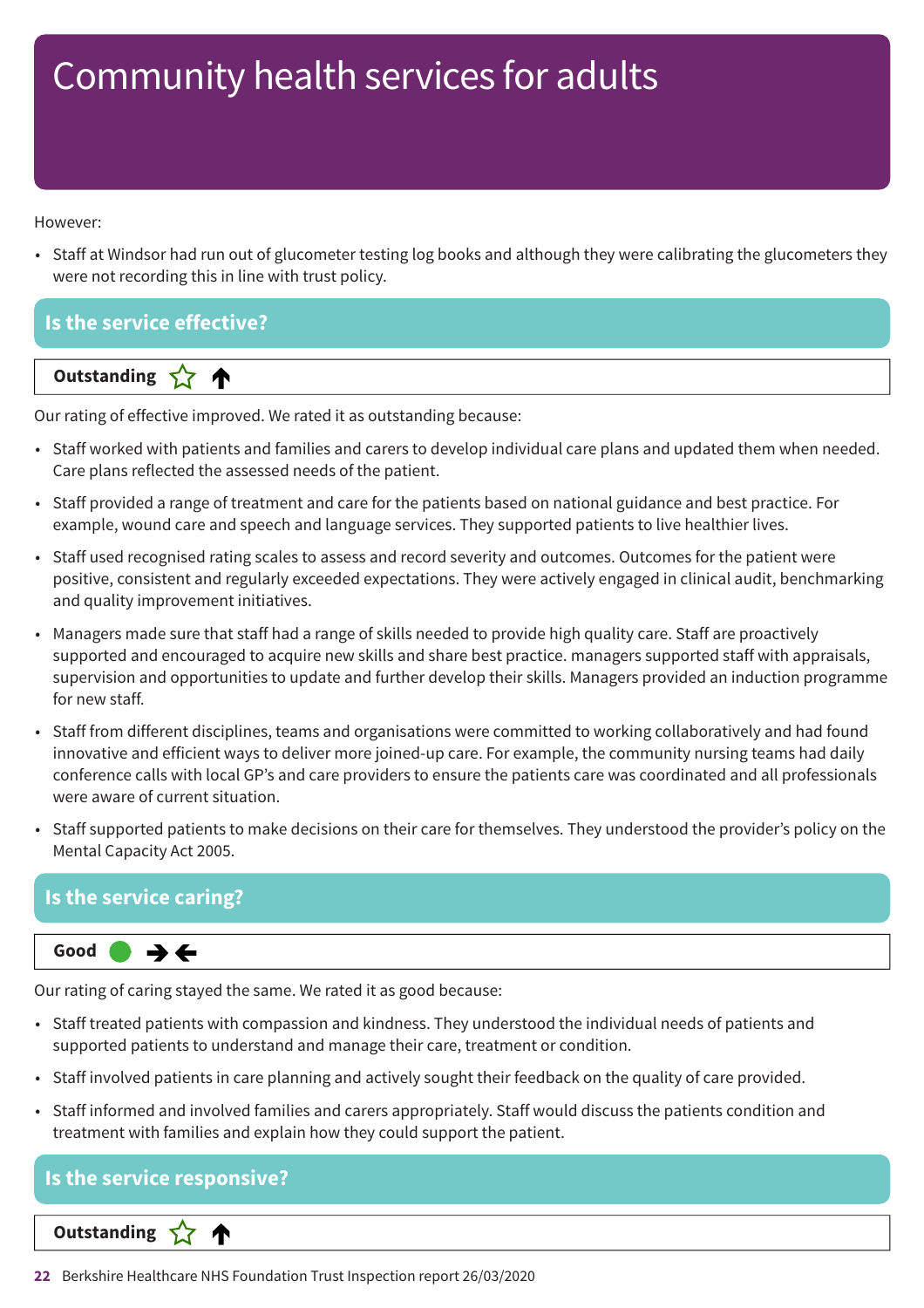Our rating of responsive improved. We rated it as outstanding because:

- The service was easy to access via the Single Point of Access, which managed all referrals. Staff assessed and treated patients who required urgent care promptly and patients who did not require urgent care did not wait too long to start treatment.
- Staff supported patients on short stay wards and after discharge from hospital. Staff would work with local hospitals to identify patients they could treat in the community.
- The service met the needs of all patients including those with a protected characteristic.
- Staff were able to upload pictures to the trusts electronic record system for immediate analysis and advice, the use of digital innovation aiding the service to be responsive to patient need.
- Staff could access and complete patient records on handheld tablet computers. The trust's patient record included both community and mental health information and staff were able to access information from local GP surgeries and the local general hospital.
- The service treated concerns and complaints seriously, investigated them and learned lessons from the results, and shared these with all staff.

### **Is the service well-led?**

$$
\fbox{Good} \qquad \Rightarrow \Leftrightarrow
$$

Our rating of well-led stayed the same. We rated it as good because:

- Leaders had the skills, knowledge and experience to perform their roles, had a good understanding of the services they managed, and were visible in the service and approachable for patients and staff.
- Staff knew and understood the provider's vision and values and how they were applied in the work of their team.
- Staff felt respected, supported and valued. They reported that the provider promoted equality and diversity in its dayto-day work and in providing opportunities for career progression. They felt able to raise concerns without fear of retribution.
- Our findings from the other key questions demonstrated that governance processes operated effectively at team level and that performance and risk were managed well.
- Teams had access to the information they needed to provide safe and effective care and used that information to good effect.
- Staff collected analysed data about outcomes and performance and engaged actively in local and national quality improvement activities. For example, the heart function team used a national recognised outcome measure and patient outcomes were discussed in weekly team meetings.

### **Outstanding practice**

Speech and language therapist were providing training in care homes around dysphagia, swallowing difficulties, to help prevent choking and aspiration pneumonia. They had trained champions within local care homes. Physiotherapists had provided falls and postural management training for care homes.

The diabetes service was piloting a type 2 Diabetes education programme for the Asian community.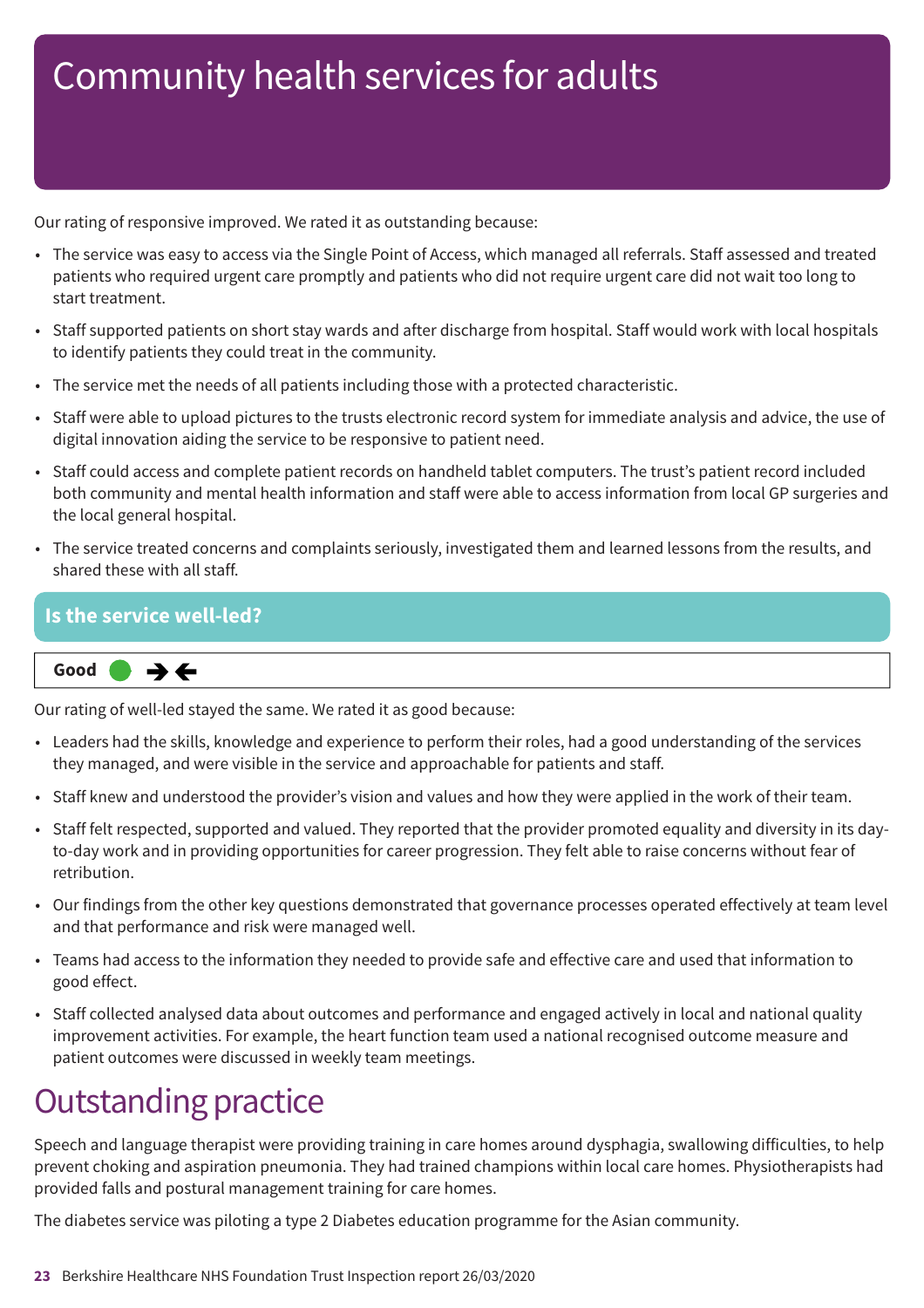Staff were able to upload pictures to the trusts electronic record system for immediate analysis and advice, the use of digital innovation aiding the service to be responsive to patient need.

### Areas for improvement

The provider SHOULD ensure:

• Staff, at the Windsor team, know how to access new glucometer log books so they can record calibration in line with the providers policy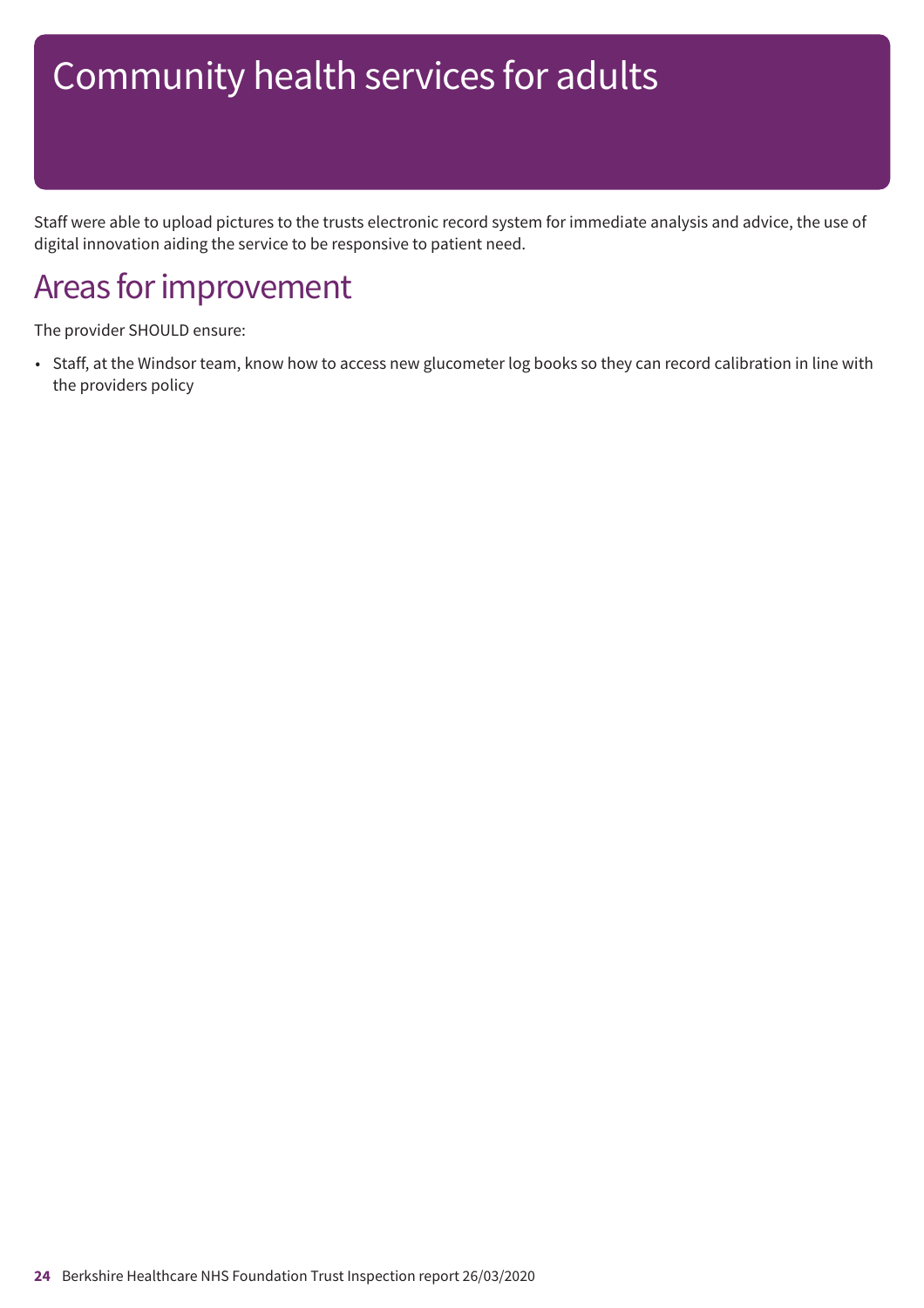#### **Same–––rating Good –––**

### Key facts and figures

Berkshire Healthcare NHS Foundation Trust provides care to patients requiring inpatient health care, treatment and rehabilitation. There are 186 inpatient beds spread across five hospital sites. Inpatient services are provided at West Berkshire Community Hospital, Upton Hospital, St Mark's Hospital, Wokingham Community Hospital and The Oakwood Rehabilitation Unit at Prospect Park Hospital. The services the trust provides include rehabilitation, intermediate care, nursing and medical care for people with long term, progressive or life-limiting conditions and care of the elderly and frail.

Local GPs and the community matrons ensure patients who need inpatient care can access a bed. The acute hospitals such as Wexham Park Hospital and The Royal Berkshire Hospital also make referrals.

The inpatient services are primarily designed around the needs of elderly patients that required rehabilitation. There are two beds specifically for patients that required end of life care at the West Berkshire community hospital.

We last inspected the community health inpatient service in December 2015 and we rated the service as good. This inspection was undertaken on the 5th to the 7th of November 2019 as part of our comprehensive programme of inspections. Our inspection was announced (staff knew we were coming) to enable us to observe routine activity.

To fully understand the experience of people who use services, we always ask the following five questions of every service and provider:

- Is it safe?
- Is it effective?
- Is it caring?
- Is it responsive to people's needs?
- Is it well-led?

Before the inspection visit we reviewed information that we held about these services, asked a range of other organisations for information and sought feedback from staff at focus groups.

During the inspection, the inspection team:

- visited all four wards at the four community hospital sites, looked at the quality of the ward environment and observed how staff were caring for patients
- spoke with 13 patients who were using the service
- spoke with four carers or family members of patients using the service
- spoke with the managers for each ward
- interviewed 19 staff including, consultants, staff nurses, healthcare assistants, occupational therapists, physiotherapists, pharmacists, hotel services staff and social workers
- reviewed 18 care records of patients
- attended two multidisciplinary team meetings and a ward handover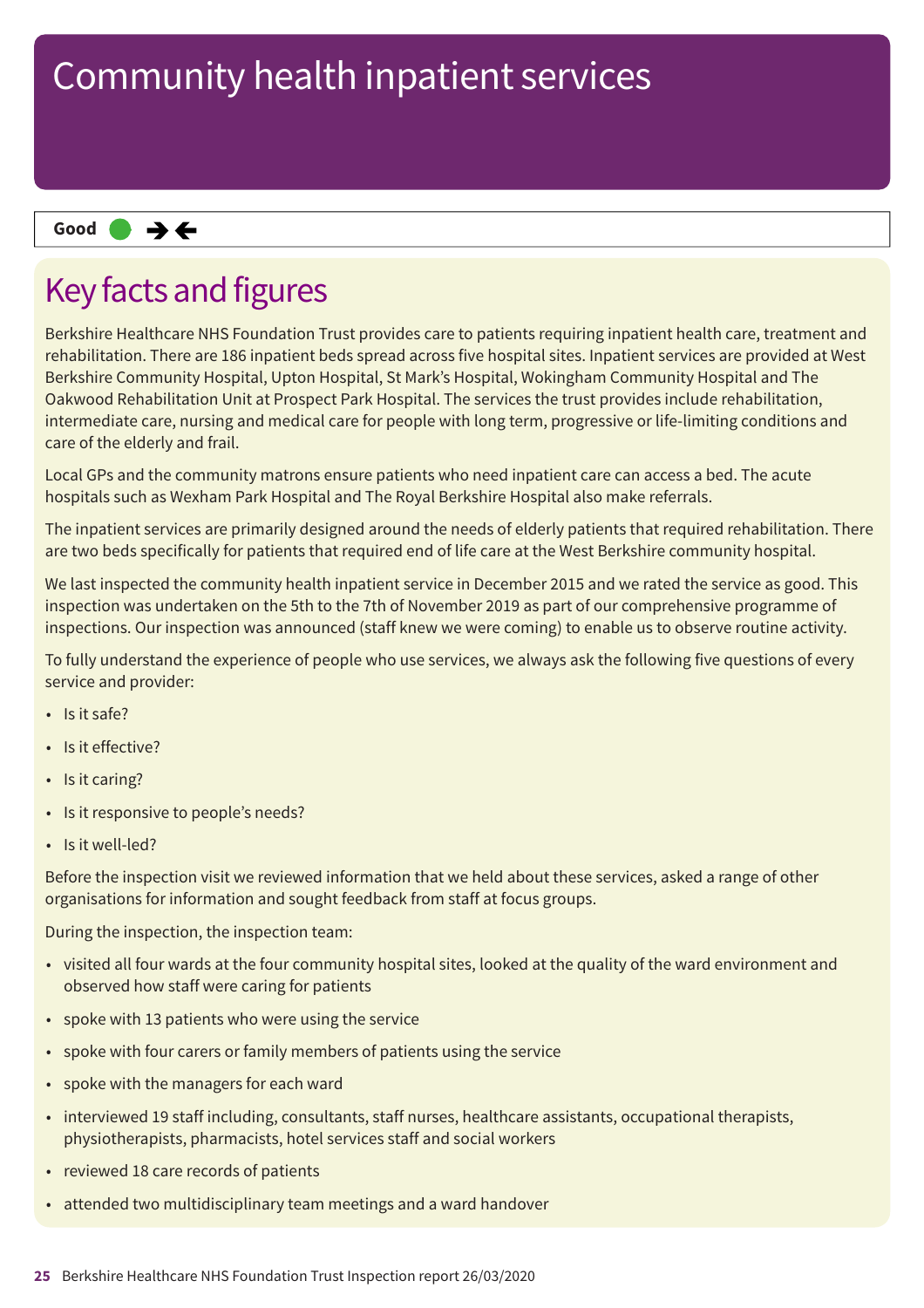- carried out a specific check of medication management and administration records on all wards
- looked at policies, procedures and other documents relating to the running of the service

#### **Summary of this service**

Our rating of community health inpatient services stayed the same. We rated it as good because:

- The service had enough staff to care for patients and keep them safe. Staff had training in key skills, understood how to protect patients from abuse, and managed safety well. The service-controlled infection risk well. Staff assessed risks to patients, acted on them and kept good care records. They managed medicines well. The service managed safety incidents well and learned lessons from them. Staff collected safety information and used it to improve the service. Oakwood ward demonstrated high standard of risk assessment and care plans.
- Staff provided good care and treatment, gave patients enough to eat and drink, and gave them pain relief when they needed it. Staff at Henry Tudor ward were leading on the hydration quality improvement project and had multiple drink stations on the ward to encourage and promote hydration. Managers monitored the effectiveness of the service and made sure staff were competent. Staff worked well together for the benefit of patients, advised them on how to lead healthier lives, supported them to make decisions about their care, and had access to good information. Staff supported patients with smoking cessation and alcohol withdrawal.
- The service planned care to meet the needs of local people, took account of patients' individual needs, and made it easy for people to give feedback. We saw evidence of positive feedback from patients and carers across all the sites we visited. People could access the service when they needed it and did not have to wait too long for treatment.
- Leaders ran services well using reliable information systems and supported staff to develop their skills. Staff understood the service's vision and values, and how to apply them in their work. Staff felt respected, supported and valued. They were focused on the needs of patients receiving care. Staff were clear about their roles and accountabilities. The service engaged well with patients and the community to plan and manage services and all staff were committed to improving services continually.
- We saw evidence of a commitment to quality improvement and innovation in all the services we inspected. The leadership were promoting and supporting continuous improvement and staff were accountable for delivering change. For example, the consultant on Henry Tudor ward encouraged staff to attend an international conference on hydration. As a result, many initiatives had been put in place on the wards to reduce dehydration in patients.

#### However:

- Although staff kept electronic records and paper copy of patients' care and treatment, some records and care plans were generic or not goal oriented. Records were not easily available to all staff providing care as some information was available in electronic format whilst other information was kept in paper format at the bed side of patients. This caused a potential delay in delivering care and treatment.
- Three of the six patients we spoke with on Henry Tudor ward said on a recent occasion staff did not comfort them when they were distressed, but staff understood patients' personal, cultural and religious needs.

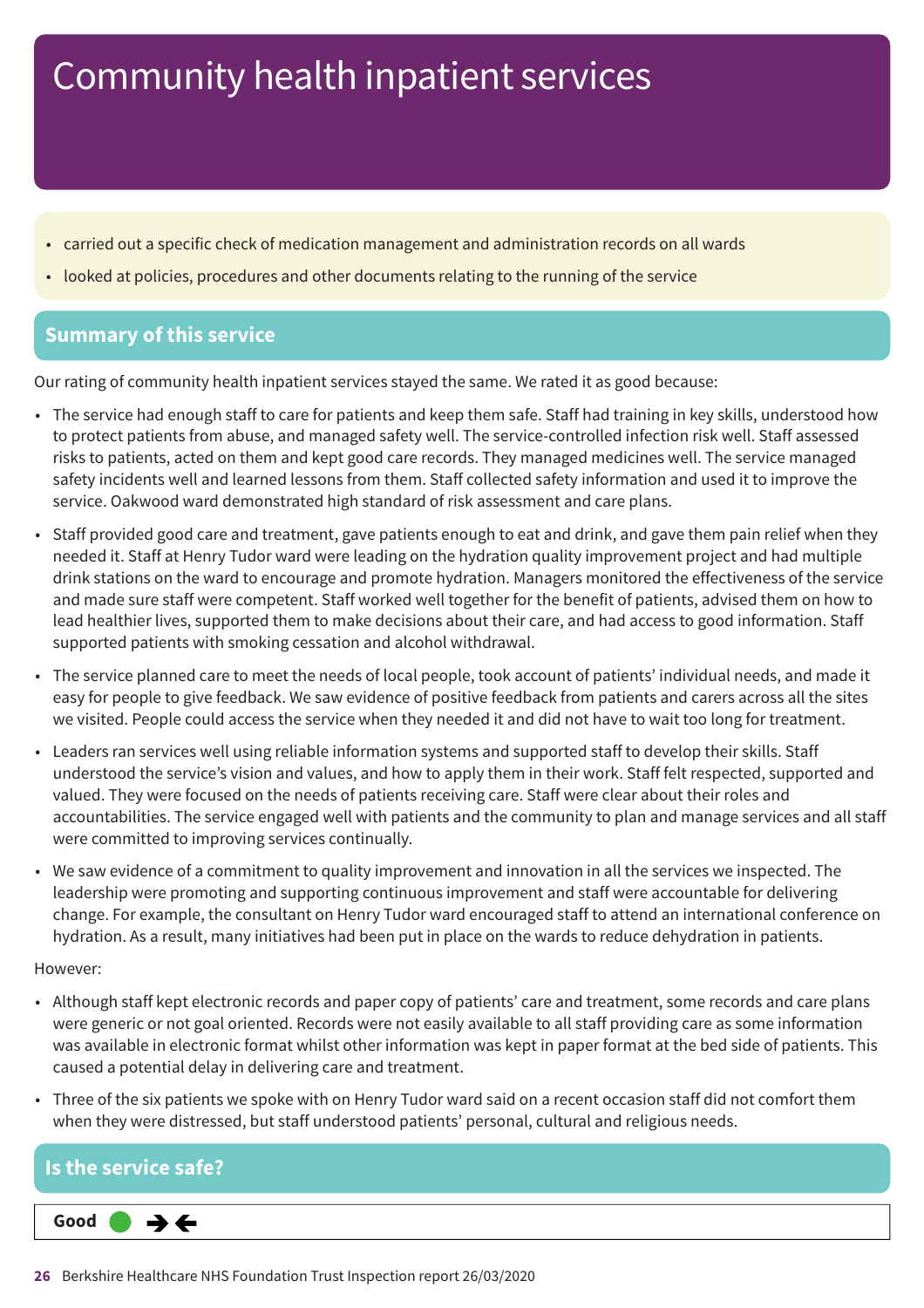Our rating of safe stayed the same. We rated it as good because:

- The service controlled infection risk well. Staff kept themselves, equipment and the premises clean. They used control measures to prevent the spread of infection.
- The design, maintenance and use of facilities, premises and equipment kept people safe. Staff managed clinical waste well. When providing care for patients staff took precautions and actions to protect themselves and patients
- Comprehensive risk assessments were carried out for people who used the services and risk management plans were developed in line with national guidance. These were assessed, monitored and managed appropriately.
- The service had enough medical and nursing staff with the right qualifications, skills, training and experience to keep people safe from avoidable harm and to provide the right care and treatment.
- Medicines were appropriately prescribed and administered to people in line with the relevant legislation and current national guidance such as the transition between inpatient hospital settings and community or care home settings for adults with social care needs.
- The service managed patient safety incidents well. Staff understood how to report incidents using the electronic reporting system and were encouraged to do so.
- The service used safety monitoring results well. Staff collected safety information on falls and shared it with staff, patients and visitors. Managers used this to improve the service.

#### However:

• Although staff kept electronic records and paper copy of patients' care and treatment, some records and care plans were generic or not goal oriented. Records were not easily available to all staff providing care as some information was available in electronic format whilst other information was kept in paper format at the bed side of patients. This caused a potential delay in delivering care and treatment.

### **Is the service effective?**



Our rating of effective stayed the same. We rated it as good because:

- The service provided care and treatment based on national guidance and evidence of its effectiveness. Managers checked to make sure staff followed guidance such as patient centred care and the transition between inpatient hospital settings and community or care home settings for adults with social care needs.
- Staff gave patients enough food and drink to meet their needs and improve their health. They used special feeding and hydration techniques when necessary. The service made adjustments for patients' religious, cultural and other preferences.
- Staff assessed and monitored patients regularly to see if they were in pain. They supported those unable to communicate using suitable assessment tools and gave additional pain relief to ease pain.
- Managers monitored the effectiveness of care and treatment and used the findings to improve them. They compared local results with those of other services to learn from them.
- Staff of different disciplines worked together as a team to benefit patients. Doctors, nurses and other healthcare and social care professionals supported each other to provide good care.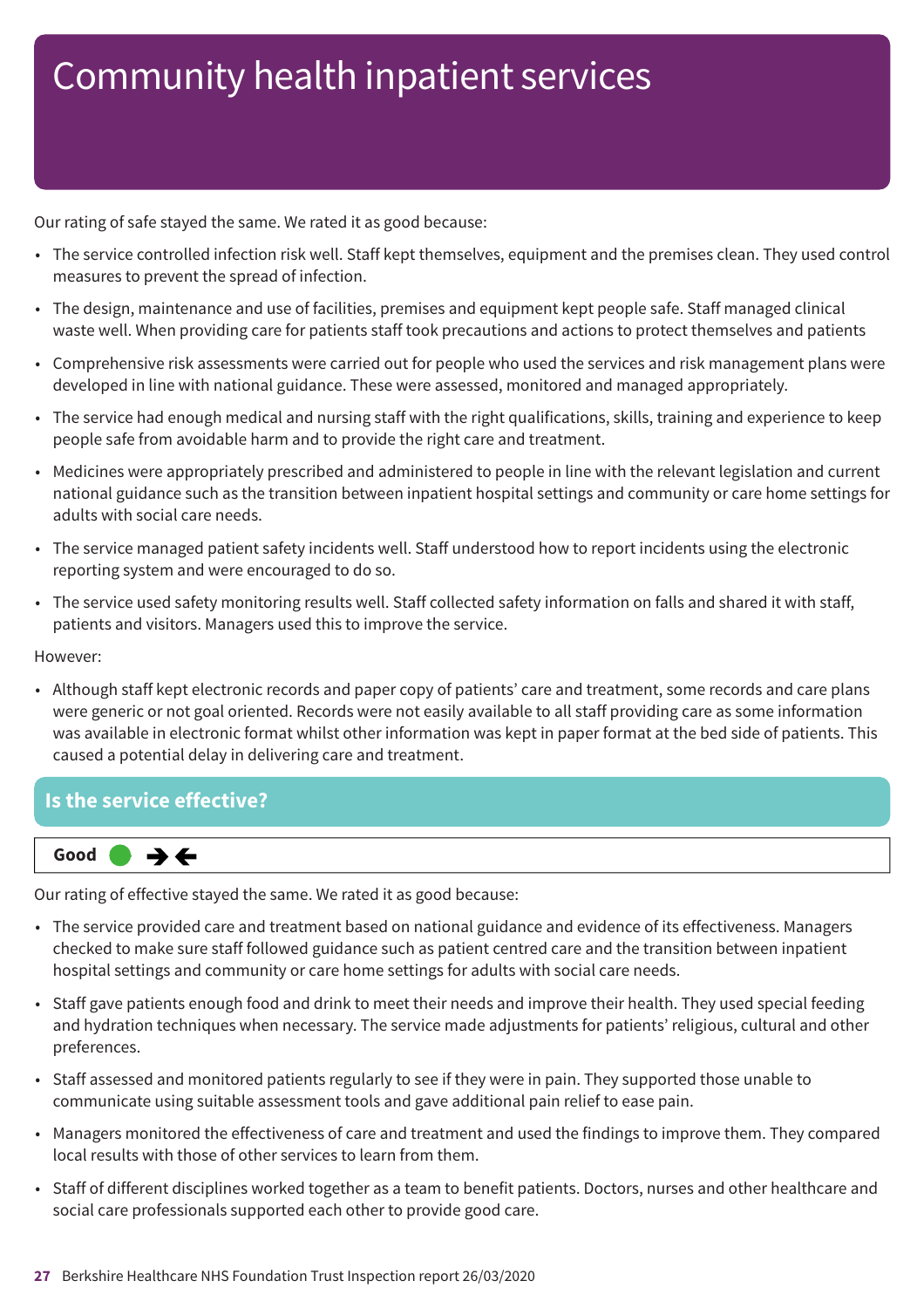- Care was delivered and reviewed by community adults in a coordinated way with different teams, services and organisations across the trust area.
- The trust supported national priorities to improve the population's health and staff had access to health improvement training included weight management intervention, drug and alcohol dependency intervention and smoking cessation.
- Staff understood how and when to assess whether a patient had the capacity to make decisions about their care. They followed the trust policy and procedures when a patient could not give consent.

However:

• Staff and managers told us they were up-to-date with staff appraisal; on the day of the inspection the manager on Henry Tudor ward was new to the role and was therefore still learning the systems. However, they were able to access these records with the support of a senior manager.

# **Is the service caring?**



Our rating of caring stayed the same. We rated it as good because:

- Staff treated patients with compassion and kindness, respected their privacy and dignity, and took account of their individual needs.
- Staff supported and involved patients, families and carers to understand their condition and make decisions about their care and treatment.
- Ten of the thirteen patients we spoke with felt really cared for and that they mattered. Staff were exceptional in enabling people to remain independent. These patients valued their relationships with the staff team and felt that they often went 'the extra mile' for them when providing care and support.
- Staff understood patients' personal, cultural and religious needs.

However:

• Three of the six patients we spoke with on Henry Tudor ward said staff did not comfort them when they were distressed, on a recent occasion after an incident.

### **Is the service responsive?**



Our rating of responsive stayed the same. We rated it as good because:

- The service planned and provided care in a way that met the needs of local people and the communities served. It also worked with others in the wider system and local organisations to plan care.
- The service was inclusive and took account of patients' individual needs and preferences. Staff made reasonable adjustments to help patients access services. They coordinated care with other services and providers. Staff at Henry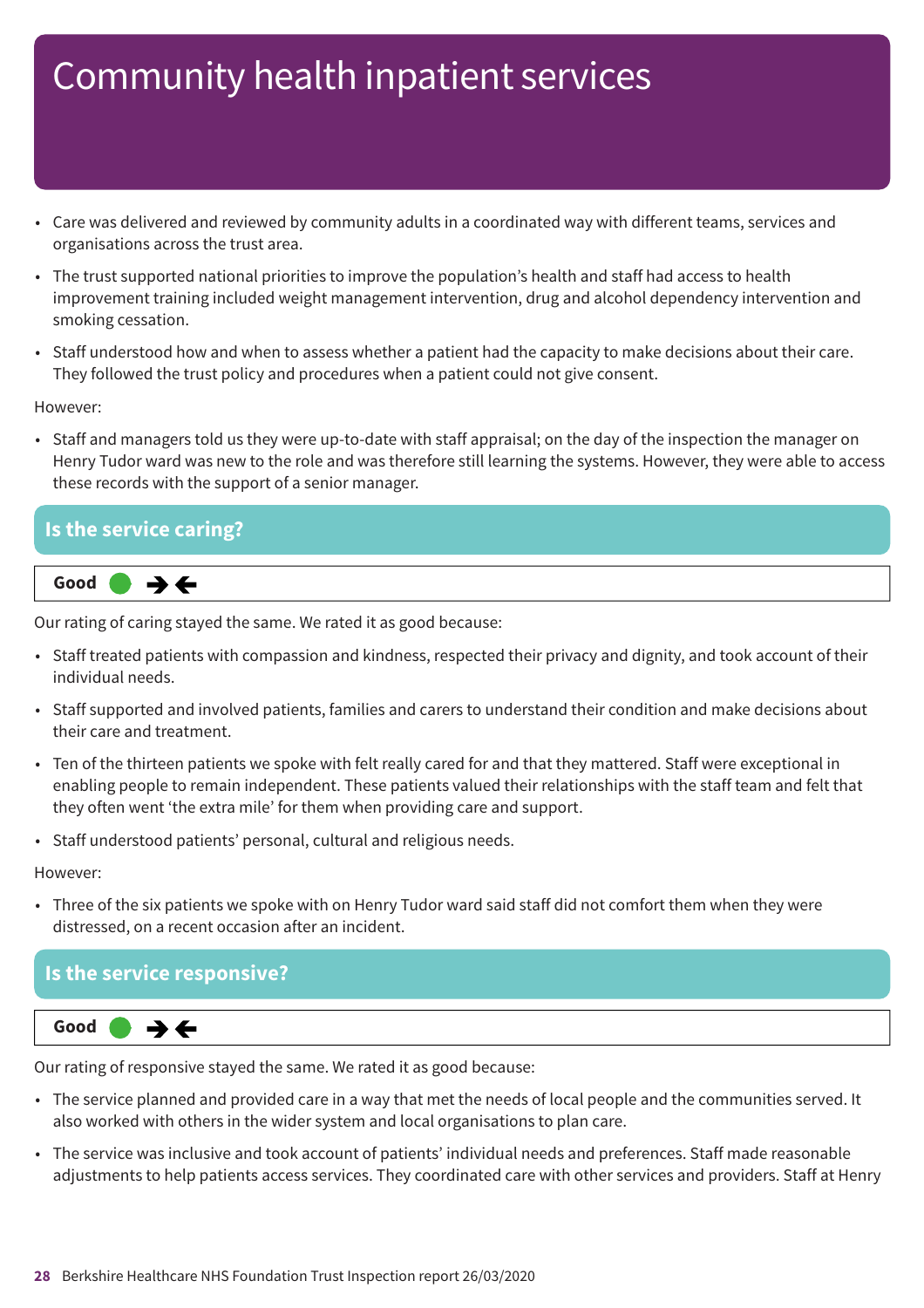Tudor ward had identified that many patients who were admitted had not had a sight test for many years and this was contributing to communication difficulties. As a result, staff had built strong links with the local opticians who visited new patients on the ward regularly to provide sight tests. Staff told us that this had been very beneficial for the patients.

- People could access the service when they needed it and received the right care in a timely way. Staff on Henry Tudor ward had recently secured funding to provide the sub-acute pathway, which allowed them to treat medical ailments such as infections without having to transfer patients to the local acute hospital. The ward consultant reported that patients transferred for this type of ailment had reduced by 89%. This was overwhelmingly positive for patient recovery as it reduced time spent in hospital.
- It was easy for people to give feedback and raise concerns about care received. The service treated concerns and complaints seriously, investigated them and shared lessons learned with all staff. The service included patients in the investigation of their complaint.
- At the time of the inspection there was sufficient therapy staff although Oakwood ward had two unfilled occupational therapy posts vacancies for two years. Managers had made improvements with recruitment and therapy provisions to reduce delayed discharges. Over the previous 12 months most delayed discharges were for patient awaiting care home placements.

#### **Is the service well-led?**

**Same–––rating Good –––**

Our rating of well-led stayed the same. We rated it as good because:

- Managers at all levels had the right skills and abilities to run a service providing high-quality sustainable care.
- The trust had a vision for what it wanted to achieve and workable plans to turn it into action developed with involvement from staff, patients, and key groups representing the local community.
- Managers promoted a positive culture that supported and valued staff, creating a sense of common purpose based on shared values. The culture was centred on the needs and experience of people who used the services and placed "patients at the heart of the trust", as outlined in the trust's vision and values.
- There were effective structures, processes and systems of accountability to support the delivery of good quality services.
- Community inpatient wards had effective systems for identifying risks, planning to eliminate or reduce them, and coping with both the expected and unexpected, including winter plans.
- Community inpatient wards collected, analysed, managed and used information well to support all its activities, using secure electronic systems with security safeguards.
- Community inpatient wards engaged with patients, staff, the public and local organisations to plan and manage appropriate services and collaborated with partner organisations effectively.
- Community inpatient wards were committed to improving services by learning from when things went well and when they went wrong, promoting training. All staff were committed to continually learning and improving services. They had a good understanding of quality improvement methods and the skills to use them. Leaders encouraged innovation and participation in research.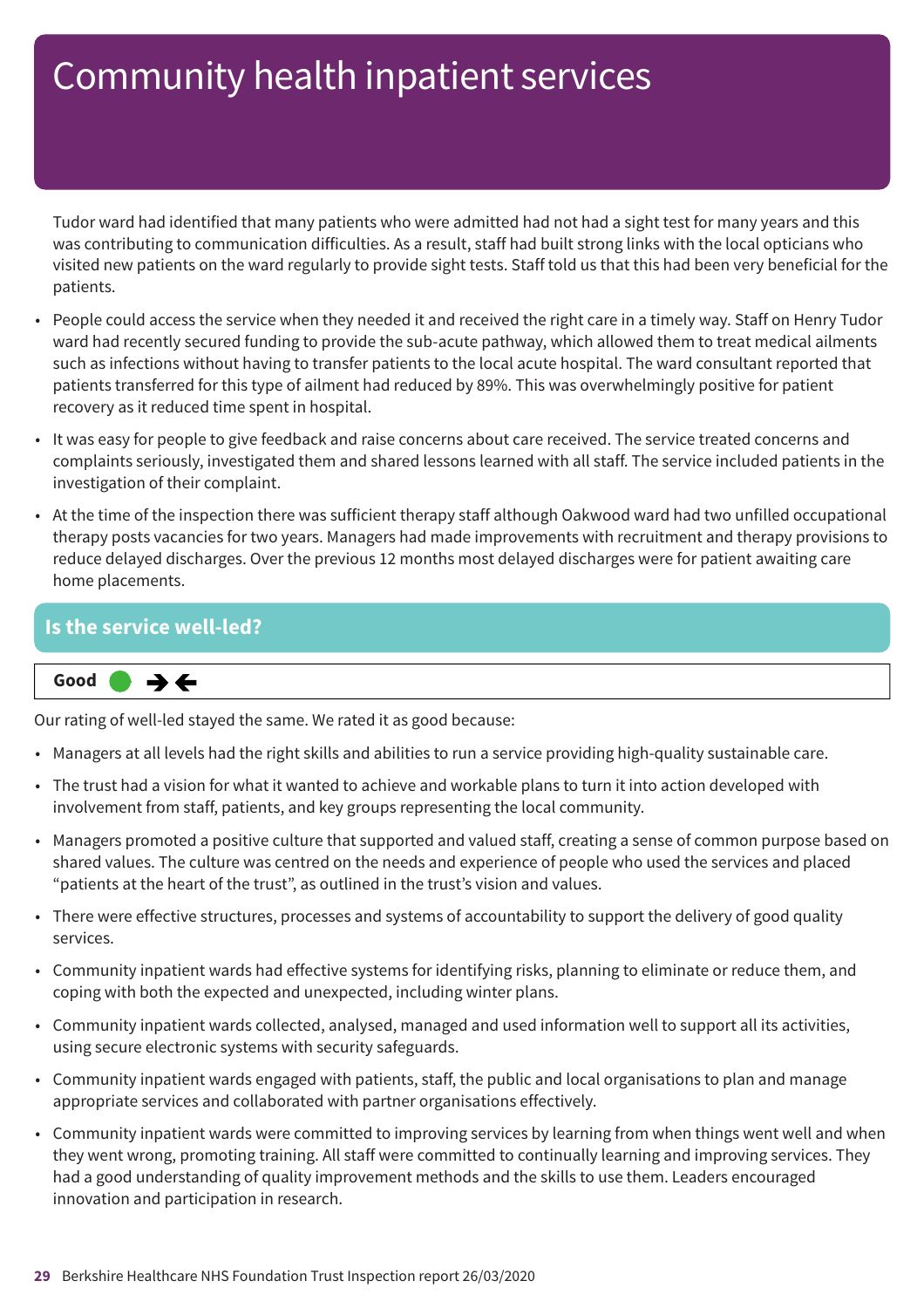- We saw evidence of a commitment to quality improvement and innovation in all the services we inspected. The leadership were promoting and supporting continuous improvement and staff were accountable for delivering change. Staff explained how the quality improvement project around falls prevention helped them to identify the time and place of patient's fall. This enabled staff to identify trends in patient's falls, for example after visiting time or in the evenings. Staff and managers were able to use this data to respond to the trend in falls and made staff more available for patients around the identified times.
- There was a real drive for quality improvement projects via the trust's overarching Quality Management Improvement System (QMIS). We saw that following a period of tutoring, ward level staff were taking on quality improvement projects to benefit patients on the ward, based upon the trust's main objectives. This included improvements to the multidisciplinary team meetings with the introduction of daily ward board rounds, handover paperwork, harm free care, falls prevention work and work to promote hydration and reduce dehydration amongst patients.

### **Outstanding practice**

The hydration project in the trust was pioneered by the consultant at Henry Tudor ward. He had secured funding for staff to attend an international conference on the importance of hydration for inpatients. This project was being led by the staff who attended and the ward is now disseminating this knowledge across the trust. We saw staff had introduced many initiatives that encouraged and promoted hydration for both staff and patients. For example, they ran a drink station pit stop as a visual reminder for patient to be prompted to drink. Staff told us during the summer months they provided patients with lollies in addition to other drinks to promote hydration of patients.

Staff at Henry Tudor ward had identified that many patients who were admitted had not had a sight tests for many years and this was contributing to communication difficulties. As a result, staff had built strong links with the local opticians who visited new patients on the ward regularly to provide sight tests. Staff told us that this had been very beneficial for the patients.

Staff on Henry Tudor ward had recently secured funding to provide the sub-acute pathway, which allowed them to treat medical ailments such as infections without having to transfer patients to the local acute hospital. The ward consultant reported that patients transferred for this type of ailment had reduced by 89%. This was overwhelmingly positive for patient recovery as it reduced time spent in hospital.

### Areas for improvement

In order to improve the service should:

- Ensure that the documentation of nursing and medical care plans is individualised, patient centred, goal oriented and updated regularly. The provider should also ensure that staff have access to up-to-date, accurate and comprehensive information on patients' care and treatment.
- Ensure that all staff provide emotional support to patients, families and carers to minimise their distress.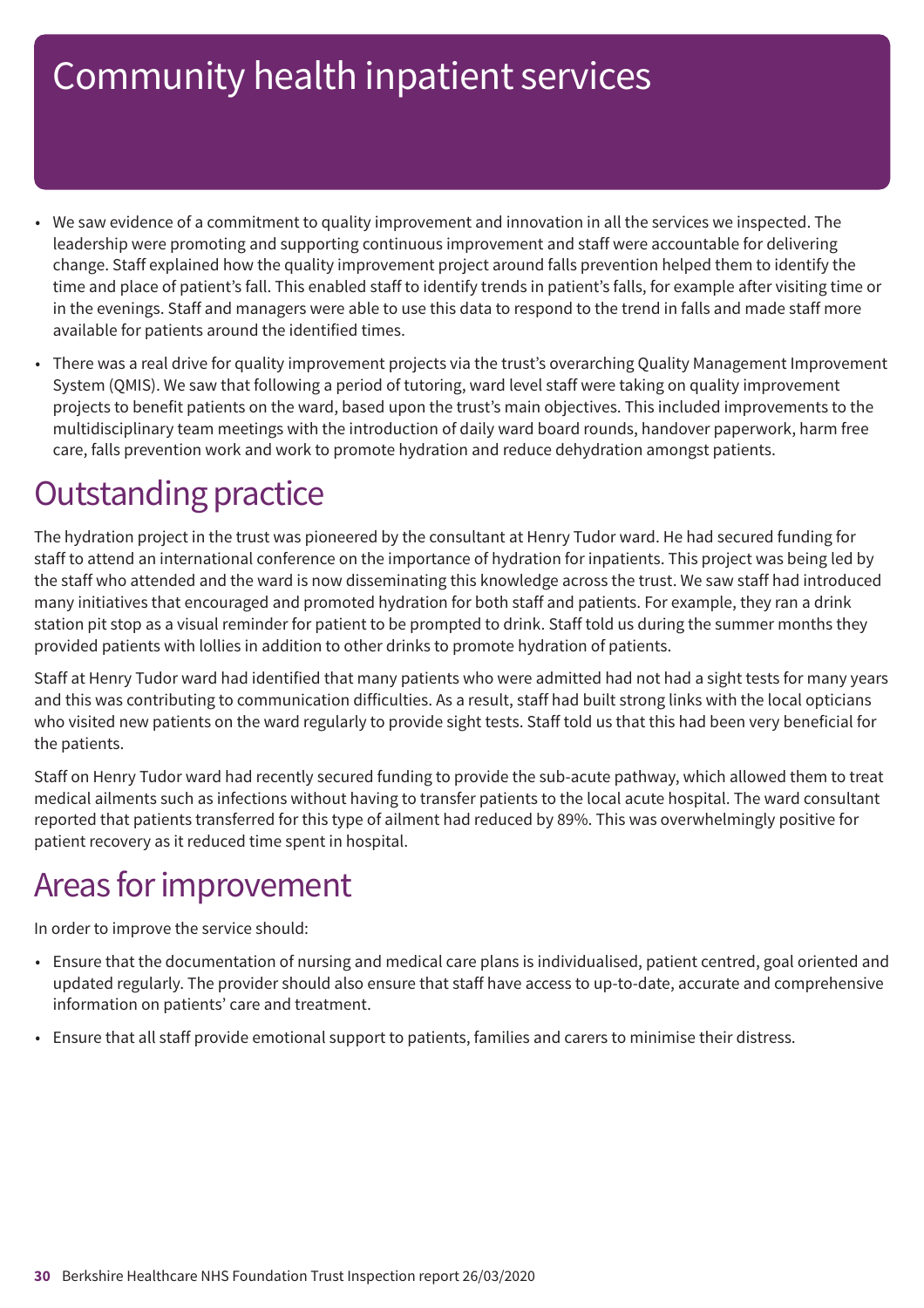

Key facts and figures

Berkshire Healthcare NHS Foundation Trust provides end of life care to patients in all of its community inpatient wards, as well as providing support in the community in patients homes, including nursing and care homes.

There are five community hospitals and 38 community nursing teams covering Bracknell and Wokingham, Reading, Slough, West Berkshire and Windsor, Ascot and Maidenhead which although not specialist end of life care teams, provide end of life care. Palliative care is also provided by the respiratory and cardiology teams for patients with long term health conditions.

Specialist palliative care provision used to be provided by the trust, but these services have since moved over to local hospices. The community inpatient and nurse teams continue to work in partnership to ensure collaborative care delivery. The local hospice provides specialist palliative care nurses and carries out joint visits with a cancer charity, who also provide night sitting services. All organisations work collaboratively and with the GPs in the area.

This inspection only covered those services provided by Berkshire Healthcare Foundation Trust, although it is important to note that the end of life service was provided in an integrated way.

At the last inspection of this service in December 2015, we rated the service as good. We rated safe, effective, responsive and well led as good, and caring as outstanding. We told the provider they should discuss and record in an accessible way, advance decisions and DNACPR decisions with patients and their families. We said the trust should improve the collection of information about a dying person's preferred place of care, develop a consistent approach to advance care planning and provide formal training for nurses to verify death and regularly review these competencies.

During this inspection, we found that the trust had made some progress with these recommendations.

We inspected this service using our comprehensive inspection methodology.

Our inspection was announced (staff knew we were coming) to ensure that everyone we needed to talk to was available.

To fully understand the experience of people who use services, we always ask the following five questions of every service and provider:

Is it safe?

Is it effective?

Is it caring?

Is it responsive to people's needs?

Is it well-led?

Before the inspection visit we reviewed information that we held about these services, asked a range of other organisations for information and sought feedback from staff at focus groups.

During the inspection, the inspection team:

- visited inpatient and community nursing teams at West Berkshire community hospital, Upton Hospital, Churchill House, Wokingham community hospital and the respiratory and cardiology team at Coley Clinic. We looked at the quality of the ward environment and observed how staff were caring for patients
- spoke with five patients who were using the service
- spoke with nine carers or family members of patients using the service
- **31** Berkshire Healthcare NHS Foundation Trust Inspection report 26/03/2020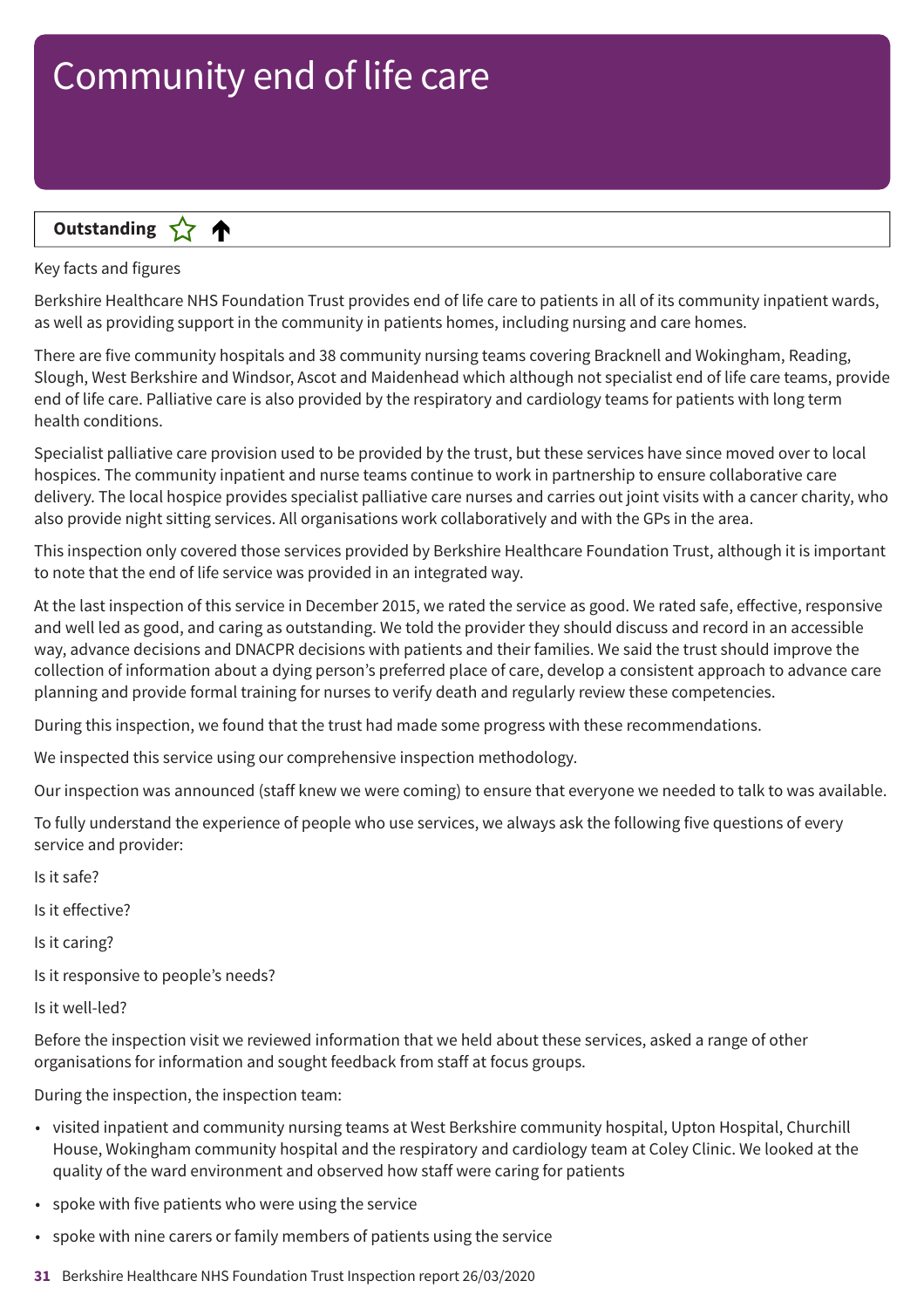- spoke with the managers for each service
- interviewed 29 staff including, clinical leads, consultants, advanced nurse practitioners, staff nurses, healthcare assistants, occupational therapists and physiotherapists
- reviewed 17 care records of patients
- attended one multidisciplinary team meetings and a ward handover
- carried out a specific check of medication management and administration records
- reviewed incidents and complaints
- looked at policies, procedures and other documents relating to the running of the service

#### **Summary of this service**

Our rating of end of life care services improved. We rated it as outstanding because:

- All staff demonstrated a strong, visible, person-centred culture. Staff were highly motivated and inspired to offer care that was kind, compassionate and promoted patients' dignity. Staff followed national guidelines on the 'priorities for care' from the Department of Health's 'one chance to get it right'. This was reflected in the way staff interacted with patients, in patients care records, from consistently positive patient feedback and observations of the way staff discussed patients in multidisciplinary meetings.
- Patients were active partners in their care. Staff were fully committed to working in partnership with patients and supported patients to make decisions about their care and their environment for themselves. Feedback from all patients and carers was overwhelmingly positive and all felt staff went the extra mile.
- Staff developed holistic, recovery-oriented care plans informed by a comprehensive assessment. They provided a range of treatments suitable to the needs of the patients and in line with national guidance about best practice. Staff engaged in clinical audit to evaluate the quality of care they provided, such as the national audit of care at end of life in which the service scored higher than the national summary score in six of the eight categories.
- Patients' individual preferences and needs were central to the planning and delivery of tailored services, such as where they preferred to receive their end of life care and who they wanted involved. The involvement of other organisations and the local community was integral to how services were planned and ensured that services met patients' needs. There were innovative approaches to providing integrated patient-centred pathways of care that involved other service providers, such as the close working relationships between local hospices and the nursing teams. Local hospices were directly involved in the care and treatment of patients and staff worked hard to maintain these relationships. There was a proactive approach to understanding the needs of different groups of people and to deliver care in a way that met these needs and promoted equality. This included people who were in vulnerable circumstances or who had complex needs, such as services set up for a growing homeless population and tailored services for ex-armed forces patients.
- There were high levels of staff satisfaction across all wards. Staff were proud of the wards as a place to work and spoke highly of the culture. Leaders had an inspiring shared purpose and strived to deliver and motivate staff. There was strong collaboration between staff, patients and leaders. This was demonstrated by the trust's roll out of a quality management improvement system which staff contributed to daily.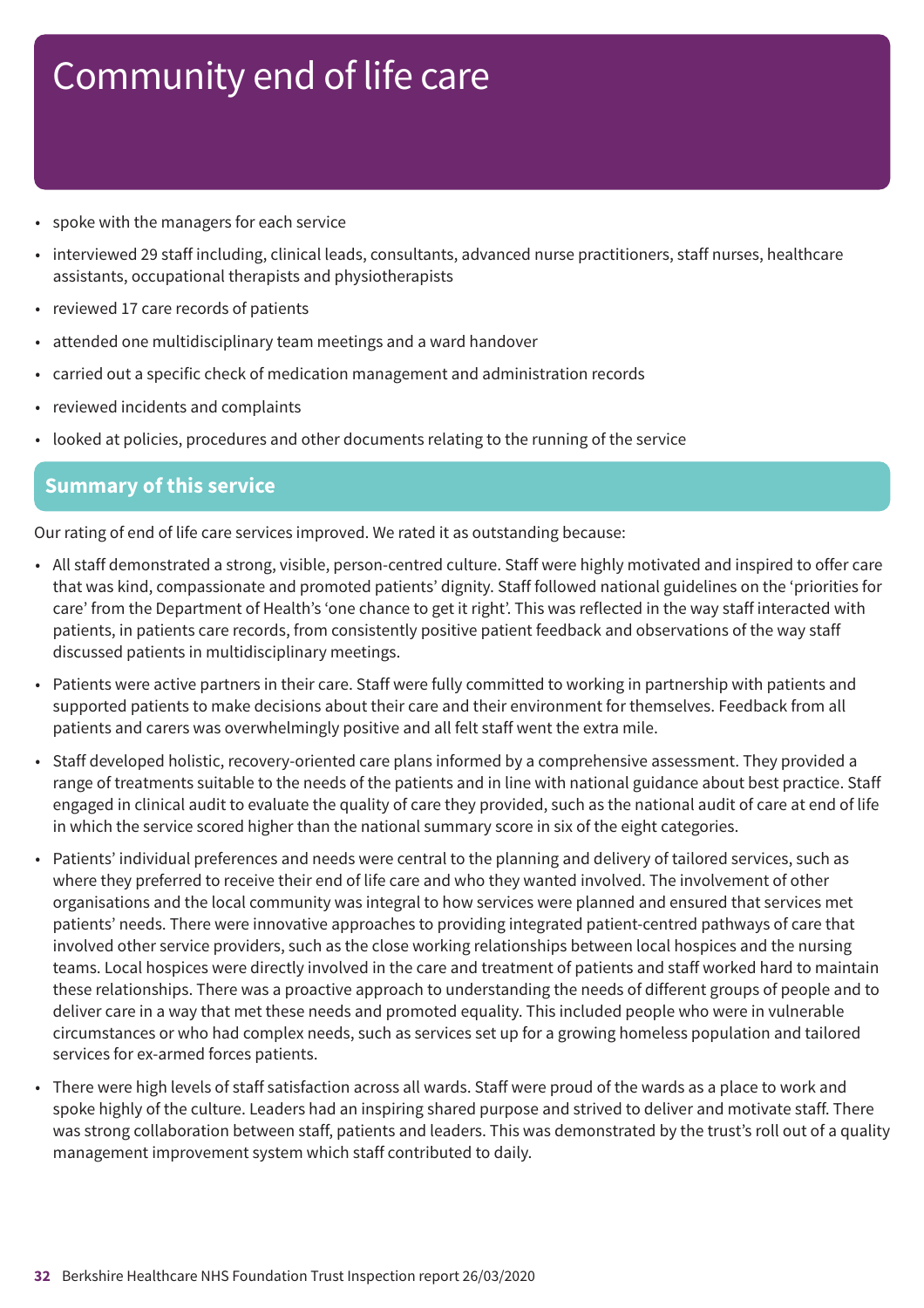- Leaders strived for continuous improvement and safe innovation was celebrated. There were clear proactive approaches to seeking out and embedding new and more sustainable models of care, such as ensuring standard work incorporated the 'five priorities of care' from 'one chance to get it right'; a department of health document which sets out actions to improve care in the last days of life.
- The service had enough staff to care for patients and keep them safe. Staff understood how to protect patients from abuse, and managed safety well. The service controlled infection risk well and had clear guidelines to manage infection after a patient had died. Staff assessed risks to patients, acted on them and kept good care records. They managed medicines well. The service managed safety incidents well and learned lessons from them. Managers were able to pull incident type themes which meant learning could be established. For example, tissue viability related incidents were recorded and a theme was noted that categorisation was often delayed and this meant that the incident breached time frames. The team at Wokingham brought in tissue viability nurses to deliver training so that staff nurses could sign off the category, thereby allowing them to close the incident.
- Staff collected safety information and used it to improve the service. Staff working with end of life patients had raised concerns about syringe pumps which were old and would shortly need replacing. The trust responded and acquired new syringe pumps. However, these were not fit for use in the community as they only had a 24 hour battery life. The trust recalled all of the new syringe pumps and were currently looking for alternatives as a result.
- The ward teams included or had access to the full range of specialists required to meet the needs of patients on the wards. Managers ensured that these staff received training, supervision and appraisal. The ward staff worked well together as a multidisciplinary team and with those outside the ward who would have a role in providing aftercare.

However:

- Although end of life training was available to staff, it was not mandatory for staff providing this service.
- Although end of life information was detailed in progress notes, end of life careplans were not embedded within teams or used by community nurses. Some care plans lacked evidence of being updated.

#### **Is the service safe?**



Our rating of safe stayed the same. We rated it as good because:

- Staff understood how to protect patients from abuse and the service worked well with other agencies to do so. Staff had training on how to recognise and report abuse and they knew how to apply it.
- The service controlled infection risk well. They used control measures to prevent the spread of infection before and after the patient died.
- The design, maintenance and use of facilities, premises and equipment kept people safe. Staff managed clinical waste well. When providing care in patients' homes staff took precautions and actions to protect themselves and patients.
- Staff completed and updated risk assessments for each patient and removed or minimised risks. Risk assessments considered patients who were deteriorating and in the last days or hours of their life.
- The service had enough nursing and support staff with the right qualifications, skills, training and experience to keep patients safe from avoidable harm and to provide the right care and treatment. Managers regularly reviewed and adjusted staffing levels and skill mix, and gave bank and agency staff a full induction.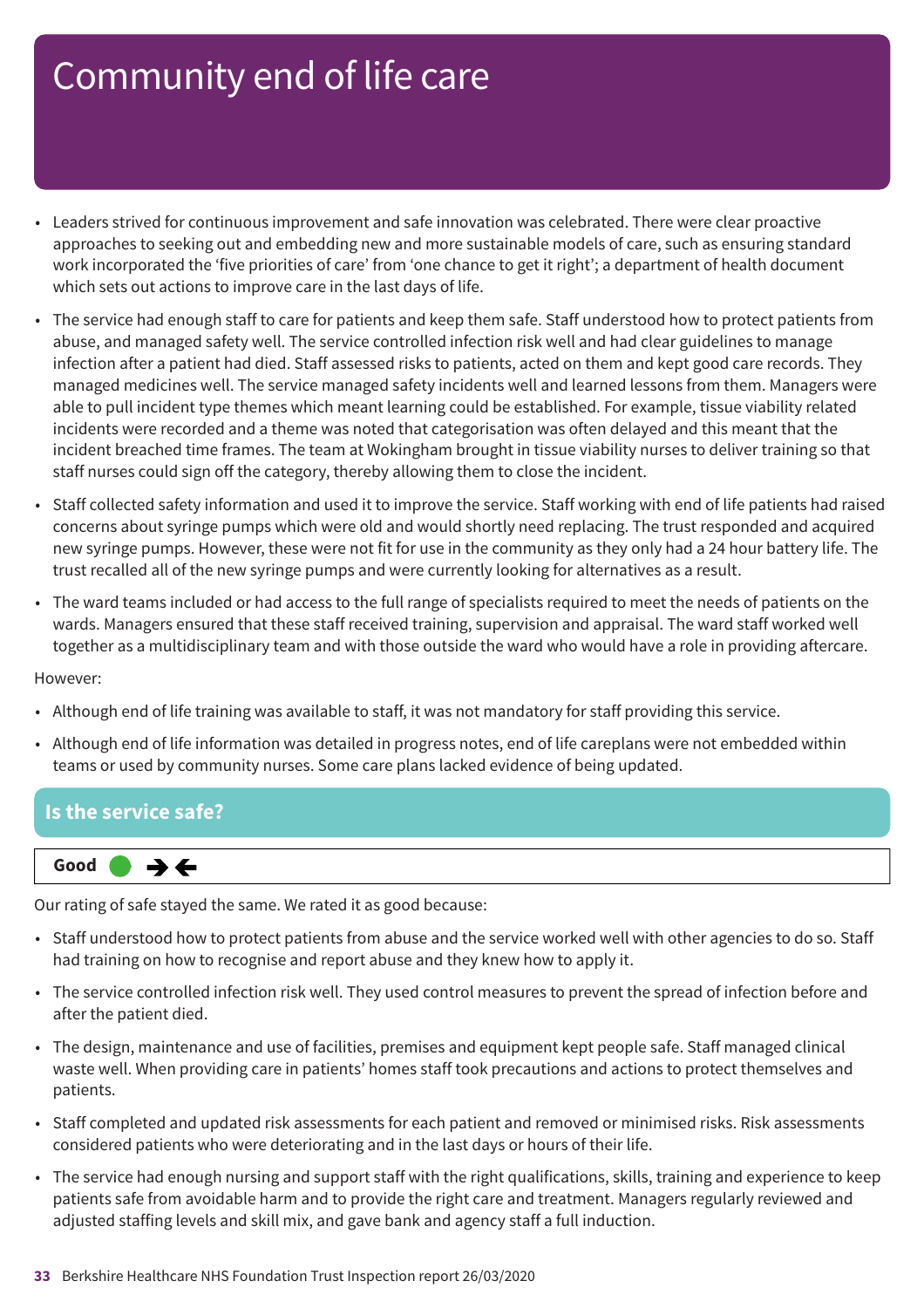- The service had enough medical staff with the right qualifications, skills, training and experience to keep patients safe from avoidable harm and to provide the right care and treatment. Managers regularly reviewed and adjusted staffing levels and skill mix, and gave locum staff a full induction.
- Staff kept detailed records of patients' care and treatment. Records were clear, up-to-date, stored securely and easily available to all staff providing care.
- The service used systems and processes to safely prescribe, administer, record and store medicines.
- The service managed patient safety incidents well. Staff recognised and reported incidents and near misses. Managers investigated incidents and shared lessons learned with the whole team and the wider service. When things went wrong, staff apologised and gave patients honest information and suitable support. Managers ensured that actions from patient safety alerts were implemented and monitored.
- The service used monitoring results well to improve safety. Staff collected safety information and shared it with staff, patients and the public.

#### **Is the service effective?**



Our rating of effective stayed the same. We rated it as good because:

- The service provided care and treatment based on national guidance and evidence-based practice. Staff followed a set of guidelines titled, 'end of life care – care of the dying patient.' These were informed by the national institute for health and care excellence (NICE) guidelines and priorities of care (from 'one chance to get it right). Staff protected the rights of patients in their care.
- Staff gave patients enough food and drink to meet their needs and improve their health. They used special feeding and hydration techniques when necessary. The service made adjustments for patients' religious, cultural and other needs
- Staff assessed and monitored patients regularly to see if they were in pain and gave pain relief in a timely way. They supported those unable to communicate using suitable assessment tools and gave additional pain relief to ease pain.
- Staff monitored the effectiveness of care and treatment. They used the findings to make improvements and achieved good outcomes for patients. The service had taken part in the national audit of care at end of life (NACEL). This is a national clinical audit commissioned by the healthcare quality improvement partnership designed to ensure that the care priorities outlined in the document 'one chance to get it right' are monitored at a national level.
- The service made sure staff were competent for their roles. Managers appraised staff's work performance and held supervision meetings with them to provide support and development.
- All those responsible for delivering care worked together as a team to benefit patients. They supported each other to provide good care and communicated effectively with other agencies. The service worked hard to maintain working relationships with local hospices who supported patients and delivered training to staff.
- Key services were available seven days a week to support timely patient care.
- Staff gave patients practical support to help them live well until they died.
- Staff supported patients to make informed decisions about their care and treatment. They knew how to support patients who lacked capacity to make their own decisions or were experiencing mental ill health.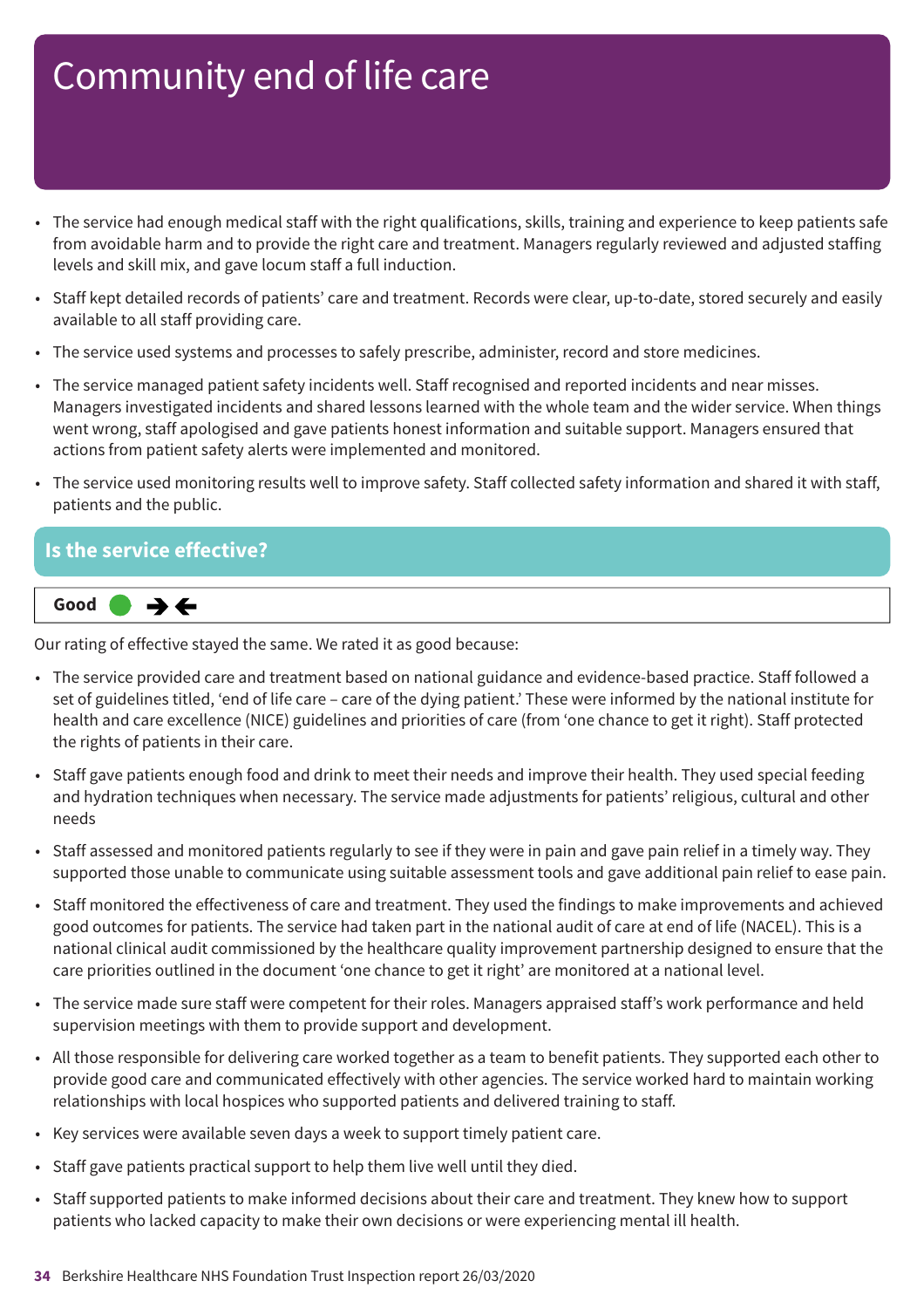However:

- Community nurses did not use an end of life care plan that was documented and shared on the trust's electronic database. End of life information was well documented in progress notes but this did not follow a specific structure that reflected the evidence required to meet best practice.
- Some care plans lacked evidence of being updated, which meant that staff could not be certain if they reflected the patients' most recent preferences.

### **Is the service caring?**

**Same–––rating Outstanding**

Our rating of caring stayed the same. We rated it as outstanding because:

- Feedback from patients, those who were close to them and stakeholders was continually positive about the way staff treated people. Patients thought that staff went the extra mile and their care and support exceeded their expectations, such as staying on after their shift had ended to ensure patients and their families were supported. When a patient died, staff were sensitive to the grief the family were experiencing and paid attention to the fundamental aspects of care with dignity whilst sustaining sympathetic conversations with the bereaved family.
- There was a strong, visible person centred culture. Staff were highly motivated and inspired to offer care that was kind and promoted patients' dignity. Relationships between patients, those close to them and staff were strong, caring, respectful and supportive. Those relationships were highly valued by staff and promoted by leaders. Patients' emotional and social needs were seen as being as important as their physical needs. Staff organised choirs to come and sing Christmas carols to patients on the wards during the festive season. We saw that patients were relaxed, clean, comfortable and well cared for. Staff were helpful and respectful and staff morale appeared to be positive when interacting with patients.
- Patients were always treated with dignity by all those involved in their care, treatment and support. Consideration of patients' privacy and dignity was consistently embedded in everything that staff did, including awareness of any specific needs as these were recorded and communicated. Staff found innovative ways to enable patients to manage their own health and care when they could and maintain independence as much as possible. Patients feel really cared for and that they matter. Staff organised volunteers to spend time with patients who did not have regular family visits. Staff were exceptional in enabling people to remain independent. The activities coordinator at West Berkshire community hospital recently received an award for their work managing volunteers and the activities they provided, such as visits from a therapy dog, managing the gardens and organising seasonal events around Christmas, Easter and also around birthdays. They supported patients to access the library and patients were invited to a coffee morning once a week when they could read newspapers with coffee and cake.
- Patients valued their relationships with the staff team and felt that they often went 'the extra mile' for them when providing care and support. Patients said that staff were gentle, reassuring, knowledgeable and patient. We reviewed thank you cards and compliment books. Quotes and comments were again highly complementary of the staff teams. Patients had said that staff were caring, professional and supported them to make their own decisions. Patients told us that staff were courteous and respectful.

# **Is the service responsive? Letter Cone Extending**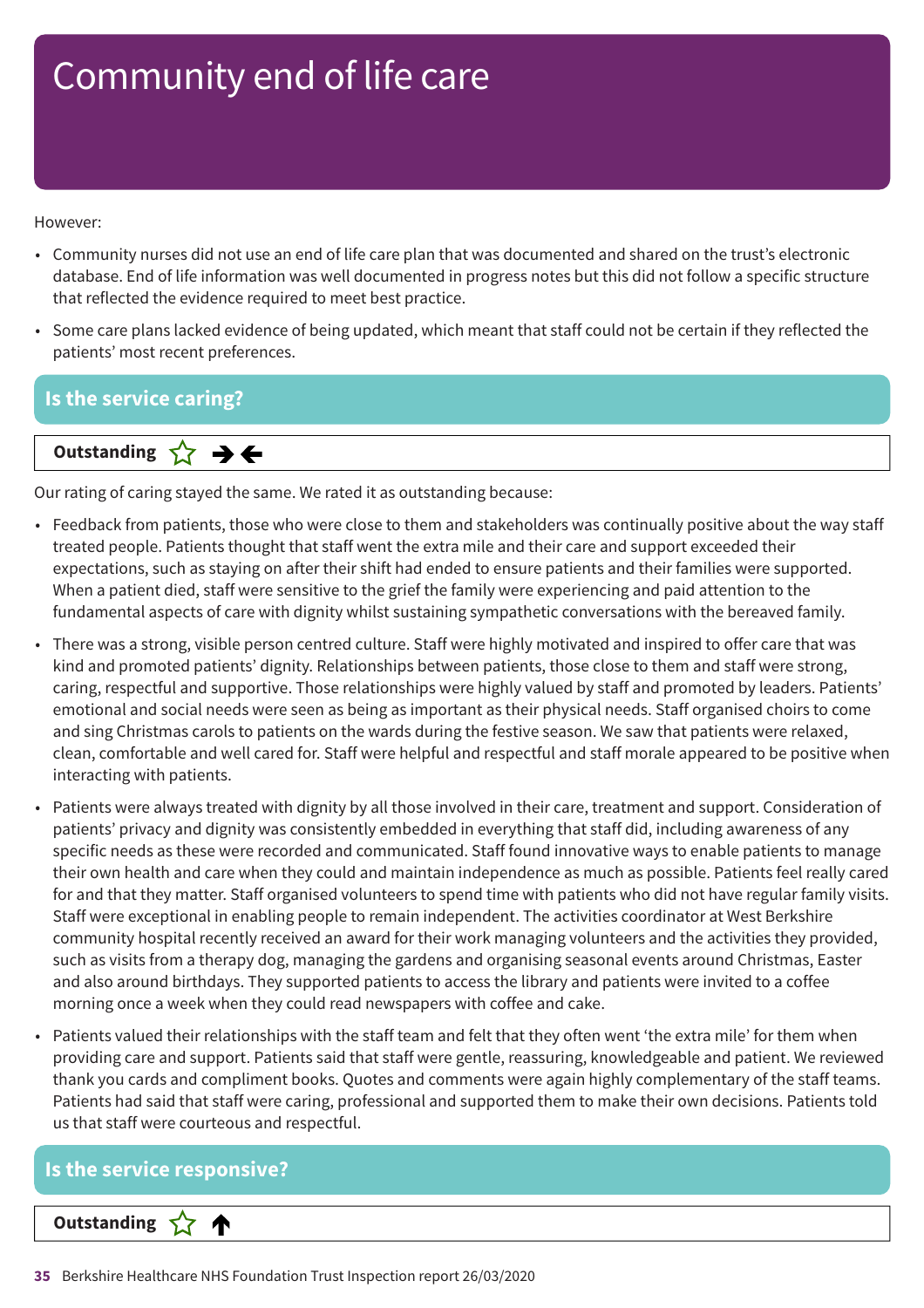Our rating of responsive improved. We rated it as outstanding because:

- Patients' individual needs and preferences were central to the delivery of tailored services. There were innovative approaches to providing integrated person-centred pathways of care that involved other service providers, particularly for patients with multiple and complex needs. The services were flexible, provide informed choice and ensure continuity of care. The service worked hard to maintain working relationships with local hospices who supported patients and delivered training to staff. Staff actively engaged with local hospices to work as one service for a patient via internal and external meetings and assessments.
- There was a proactive approach to understanding the needs and preferences of different groups of patients and to delivering care in a way that met these needs, which was accessible and promoted equality. This included patients with protected characteristics under the Equality Act, patients who were approaching the end of their life, and patients who were in vulnerable circumstances or who had complex needs. The service provided services that reflected the local community such as providing services for a growing homeless population and services for people who had served in the armed forces.
- Technology was used innovatively to ensure patients had timely access to treatment, support and care, such as nurses using their Ipads to acquire equipment for people who urgently needed it whilst out on home visits.
- Urgent referrals were seen quickly. Staff reported a responsive out of hours team. The out of hours GPs all had access to the trust's shared electronic database and staff said there was a good flow between IT systems.
- The service demonstrated where improvements had been made as a result of learning from reviews and learning was shared with other services. Investigations were comprehensive and the service used innovative ways of looking into concerns, including using external people and professionals to make sure there was an independent and objective approach. If there was a complaint against the service, clinicians held meetings to discuss an action plan. Learning from complaints was embedded into senior clinician's meeting agendas and also monthly staff meetings. Formal complaints were escalated to patient safety quality meetings and learning from these events documented on that agenda. All heads of services and departments attended these meetings to promote cross service learning which was shared across other services. Staff involved in the learning processes reviewed the findings and invited members of staff involved in the incident to contribute to the discussion.

### **Is the service well-led?**



Our rating of well-led stayed the same. We rated it as good because:

- Leaders had the integrity, skills and abilities to run the service. They understood and managed the priorities and issues the service faced. They were visible and approachable in the service for patients and staff. They supported staff to develop their skills and take on more senior roles.
- The service had a vision for what it wanted to achieve and policies to turn it into action, developed with all relevant stakeholders. Leaders and staff understood and knew how to apply them and monitor progress.
- Staff felt respected, supported and valued. They were focused on the needs of patients receiving care. The service promoted equality and diversity in daily work and provided opportunities for career development. The service had an open culture where patients, their families and staff could raise concerns without fear.
- Leaders operated effective governance processes, throughout the service and with partner organisations. Staff at all levels were clear about their roles and accountabilities and had regular opportunities to meet, discuss and learn from the performance of the service.

#### **36** Berkshire Healthcare NHS Foundation Trust Inspection report 26/03/2020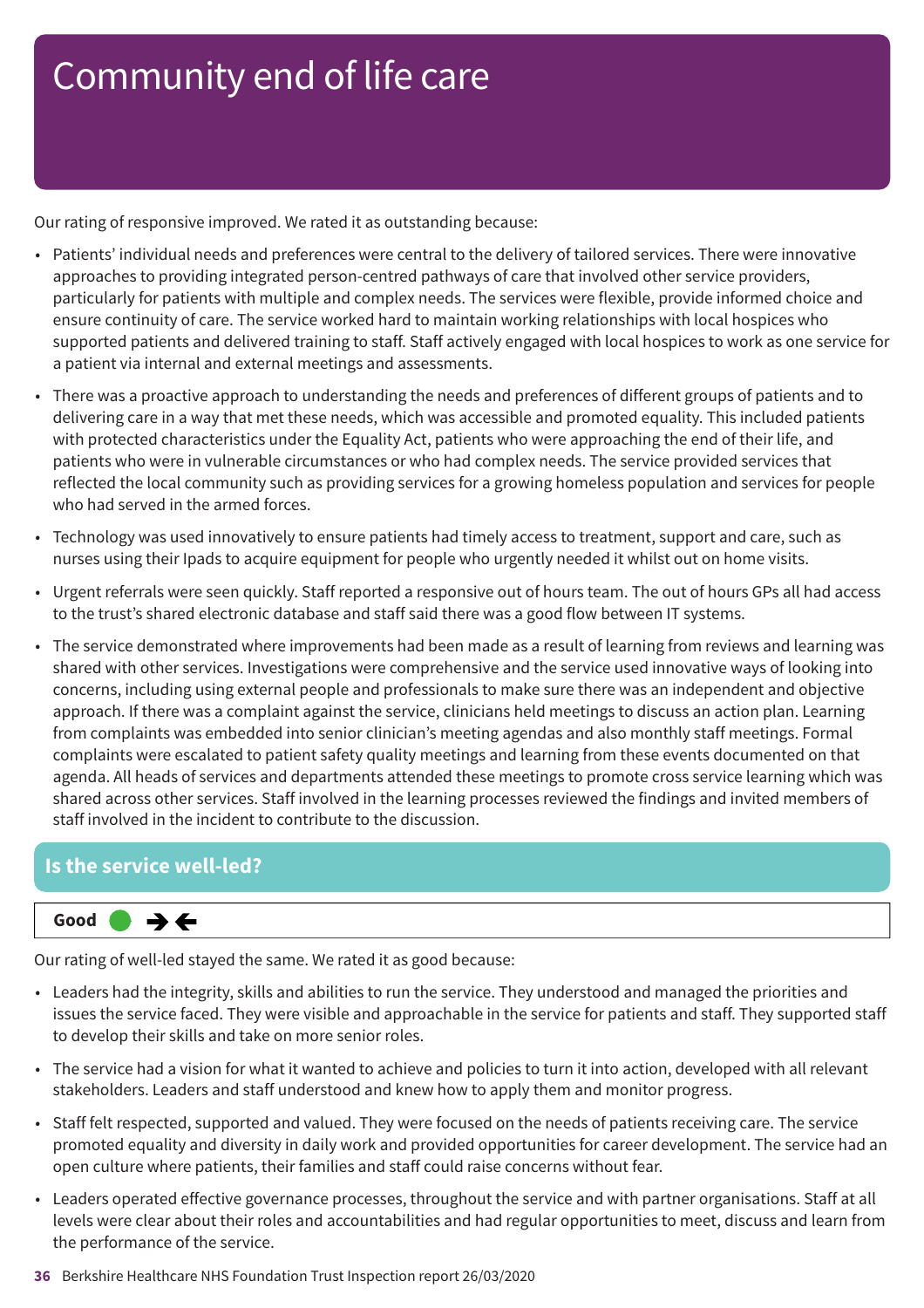- Leaders and teams used systems to manage performance effectively. They identified and escalated relevant risks and issues and identified actions to reduce their impact. They had plans to cope with unexpected events. Staff contributed to decision-making to help avoid financial pressures compromising the quality of care. For example, the trust were addressing a national problem with T34 syringe pumps which had become ready to replace. As a result, the end of life leads put in a business case to replace them with approximately 100 new pumps. However, when trialled in the community, nurses found that the battery only lasted for 24 hours, which was not fit for purpose in the community. The trust escalated this safety alert to the manufacturer, who then recalled them nationally.
- The service collected reliable data and analysed it. Staff could find the data they needed, in easily accessible formats, to understand performance, make decisions and improvements. The information systems were integrated and secure. Data or notifications were consistently submitted to external organisations as required. From analysing such data, West Berkshire hospital had plans in place to increase their end of life beds from four to eight, with two support sessions per week with the palliative care consultant and the GP with specialist interest in palliative care.
- Leaders and staff actively and openly engaged with patients, staff, equality groups, the public and local organisations to plan and manage services. They collaborated with partner organisations to help improve services for patients. Guidelines were written in conjunction with national end of life charities' guidance.
- All staff were committed to continually learning and improving services. They had a good understanding of quality improvement methods and the skills to use them. Leaders encouraged innovation and participation in research. All staff engaged in a quality management improvement strategy which actively encouraged staff to write down their ideas for improvement on a board, so it was visible when ideas had been actioned.

### **Outstanding practice**

- The trust used to have a dedicated end of life team which included palliative care. When these services moved over to local hospices, staff went over and above their duty to maintain effective working relationships between the different teams. This ensured a continuity of care for the dying patient and responsive support for patients and families.
- Staff working with end of life care patients received consistently high praise and compliments for their work.
- The services worked thoughtfully in response to their communities. For example, the trust recognised that there was a growing homeless community. Staff made special consideration to patients with no representation and no fixed abode. One of the community hospitals provided specialised support for members of the public who had worked for the armed forces but did not have the financial capability to support themselves towards the end of their life.
- The trust had established a contract with a community geriatrician from the local acute hospital to set up a rapid response service for people living in care homes who were approaching the end of their life. The aim was to provide a 'hospital at home' for care home residents as patients could become more distressed in hospital. The geriatrician developed a team who would go into care homes and review deteriorating patients, set up a working relationship with the care home, review medications and develop care plans. The team had expanded from just two care homes to fifty at the time of our inspection. The team had approximately 30 nurses who were nurse prescribers or advanced nurse practitioners with a background of palliative care.

### Areas for improvement

- The trust should provide mandatory end of life care training for those staff responsible for this work.
- The trust should roll out the use of electronic end of life care plans to the community nursing teams.
- The trust should check that staff document when care plans have been updated.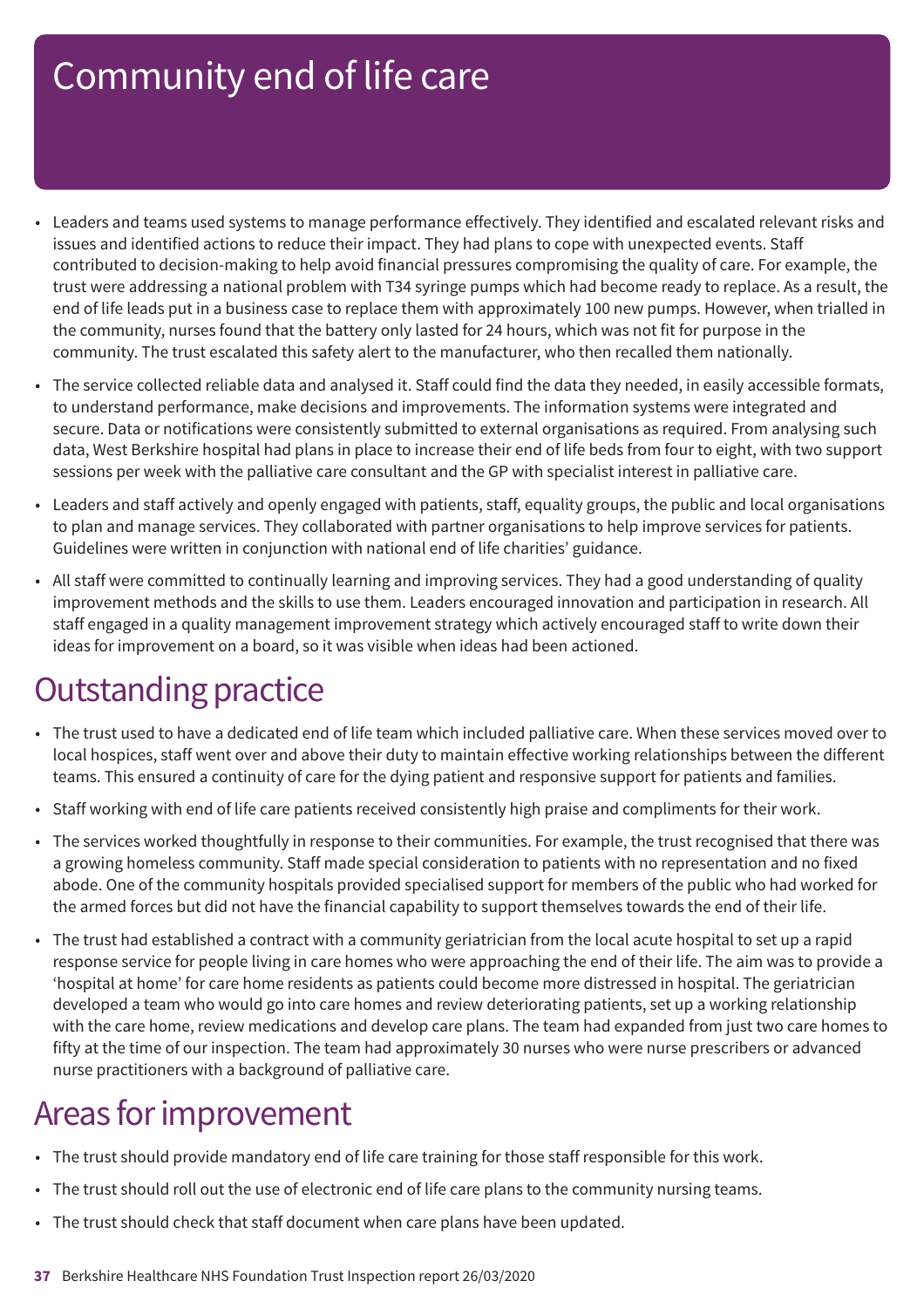

# Mental health services

### Background to mental health services

Berkshire Healthcare NHS Foundation Trust is a foundation trust which provides mental health services in community and inpatient settings across Berkshire. The trust provides nine core mental health services. We last inspected the trust in June 2018. In this inspection, we completed the trusts annual well led review and inspected the following core services:

- Acute wards for adults of working age and psychiatric intensive care units
- Child and adolescent mental health inpatient wards
- Specialist community mental health services for children and young people

### Summary of mental health services



Our rating of these services stayed the same. We rated them as good because:

- Leadership at local level was very strong. Wards and teams had clear plans and strategies to improve patient care and treatment. Trust governance systems supported and encouraged the development of strong, local leadership teams.
- The staff showed a caring attitude to those who used the trust services. Feedback from people using services and their relatives and carers was highly positive. Staff in all services were kind, compassionate, respectful and supportive. People who used services were appropriately involved in making decisions about their care.
- The trust was committed to improving services by learning from when things went well and when they went wrong, promoting training, research and innovation.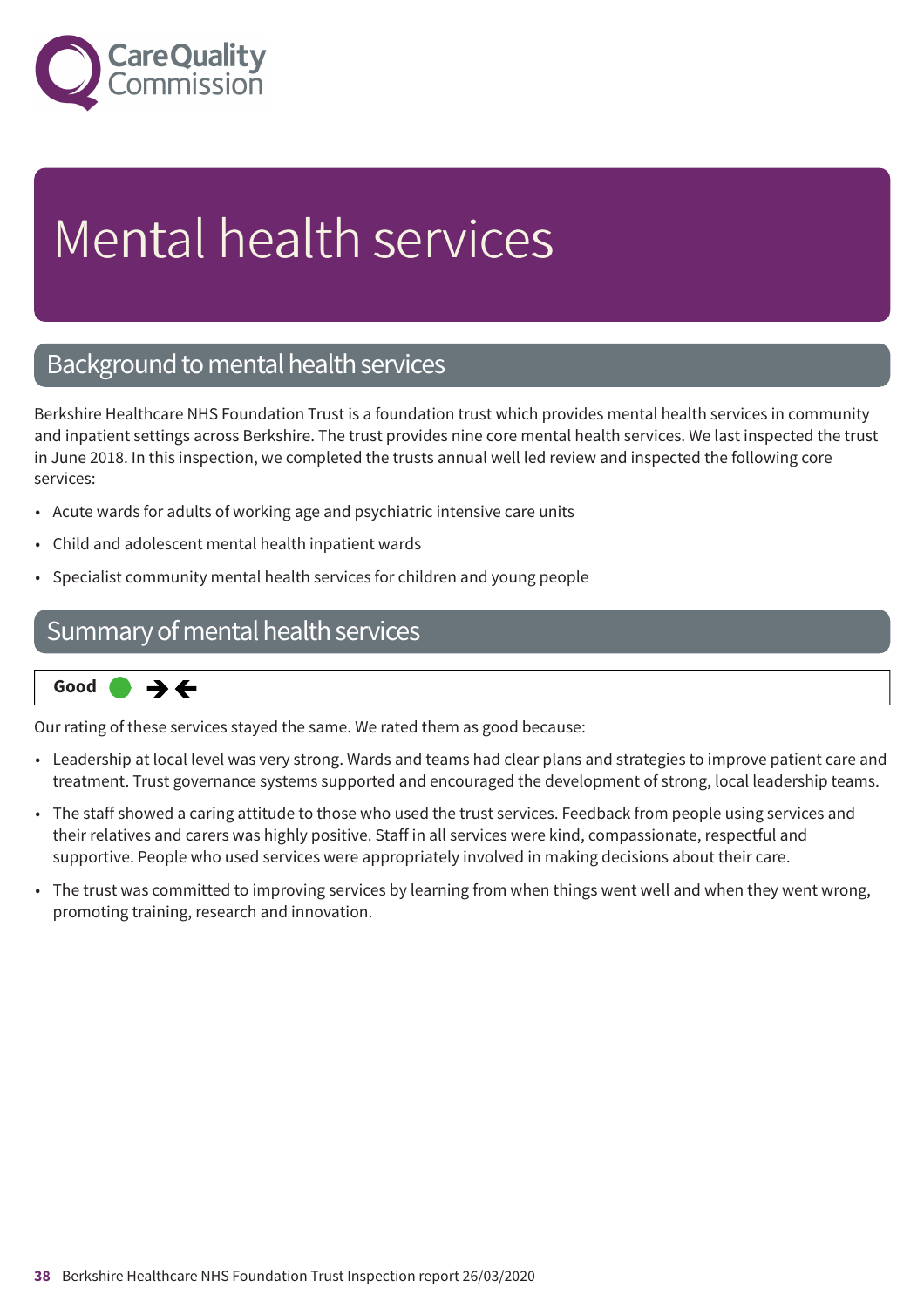#### **Same–––rating Good –––**

### Key facts and figures

The adult acute wards and psychiatric intensive care unit (PICU) for Berkshire Healthcare NHS Foundation Trust are provided on a single site at Prospect Park Hospital, Reading.

There are four acute wards for adults who require a hospital admission due to their mental health needs, either for assessment or treatment, or under the Mental Health Act.

The trust has four mixed-sexed wards:

- Bluebell ward, a 22 bedded acute ward that covers Wokingham and West Berkshire.
- Snowdrop ward, a 22 bedded acute ward that covers Windsor, Ascot, Maidenhead and Bracknell.
- Rose ward, a 22 bedded acute ward that covers Slough.
- Daisy ward, a 23 bedded acute ward that covers Reading.

Sorrel ward is the psychiatric intensive care unit (PICU) and provides intensive care services for both men and women who present more risks and require increased levels of observation and support. It has 12 beds, plus two extra care beds, and covers all of Berkshire.

At the last comprehensive inspection of this core service in October 2018, we rated the wards as good overall and for all five key lines of enquiry (safe, effective, caring, responsive, and well led).

We inspected this core service as part of our ongoing comprehensive mental health inspection programme. Our inspection was announced (staff knew we were coming) to ensure that everyone we needed to talk to was available. Our inspection was completed between 5 and 7 November 2019.

Before the inspection, we reviewed information that we held and asked other organisations to share what they knew about the trust. For example, local clinical commissioning groups and Healthwatch.

During the inspection visit, the team:

- visited all five inpatient wards, looked at the quality of the environments and observed how staff were caring for patients
- spoke with 27 patients using the service
- spoke with the managers of each ward
- spoke with the senior management team
- spoke with 47 other staff members, including consultant psychiatrists, junior doctors, a pharmacist, support workers and advanced clinical support workers, matrons, occupational therapists and their assistants, psychologists and their assistants, nurses, and administrative staff
- attended and observed seven staff meetings and two patient groups
- reviewed 28 patient medicine charts and carried out a check of the medicine management on the wards
- reviewed 23 patient records and reviewed the Mental Health Act documentation of detained patients and
- looked at a range of policies, procedures and other documents relating to the running of the service.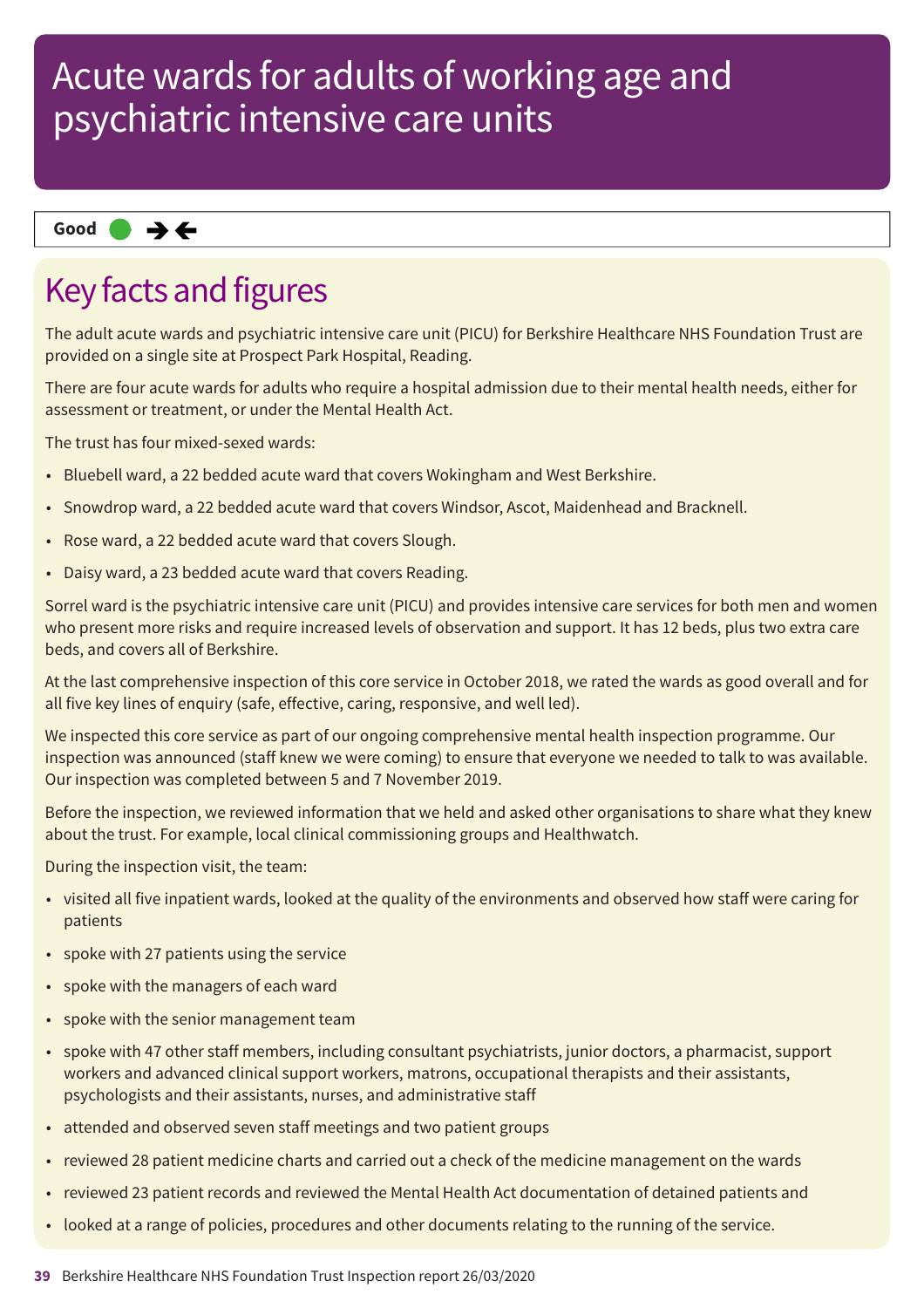### **Summary of this service**

Our rating of this service stayed the same. We rated it as good because:

- The wards had enough nurses and doctors to keep patients safe and meet their needs. Staff generally managed medicines safely and followed good practice with respect to safeguarding. Staff developed holistic, recovery-oriented care plans informed by a comprehensive assessment. Each patient had contributed to a safety plan which detailed their risk triggers and interventions, which patients told us they found helpful and effective. Staff provided a range of treatments suitable to the needs of the patients and in line with national guidance about best practice. Staff engaged in clinical audit to evaluate the quality of care they provided.
- The ward teams included or had access to the full range of specialists required to meet the needs of patients on the wards. Managers ensured that staff received regular training, supervision and appraisal. The ward staff worked well together as a multi-disciplinary team and with those outside the ward who would have a role in providing aftercare.
- Staff treated patients with compassion and kindness, understood the individual needs of patients, and actively involved patients and families and carers in care decisions.
- Staff had empowered patients to raise improvement ideas, three of which had been implemented by staff to good effect, reducing violent incidents, prone restraint and self-harming behaviour
- The trust continued to undertake a quality improvement project which aimed to reduce patients' average lengths of stay, reduce use of out-of-area placements, and address patient flow between the acute and psychiatric intensive care wards.
- The service was well led, and the governance processes ensured that ward procedures ran smoothly. Leaders empowered staff to address issues using quality improvement methods. Wards adopted the Quality Management Improvement Programme (QMIS) and had developed team skills to take a `bottom-up' approach to problem solving.

#### However;

- The acute wards had some issues with the environment. We found tired paint work, graffiti that had not been removed from walls, and not all bedrooms were fully furnished.
- The wards had known high risk ligature points which staff told us they managed by observations. However, some of the ligature points were in areas that were not observed frequently.
- On all wards patients of both sexes could access each other's bedroom corridors, although staff said they would prevent inappropriate entry. The trust had piloted giving patients their own bedroom keys and it planned to roll out giving patients their own bedroom key in January 2020. In addition, on Rose ward male patients could see through a glass panel onto Daisy wards female corridor. We raised this during the inspection and staff dealt with this immediately.
- Patients were subject to blanket restrictions which were not subject to individual risk assessment and that were not proportionate to individual risks. For example, all patients were searched on their return from leave, had restricted access to aerosols, and patients had their cigarettes, lighters and matches confiscated and not returned until discharge.
- On Bluebell ward, staff did not consistently explain patients' legal position and rights as required under section 132 Mental Health Act 1983.
- Female lounges were regularly used for meetings and groups which were attended by male patients, this limited the time the lounges could be used by females.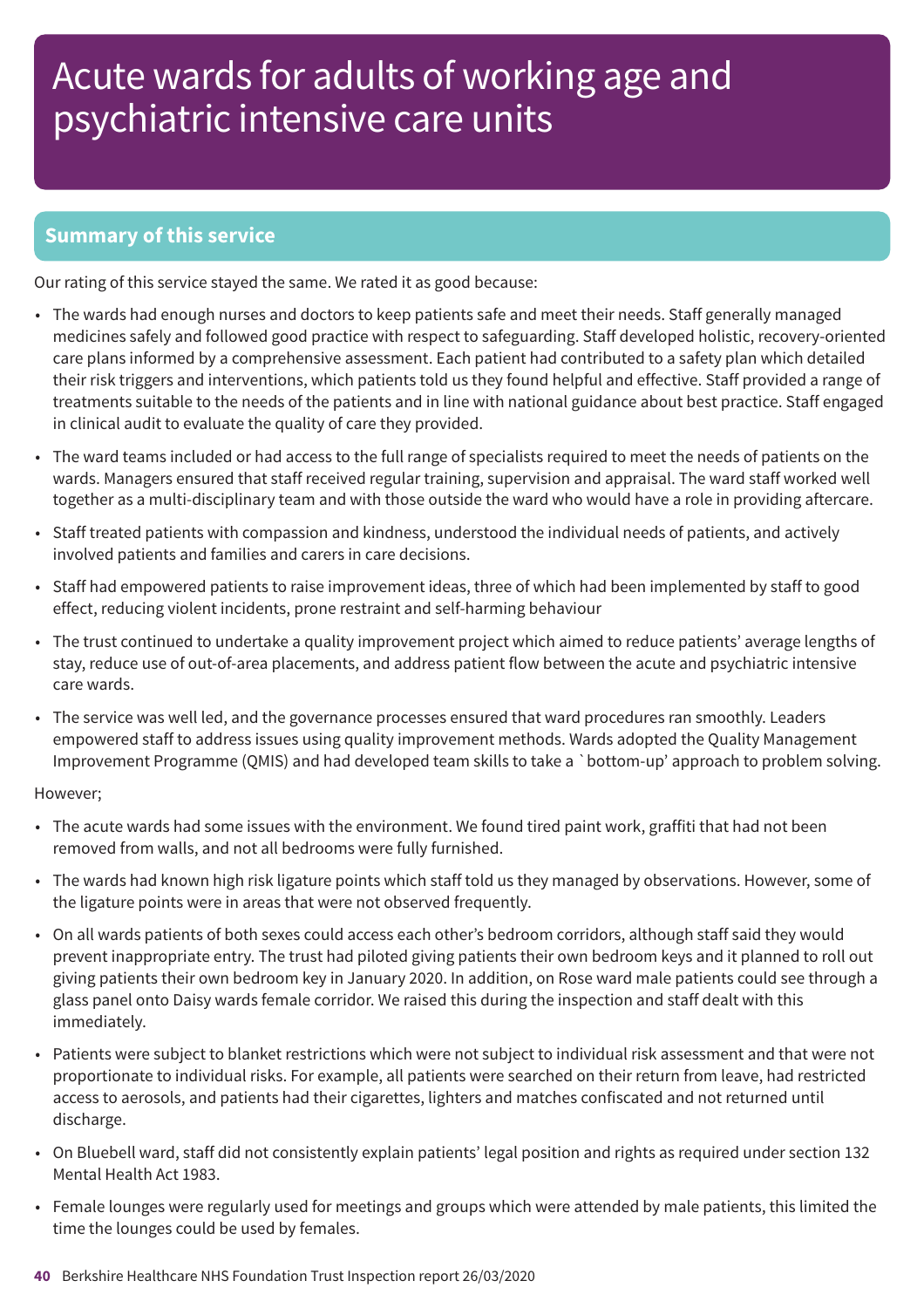### **Is the service safe?**

**Requires improvement** 

Our rating of safe went down. We rated it as requires improvement because:

↓

- The wards had known high risk ligature points which staff told us they managed by observations. However, some of the ligature points were in quieter areas that were not observed frequently.
- We found issues with the maintenance and furnishing of Bluebell, Snowdrop, Rose and Daisy wards. Some patient's bedrooms were found to be missing furniture, walls required re-painting, graffiti had not been removed, and some ward areas had little natural light and were poorly lit. There was a rolling programme of re-decoration.
- Call bells were not available in all locations where patients were likely to be alone. Staff did not automatically give patients portable alarms, but they were available to all patients on request. Staff used all available resources such as risk assessment, physical health assessments and information from the patient and carers to understand if the patient had a vulnerability that would require them to be able to seek staff assistance and issued them with a portable call bell. The need for call bells was reviewed on a weekly basis at MDT.
- Wards had rules and policies that restricted a patient's liberty and rights, which were routinely applied, without individual risk assessments to justify their application. For example, all patients were searched on their return from leave, had restricted access to aerosols, and patients had their cigarettes, lighters and matches confiscated and not returned until discharge.
- A clock was not visible from one seclusion room, this is a requirement of the Mental Health Act Code of Practice.
- On all wards patients of both sexes could access each other's bedroom corridors, although staff said they would prevent inappropriate entry. Following three alleged sexual safety incidents, two alleged sexual assaults which occurred while informal patients were on leave from the ward – not on the ward or hospital grounds. The trust had taken this very seriously and sexual safety had been incorporated into patient safety plans. The trust had piloted giving patients their own bedroom keys and planned to roll out giving all patients their own keys in January 2020. In addition, on Rose ward male patients could see through a glass panel onto Daisy wards female corridor. We raised this during the inspection and staff dealt with this immediately.

#### However:

- A positive risk panel was held weekly where staff discussed particularly complex, high risk patients with senior clinicians in order to agree an effective care plan and to review risk.
- Individual wards completed quality improvement (QI) work aimed at reducing risks to staff and patients. For example, QI initiatives worked to reduce the number of patient on staff assaults, prone restraint and self-harming behaviour on the ward. Staff worked with patients to identify what had contributed to past incidents and then tried to address these causes, such as increasing the number of groups and staff available for patients at times of the day when incidents were more likely to happen.
- The service had enough nursing and medical staff, who knew the patients and received basic training to keep people safe from avoidable harm.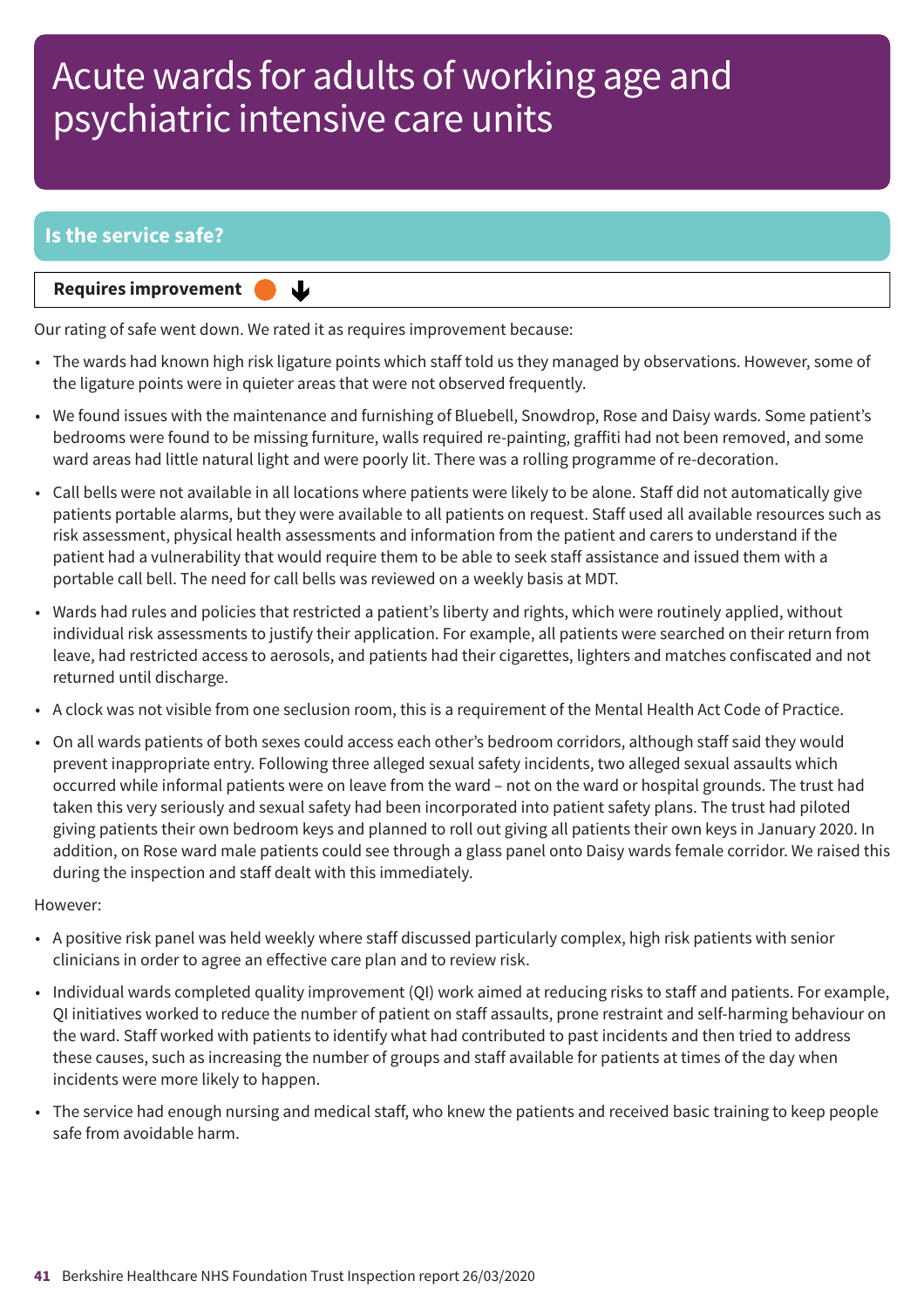- Staff assessed and managed risks to patients and themselves well and followed best practice in anticipating, deescalating and managing challenging behaviour. Staff could easily access patients physical and mental health records, supporting them to manage risks. Each patient had contributed to a safety plan which detailed their risk triggers and interventions, which patients told us they found helpful and effective. Staff used restraint and seclusion only after attempts at de-escalation had failed.
- Staff understood how to protect patients from abuse and exploitation and the service worked well with other agencies to do so. Staff had training on how to recognise and report abuse and exploitation and they knew how to apply it.
- In general, staff followed best practice when storing, dispensing, and recording the use of medicines. Staff regularly reviewed the effects of medications on each patient's physical health.

#### **Is the service effective?**



Our rating of effective stayed the same. We rated it as good because:

- Staff assessed the physical and mental health of all patients on admission. They developed individual care plans which were reviewed regularly through multidisciplinary discussion and updated as needed. Care plans reflected the assessed needs, were personalised, holistic and recovery-oriented.
- Staff provided a range of care and treatment interventions suitable for the patient group and consistent with national guidance on best practice. Patients had access to activities and groups seven days a week. Staff ensured that patients had good access to physical healthcare and supported patients to live healthier lives. They used recognised rating scales to assess and record severity and outcomes. Staff also participated in clinical audit and improvement initiatives.
- The ward teams included or had access to the full range of specialists required to meet the needs of patients on the wards. Staff from different disciplines worked together and with other relevant teams to benefit patients. Managers made sure they had staff with a range of skills need to provide high quality care. They supported staff with appraisals, supervision and opportunities to update and further develop their skills. Managers provided an induction programme for new staff.
- Staff supported patients to make decisions on their care for themselves. They understood the provider's policy on the Mental Capacity Act 2005 and assessed and recorded capacity clearly for patients who might have impaired mental capacity.

#### However;

- We found a patient's detention under the Mental Health Act had lapsed due to staff not arranging an assessment when it was due. Staff did not use the available holding powers during this period. Staff did not inform the patient and the incident was not reported. Although a Mental Health Act assessment was arranged promptly, and the patient was seen within 24 hours of the section lapsing. We raised this incident with managers at the hospital, who conducted an initial investigation, and assured us further actions would be taken to address the underlying issues.
- On Bluebell ward, staff did not consistently explain patients' legal position and rights on admission and re-present as required under section 132 Mental Health Act 1983.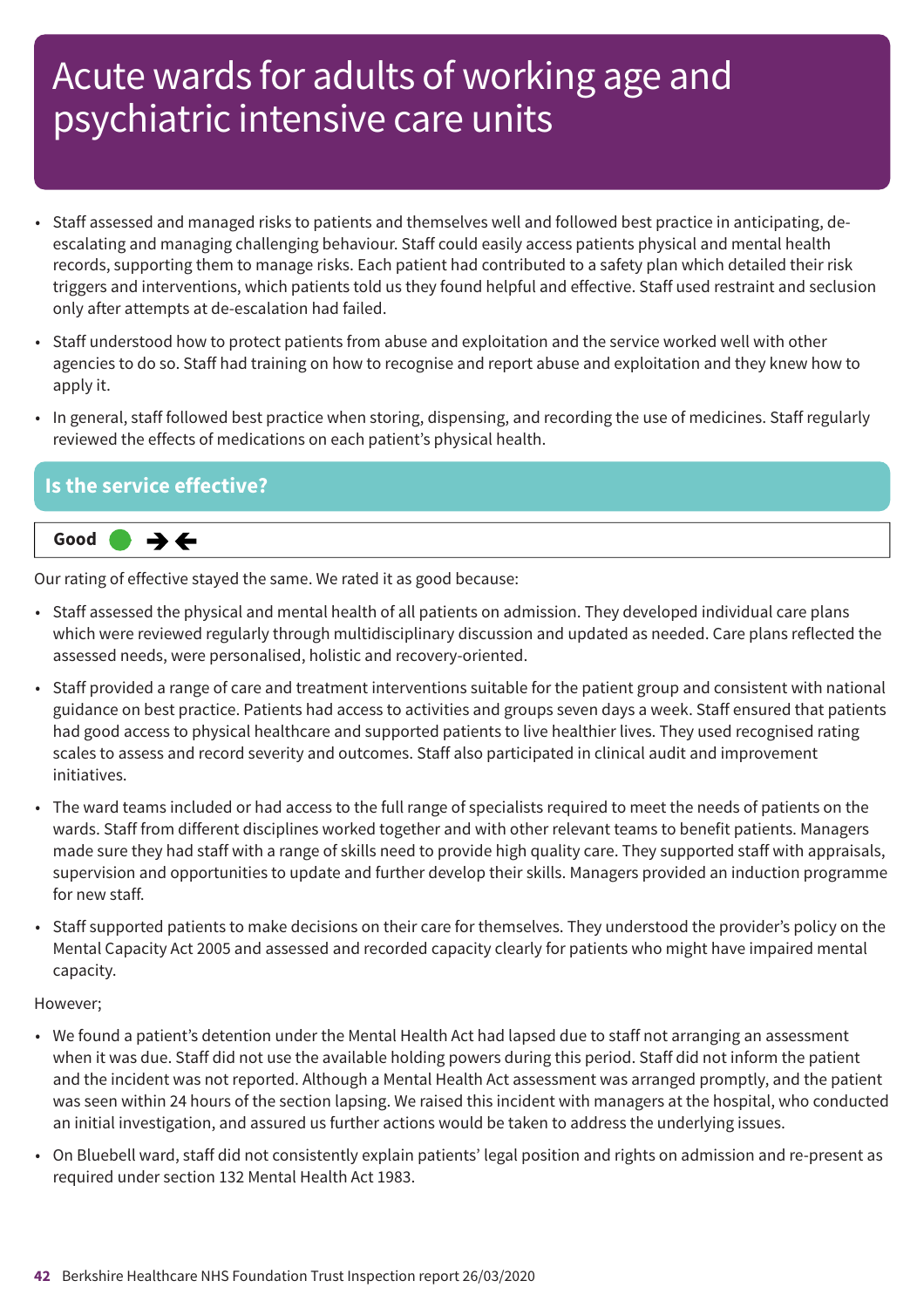### **Is the service caring?**

**Same–––rating Good –––**  $\rightarrow$   $\leftarrow$ 

Our rating of caring stayed the same. We rated it as good because:

- Staff treated patients with compassion and kindness. They respected patients' privacy and dignity. They understood the individual needs of patients and supported patients to understand and manage their care, treatment or condition.
- Staff involved patients in care planning and risk assessment and actively sought their feedback on the quality of care provided. They ensured that patients had easy access to independent advocates.
- Staff informed and involved families and carers appropriately.
- Staff had empowered patients to raise improvement ideas, four of which had been implemented by staff to good effect, reducing violent incidents, prone restraint and self-harming behaviour.

#### **Is the service responsive?**



Our rating of responsive stayed the same. We rated it as good because:

- The trust continued to undertake a quality improvement project which aimed to reduce patients' average lengths of stay, reduce use of out-of-area placements, and address patient flow between the acute and PICU wards.
- The food was of a good quality and patients could make hot drinks and snacks at any time.
- The wards met the needs of all people who use the service, including those with a protected characteristic. Staff helped patients with communication, advocacy and cultural and spiritual support.
- The service treated concerns and complaints seriously, investigated them and learned lessons from the results, and shared these with the whole team and the wider service.

However;

- Snowdrop and Rose wards regularly used female lounges for meetings and groups attended by male patients and so these spaces were not always available to be used as a female only space.
- Patients from Rose ward could see through a window to the opposite gender's corridor of Daisy ward. This could compromise patient's privacy.
- On Daisy ward some patients were accommodated in dormitories. Although there were plans to eradicate dormitories in the future no set timescale was known.

### **Is the service well-led?**

**Same–––rating Good –––**

Our rating of well-led stayed the same. We rated it as good because: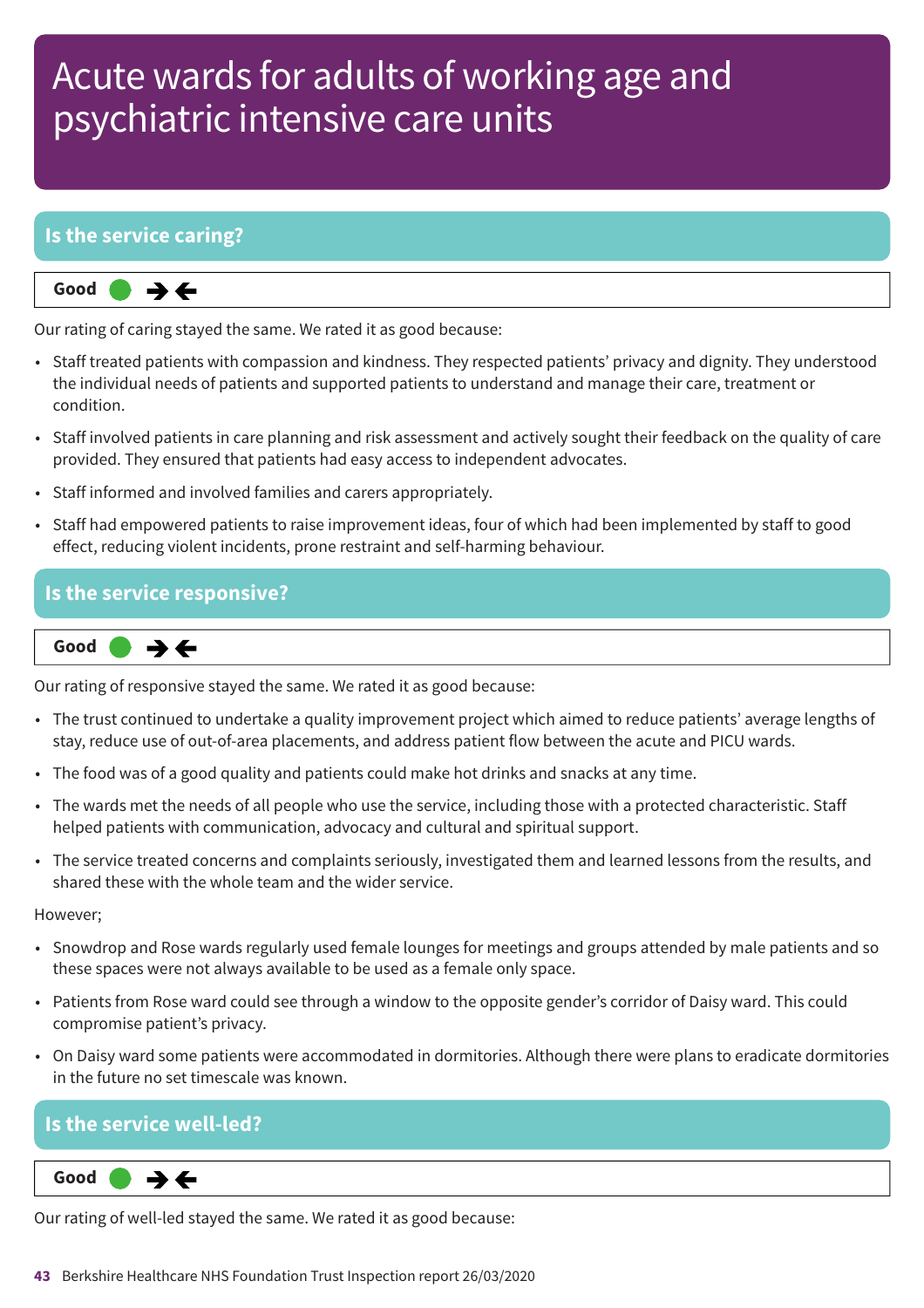- Leaders of the services had the skills, knowledge and experience to perform their roles, had a good understanding of the services they managed and were visible in the service and approachable for patients and staff.
- Staff knew and understood the trust's vision and values and how they were applied in the work of their team.
- Staff felt respected, supported and valued. They reported that the provider promoted equality and diversity in its day to day work and in providing opportunities for career progression. They felt able to raise concerns without fear of retribution.
- Ward teams had access to the information they needed to provide safe and effective care and used that information to good effect
- Staff engaged actively in local and national quality improvement activities. Leaders empowered staff to address issues using quality improvement methods.

#### However;

• Staff on Bluebell ward reported they had been through a period with a lack of leadership, where they felt unsupported, this was now resolved but was acknowledged by the trust as having been a difficult time for the ward.

### **Outstanding practice**

We found examples of outstanding practice in this service. See the Outstanding practice section above.

- A positive risk panel was held weekly, staff could discuss particularly complex, high risk patients with senior clinicians in order to agree an effective care plan and to review risk. The panel supported staff to implement evidence based care in line with trust policy. It assisted staff to manage risk in a positive way and helped to facilitate timely and safe discharge.
- Leaders empowered staff to address issues using quality improvement methods. Wards adopted the Quality Management Improvement Programme (QMIS) and had developed team skills to take a `bottom-up' approach to problem solving. Any staff member or patient could attend these meetings. We observed staff on Rose and Sorrel wards, actively seeking patients views on planned service improvements. Improvement projects were ongoing but appeared to have improved patient and staff safety on the wards.

### Areas for improvement

We found areas for improvement in this service. See the Areas for Improvement section above.

#### **Action the trust MUST take to improve;**

- The trust must ensure that ligature risks are managed appropriately (Regulation 12)
- The trust must ensure that the ward environment is always adequately furnished and maintained. (Regulation 15)
- The trust must ensure that patients are kept safe. For example, promoting the sexual safety of people using the service (Regulation 12)
- The trust must ensure restrictions are necessary and proportionate responses to risks identified for particular individuals (Regulation 13)
- The trust must ensure an alarm system is easily accessible to patients and visitors and that they are made aware of how to use them (Regulation 12)

#### **Action the trust SHOULD take to improve;**

**44** Berkshire Healthcare NHS Foundation Trust Inspection report 26/03/2020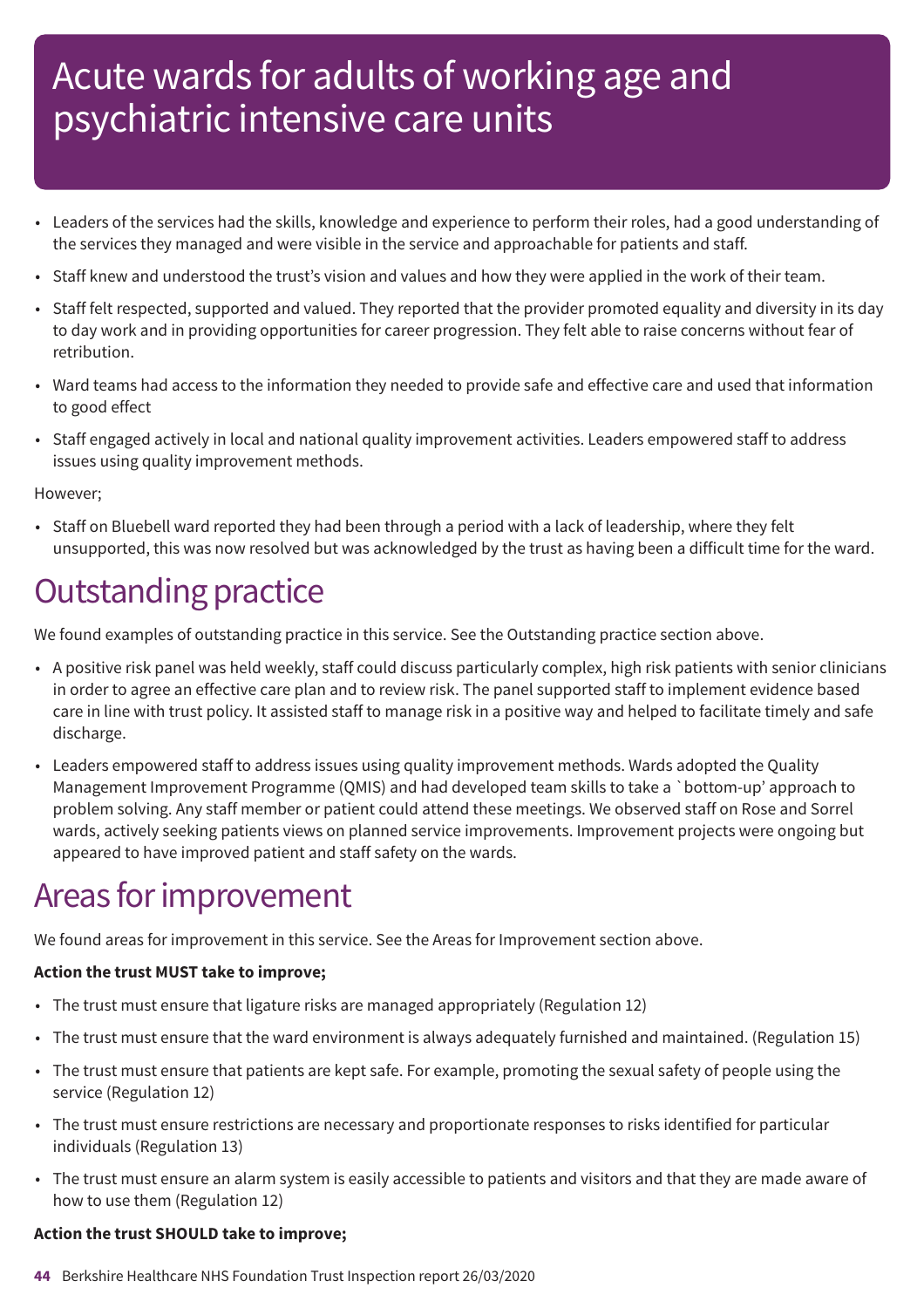- The trust should ensure that that appropriate legal frameworks are always used to provide treatment, and section 132 rights are appropriately presented and ensure a working clock is always visible from all seclusion rooms as required by the MHA Code of Practice.
- The trust should ensure that dedicated female-only lounges are not used for meetings, so that female patients can access them when they wish to.
- The trust should ensure works to obscure the fire escape window between Rose and Daisy ward is completed, to prevent patients being able to view the opposite genders corridor.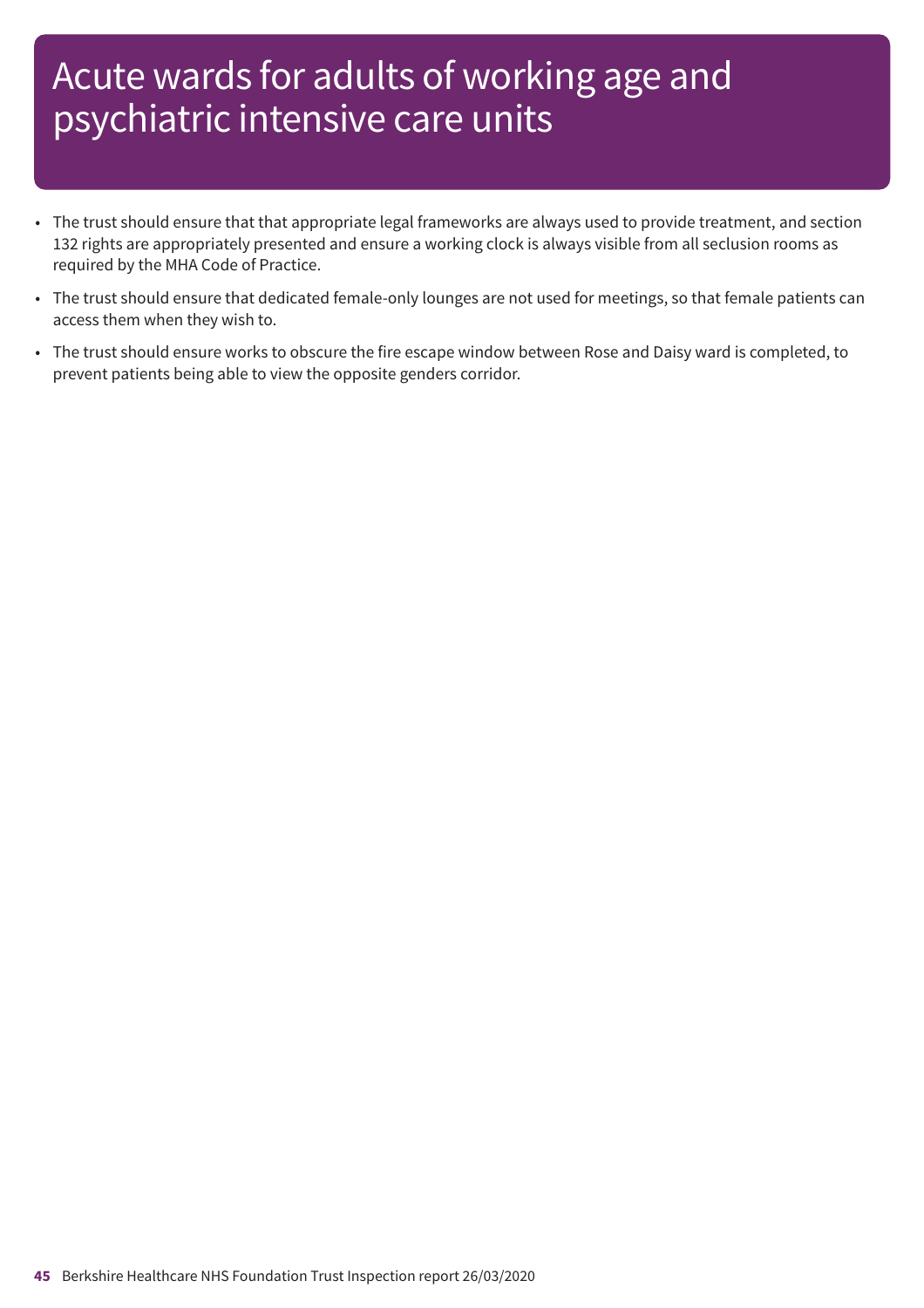**Same–––rating Good –––**

### Key facts and figures

Berkshire Healthcare NHS Foundation Trust provides specialist multi-disciplinary community child and adolescent mental health services (known as tier three CAMHs). The services are commissioned across Berkshire and support young people with mental health problems, including severe and complex needs and their families.

The trust provides services in West, East and Central Berkshire in sites at Reading, Newbury, Bracknell, Wokingham, Slough and Maidenhead.

The Berkshire tier three CAMHS service is divided into 6 locality-based specialist community teams (SCT), a countywide rapid response team, and 4 county-wide specialist pathway teams. The 4 specialist pathways include:

- Anxiety and Depression pathway
- Attention deficit hyperactivity disorder pathway (ADHD)
- Autism assessment pathway (ASD)
- Berkshire eating disorders service for children, young people and families

Young people who do not meet the criteria for a specialist care pathway due to the complexity of their presentation, level of risk, or complex multiagency involvement are referred to the locality based specialist community teams (SCT).

At the last comprehensive inspection of this service in December 2015, we rated specialist community mental health services for children and young people as good overall. We rated the service as requires improvement for responsive and told the provider they must improve waiting times from referral to treatment for all pathways and specialist services.

This inspection was undertaken as part of our comprehensive programme of inspections. Our inspection was announced (staff knew we were coming).

To fully understand the experience of people who use services, we always ask the following five questions of every service and provider:

- Is it safe?
- Is it effective?
- Is it caring?
- Is it responsive to people's needs?
- Is it well-led?

Before the inspection visit we reviewed information that we held about these services, asked a range of other organisations for information and sought feedback from staff at focus groups.

During the inspection, the inspection team:

- visited three sites across Wokingham and Reading and looked at the quality and safety of the environment.
- spoke with seven children, young people, and their families who were using the service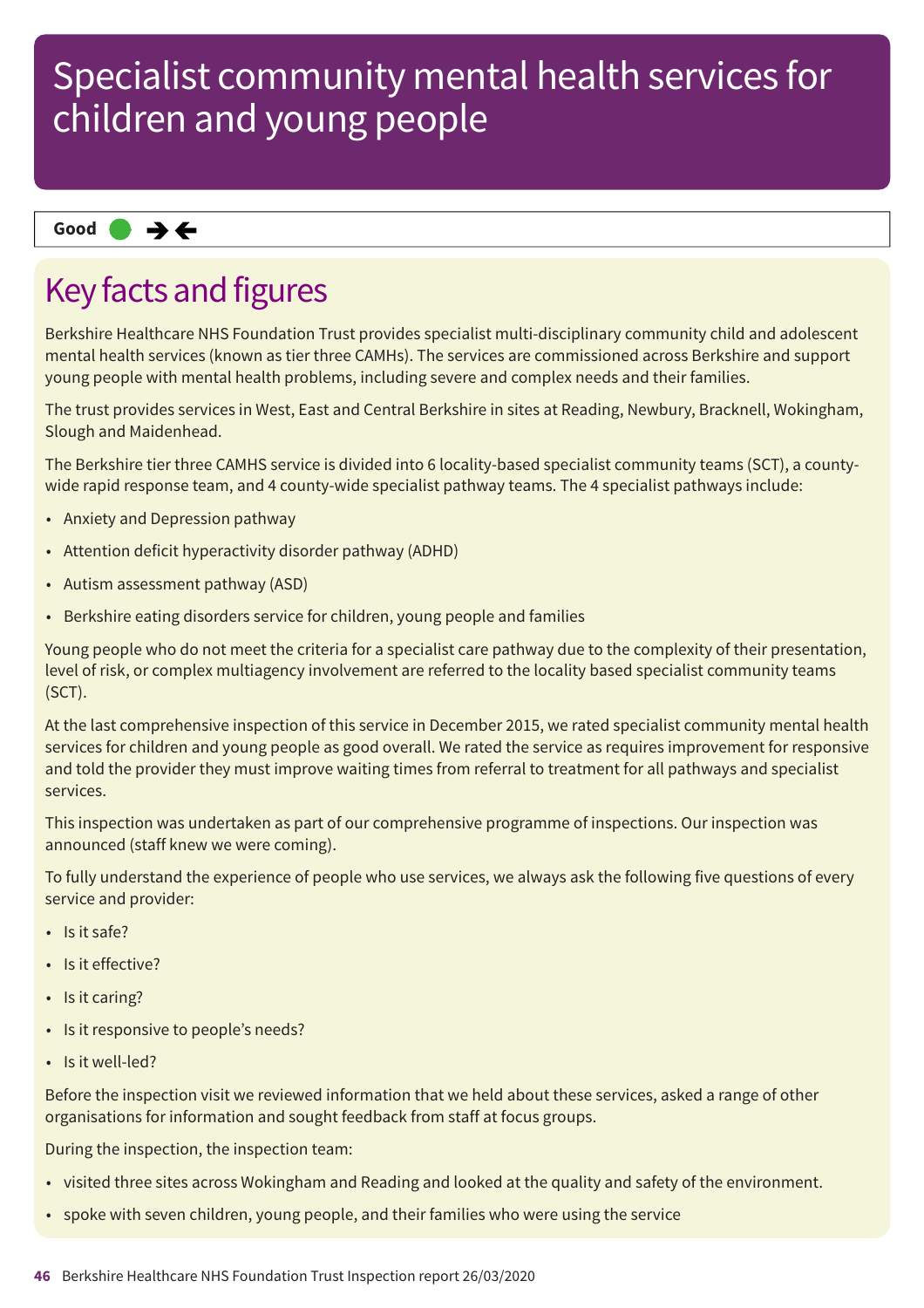- spoke with six managers or heads of service
- interviewed 17 staff including, psychiatrists, registered nurses, psychologists, administrators, assistant psychologists, and therapists
- reviewed 15 care records of children and young peoples
- observed two team meetings, a multidisciplinary case discussion meeting and quality improvement weekly 'huddle'
- looked at policies, procedures and other documents relating to the running of the service

#### **Summary of this service**

Our rating of this service stayed the same. We rated it as good because:

- The community child and adolescent mental health service provided safe care. Clinical premises where children and young people were seen were safe and clean. Managers monitored the caseload of individual members of staff, to ensure these were not too high to prevent staff from giving children and young people the time they needed. Staff monitored waiting lists well to ensure that children and young people who required urgent care were seen promptly. Staff assessed and managed risk well and followed good practice with respect to safeguarding.
- Staff developed holistic, recovery-oriented initial care plans informed by a comprehensive assessment and in collaboration with families and carers. They provided a range of treatments that were informed by best-practice guidance and suitable to the needs of the children and young people. Staff engaged in clinical audit to evaluate the quality of care they provided.
- The teams included or had access to the full range of specialists required to meet the needs of the children and young people. Managers ensured that these staff received training, supervision and appraisal. Staff worked well together as a multidisciplinary team and with relevant services outside the organisation.
- Staff understood the principles underpinning capacity, competence and consent as they apply to children and young people.
- Staff treated children and young people with compassion and kindness, respected their privacy and dignity, and understood the individual needs of children and young people. They actively involved children and young people and families and carers in care decisions.
- The service used a common point of entry team who used red, amber, green ratings to ensure they assessed and treated children and young people who required urgent care promptly. The criteria for referral to the service did not exclude children and young people who would have benefitted from care.
- The service was well led and the governance processes ensured that procedures relating to the work of the service ran smoothly.
- The service was innovative in developing and implementing initiatives to improve the service, children and young people's experience and multi-agency working. The specialist community teams and common point of entry team had completed training and implemented the Quality Management Improvement Programme (QMIS) and had developed team skills to take a bottom-up approach to problem solving.

However: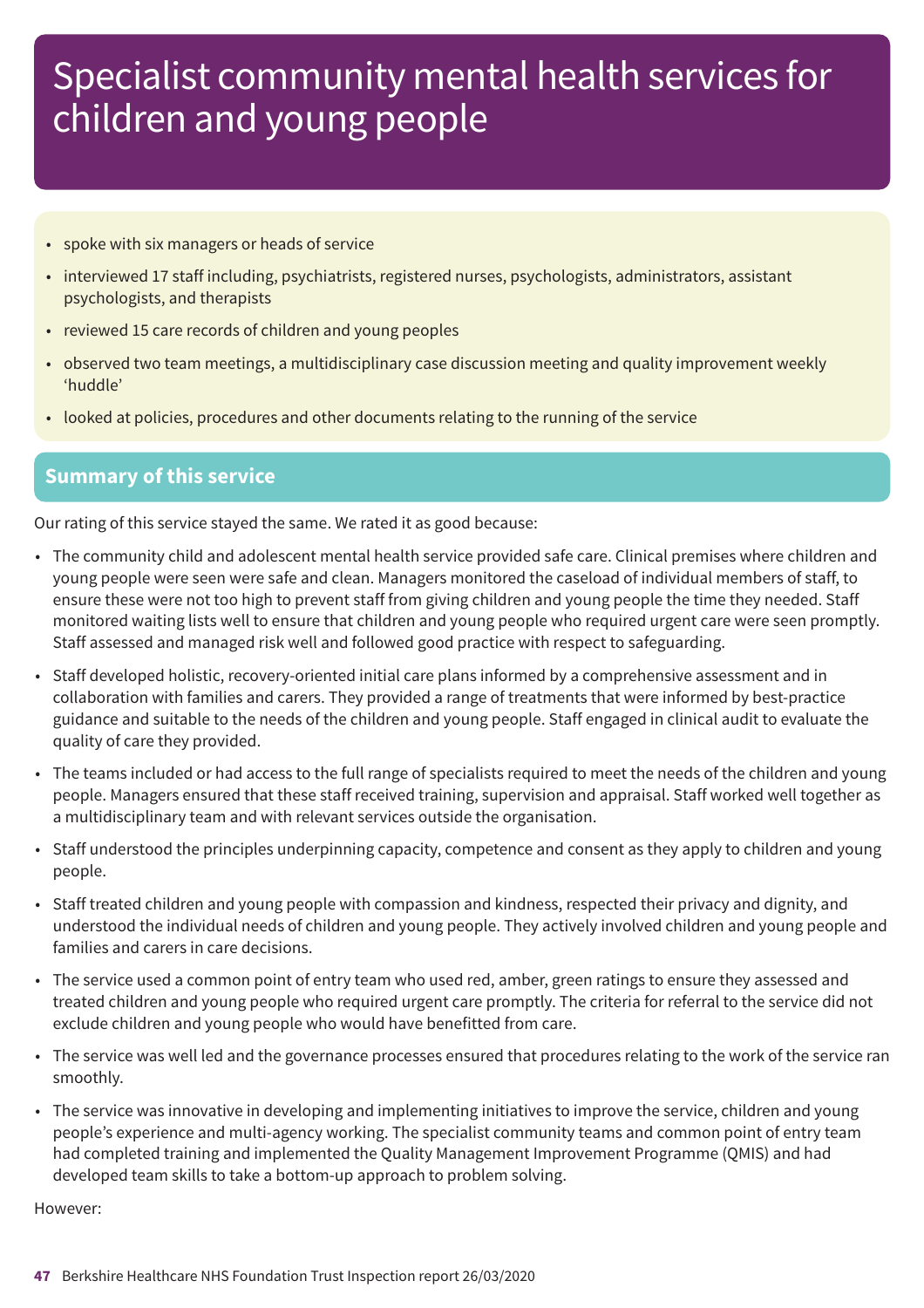- In the attention deficit hyperactivity disorder pathway and autism assessment pathway the waiting time for assessment was up to two years. In the East specialist community team the wait for treatment was over 18 weeks and averaged 23 weeks. The trust had developed waiting list initiatives to address this.
- Staff did not always document care and treatment plan outcomes and reviews in the care plan templates. Staff recorded updates to treatment, goals and outcomes within progress notes, rather than on the care plan document. This made it difficult for staff to track and review progress with the care plan. Following development of their initial care plans, staff did not ensure children and young people were provided a copy of their care plan reviews or updates.
- Staff did not always record consent and capacity or competence clearly. In 4 of the 15 care records we reviewed, there was no reference to capacity or consent. Staff did not always record Gillick Competency within the specified form on the electronic care records.

#### **Is the service safe?**



Our rating of safe stayed the same. We rated it as good because:

- All clinical premises where patents received care were safe, well equipped, well furnished, well maintained and fit for purpose.
- The service had enough staff, who knew the children and young people and received basic training to keep children and young people safe from avoidable harm. The number of children and young people on the caseload of the teams, and of individual members of staff, was not too high to prevent staff from giving each patient the time they needed.
- Staff assessed and managed risks to children and young people and themselves. They responded promptly to sudden deterioration in a patient's health. When necessary, staff worked with children and young people and their families and carers to develop crisis plans. Staff monitored children and young people on waiting lists to detect and respond to increases in level of risk. Staff followed good personal safety protocols.
- Staff understood how to protect children and young people from abuse and the service worked well with other agencies to do so. Staff had training on how to recognise and report abuse and they knew how to apply it. The provider had a named nurse and doctor for child safeguarding and the teams had a safeguarding lead.
- Staff kept detailed records of children and young peoples' care and treatment. Records were clear, up to date and easily available to all staff providing care.
- Staff regularly reviewed the effects of medications on each patient's physical and mental health. Staff followed a safe and secure process for storing and recording forms used for prescriptions.
- The teams had a good track record on safety. The service managed patient safety incidents well. Staff recognised incidents and reported them appropriately. Managers investigated incidents and shared lessons learned with the whole team and the wider service. When things went wrong, staff apologised and gave children and young people honest information and suitable support.

However:

• Staff did not record that they had cleaned toys at the Reading site; this presented an infection risk as staff did not know when toys were last cleaned.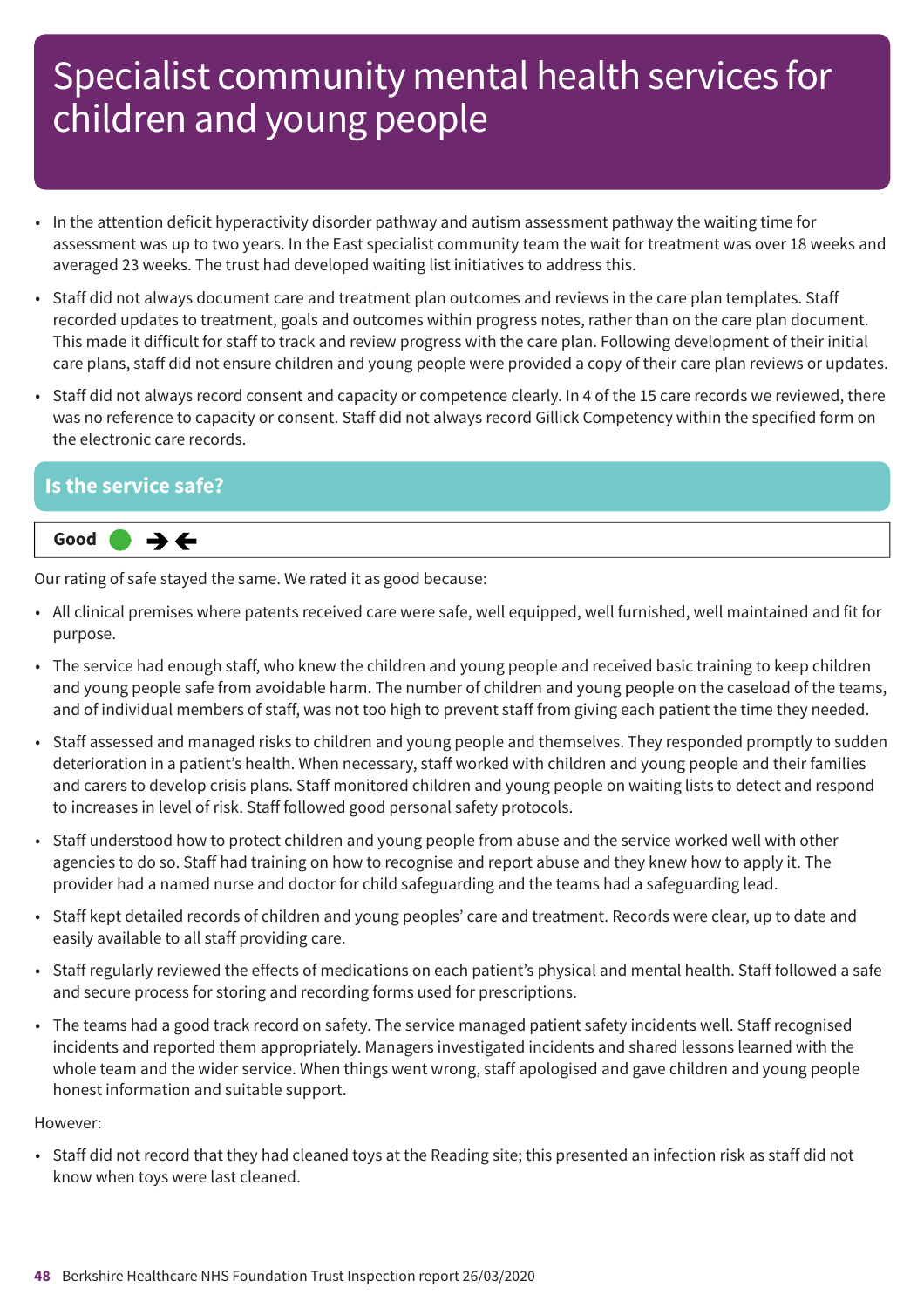### **Is the service effective?**



Our rating of effective stayed the same. We rated it as good because:

- Staff assessed the mental health needs of all children and young people. They worked with children and young people and families and carers to develop individual care plans during their initial assessments. Care plans reflected the assessed needs, were personalised, holistic and recovery oriented.
- Staff provided a range of treatment and care for the children and young people based on national guidance and best practice. They ensured that children and young people had good access to physical healthcare and supported children and young people to live healthier lives.
- Staff used recognised rating scales to assess and record severity and outcomes. They also participated in clinical audit, benchmarking and quality improvement initiatives.
- The teams included or had access to the full range of specialists required to meet the needs of children and young people under their care. Managers made sure that staff had a range of skills needed to provide high quality care. They supported staff with appraisals, supervision and opportunities to update and further develop their skills. Managers provided an induction programme for new staff.
- Staff from different disciplines worked together as a team to benefit children and young people. They supported each other to make sure children and young people had no gaps in their care. The teams had effective working relationships with other relevant teams within the organisation and with relevant services outside the organisation.
- Staff understood their roles and responsibilities under the Mental Health Act 1983 and the Mental Health Act Code of Practice.
- Staff supported children and young people to make decisions on their care for themselves proportionate to their competence. They understood how the Mental Capacity Act 2005 applied to young people aged 16 and 17 and the principles of Gillick competence as they applied to people under 16.

However:

• Staff did not always record consent and capacity or competence clearly. In four of the care records we reviewed, there was no reference to capacity and consent. Staff did not always record Gillick Competency within the specified form on the electronic care records.

### **Is the service caring?**

#### **Dutstanding**

Our rating of caring improved. We rated it as outstanding because:

- Staff treated children and young people with compassion and kindness. They understood the individual needs of children and young people and supported them to understand and manage their care, treatment or condition.
- Children, young people and their families were overwhelmingly enthusiastic about the positive impact the staff and service had on their lives. Patients felt supported by the staff and expressed that staff cared about their recovery and wellbeing.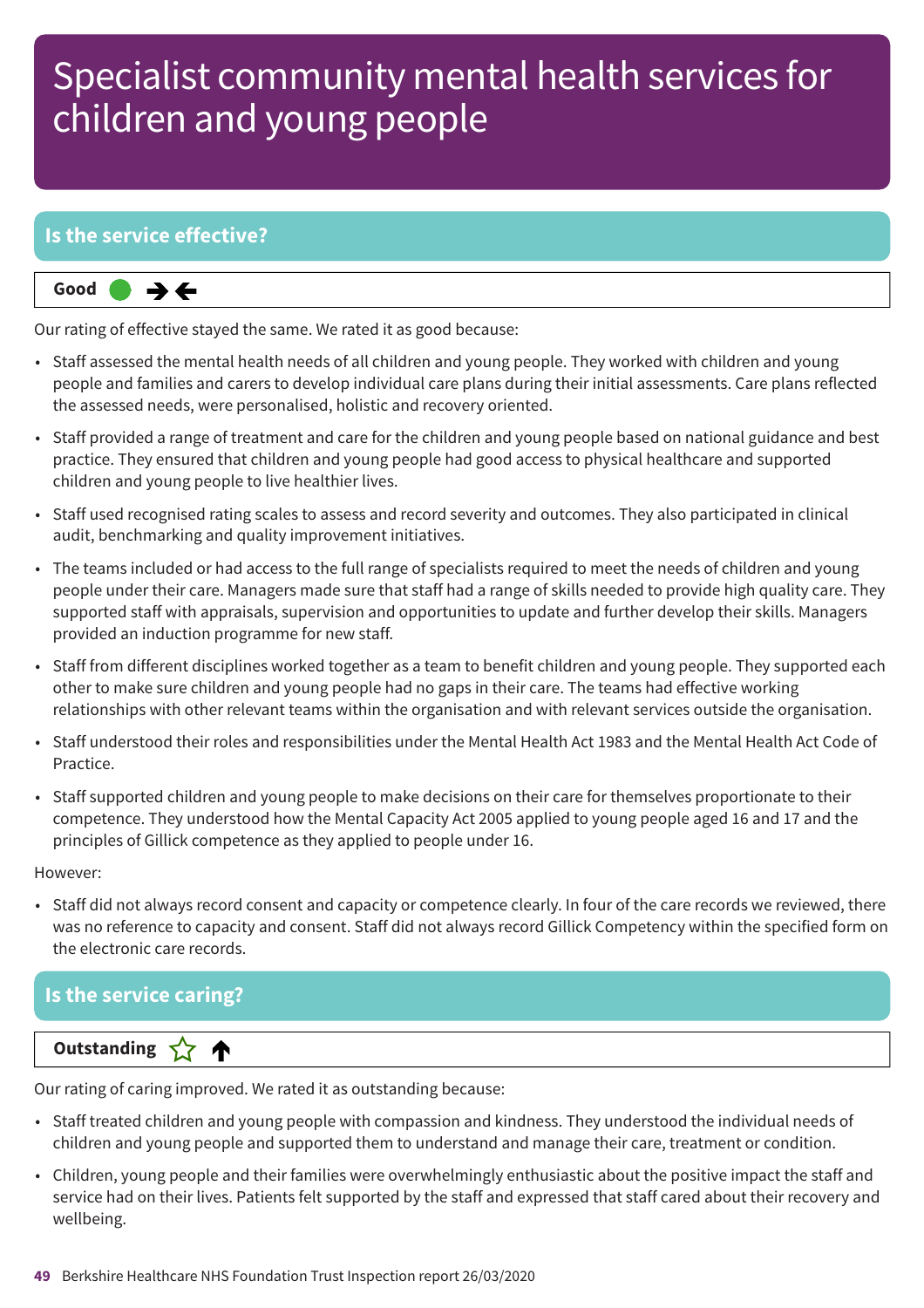- The service had developed an online peer-support based system, support hope and recovery online network (SHaRON), where children, young people and their families could access resources, and direct support from the service and peers online. Young people and families praised the network as a positive, safe and confidential space and provided examples on how they had benefitted from engaging with other families and carers.
- Staff involved children and young people in care planning and risk assessment and actively sought their feedback on the quality of care provided. They ensured that children and young people had easy access to advocates when needed.
- When appropriate, staff involved families and carers in assessment, treatment and care planning. The service also ran support groups and psycho-education groups for families and carers to attend. Families and carers told us they felt listened to and valued by staff.
- Children and young people, parents and carers were involved in the design and delivery of the service. The service regularly held well-attended patient and carers participation groups. Children and young people, families, carers and ex-service users could provide feedback via this forum and had collaborated with the service to implement and review new initiatives.
- The service involved children, young people, families and carers in recruitment of staff and invited individuals to team away days where they shared their stories of treatment and recovery with staff.

#### **Is the service responsive?**

#### **Requires improvement**  $\rightarrow$   $\leftarrow$

Our rating of responsive stayed the same. We rated it as requires improvement because:

- The service had high numbers of children and young people on waiting lists and the waiting time from referral to treatment was up to two years in the autism assessment pathway.
- The number of children and young people on the waiting list for the autism assessment pathway was over 1500 across the county. There were 252 children and young people waiting for treatment within one of the six specialist community teams.
- In East Berkshire the average waiting time from referral to treatment in the specialist community teams was 23 weeks. This was lower in West Berkshire, where it was 15 weeks.
- The average waiting time for the county-wide autism assessment pathway and attention deficit hyperactivity disorder pathways were 33 weeks.
- The trust had investigated and upheld or partially upheld 8 complaints relating to waitlists.

#### However:

• Waiting lists were a key quality concern and were monitored by the trust board and commissioning groups. There were several initiatives that the teams and trust were involved in to reduce waitlists and ensure risk for children and young people waiting were managed and responded to. The trust had identified a gap in the commissioning of this service and the CAMHs leadership team were engaged in a commissioner-led project to review pathways and services for autism and ADHD and to identify a new service framework based on a comprehensive review of the capacity and demand for these services.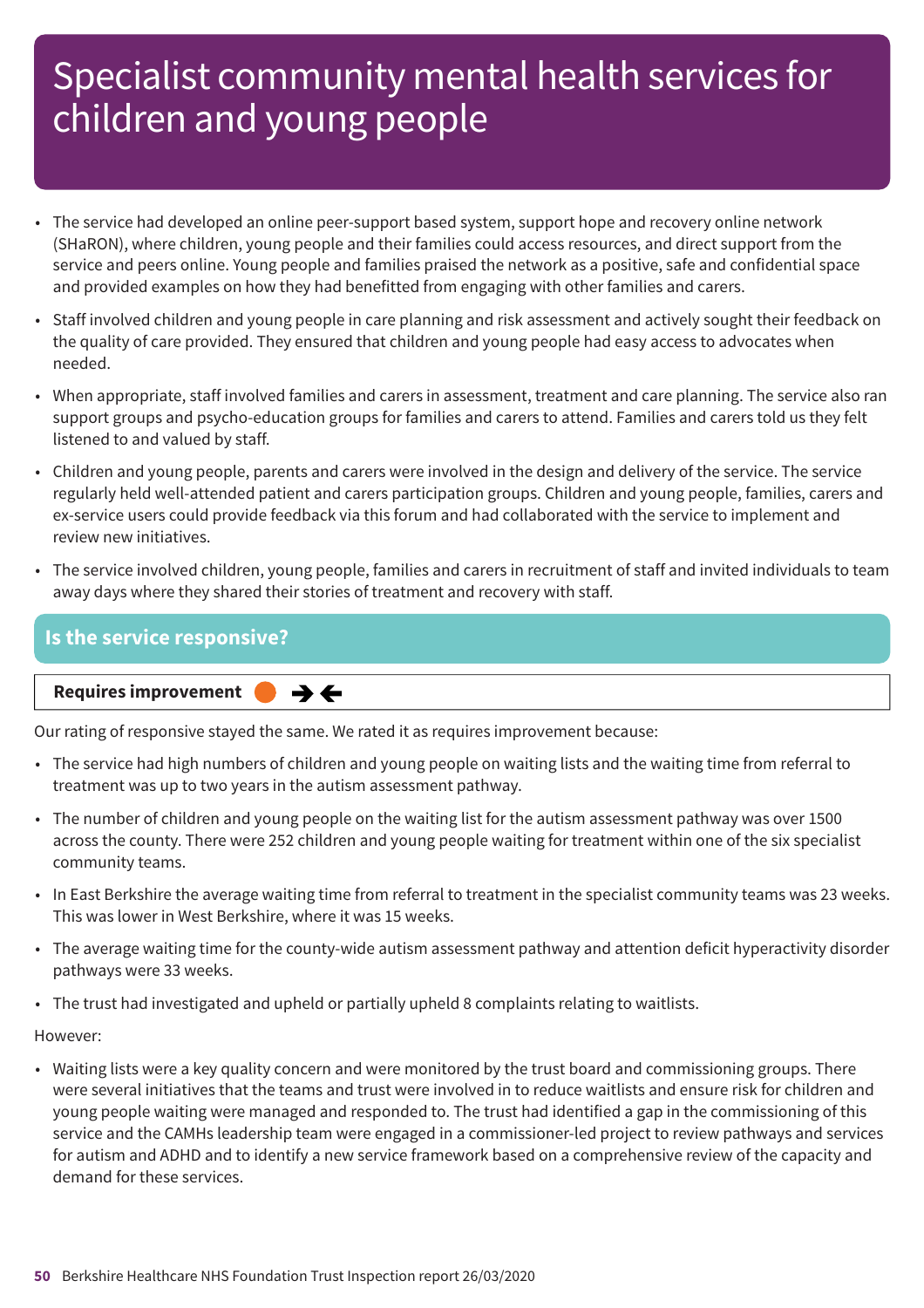- Managers within the service had identified waiting lists as a driver metric for the trust's quality improvement programme and were engaged in projects to reduce waiting lists and waiting time for treatment. This included the introduction, and subsequent roll out of telephone and online assessment services.
- Leaders in the service engaged in the local CAMHS transformation groups along with commissioners and the local authority. Leaders provided data and information through these forums to inform annual local transformation plans and tailoring of services to meet identified gaps in care pathways.
- The service's referral criteria did not exclude children and young people who would have benefitted from care. Staff assessed and treated children and young people who required urgent care promptly and followed up individuals who missed appointments.
- The service ensured that children and young people, who would benefit from care from another agency, made a smooth transition. This included ensuring that transitions to adult mental health services took place without any disruption to the patient's care.
- The service made reasonable adjustments to meet the needs of children and young people, including those with a protected characteristic. Staff helped children and young people with communication, advocacy and cultural and spiritual support.
- The service treated concerns and complaints seriously, investigated them and learned lessons from the results, and shared these with all staff.

#### **Is the service well-led?**



Our rating of well-led stayed the same. We rated it as good because:

- Leaders had the integrity, skills and abilities to run the service. They understood the issues, priorities and challenges the service faced and managed them. They were visible in the service and supported staff to develop their skills and take on more senior roles.
- We saw evidence of commitment to quality improvement and innovation in all the teams we inspected. Staff were given the support and autonomy to identify areas for improvement and discuss and implement quick win improvements and longer-term solutions.
- The service was innovative in developing and implementing initiatives to improve the service, patient experience and multi-agency working. These initiatives were driven by the trust's quality improvement programme and the services joint working with the two local commissioning bodies.
- Staff knew and understood the provider's vision and values and how they were applied in the work of their team.
- Staff felt respected, supported and valued. They reported that the provider promoted equality and diversity in its dayto-day work and in providing opportunities for career progression. They felt able to raise concerns without fear of retribution.
- Managers across the service promoted a positive culture that supported and valued staff, creating a sense of common purpose based on shared values. Morale amongst staff was good and staff felt supported and understood around challenges with managing large wait lists and caseloads. Staff had been attended team away days and had engaged in workshops to develop wellbeing which had led to the development of wellbeing and compassion charters.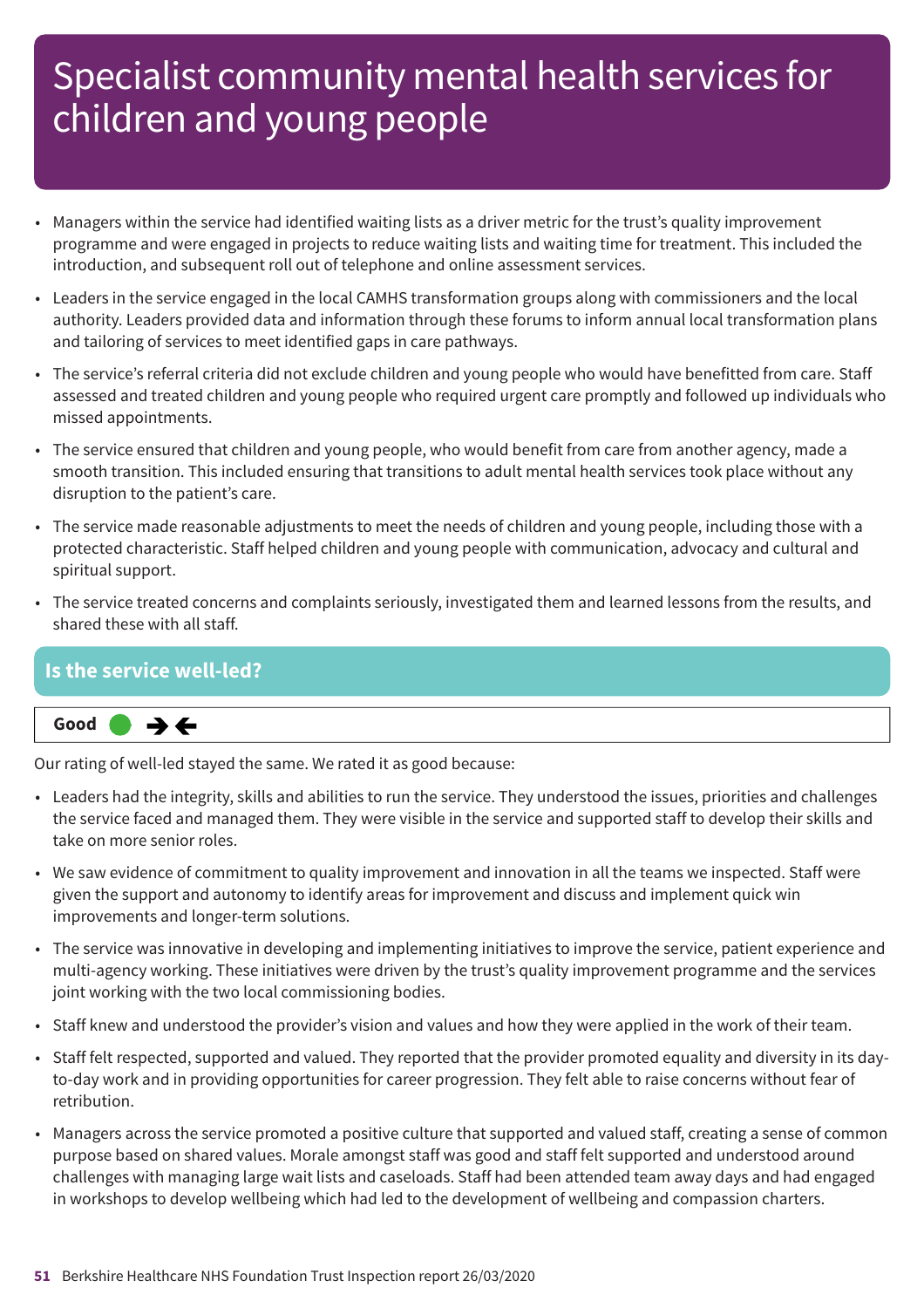- Our findings from the other key questions demonstrated that governance processes operated effectively at team level and that performance and risk were managed well.
- Teams had access to the information they needed to provide safe and effective care and used that information to good effect.
- Staff collected analysed data about outcomes and performance and engaged actively in local and national quality improvement activities.
- Managers worked closely with other local healthcare services and organisations (schools, public health, local authority, voluntary and independent sector) to ensure that there was an integrated local system that met the needs of children and young people living in the area. There were local protocols for joint working between agencies involved in the care of children and young people.

### **Outstanding practice**

The service delivered Psychological Perspectives in Education and Primary Care (PPEPCare) training to schools, social services and primary care. The training included 13 modules, 10 schools had received this training in the last year, and over 40 schools had received this training in total.

The trust had designed an online peer-support based system, Support Hope and Recovery Online Network (SHaRON). Staff, children and young people and their families spoke positively about this service and praised its value as a confidential space for children and young people and their families to access support.

The service were part of a successful West Berkshire bid for NHSE funding to be a trailblazer site for the new schools mental health support teams (MHST). A subsequent bid for funding to roll out further teams as part of 'wave 1' had also been successful. The service provided clinical expertise to trailblazer teams in Reading and West Berkshire and a 'wave 1' team had been set up in Wokingham.

### Areas for improvement

#### **Action the trust MUST take to improve:**

The provider must continue to work with commissioners to ensure waiting times are not excessive, thereby putting young people waiting to receive treatment at increased risk. Particular attention needs to be paid to ensuring timely access to services for those referred to the attention deficit hyperactivity disorder pathway and autism assessment pathway.

#### **Action the trust SHOULD take to improve:**

The trust should ensure that consideration and evidence of consent, capacity and Gillick competence is clearly documented within care records.

The trust should ensure care plans and goal setting is documented in a format that is accessible to children and young people and evidences patient voice.

The trust should ensure that cleaning of toys is recorded at the Reading site.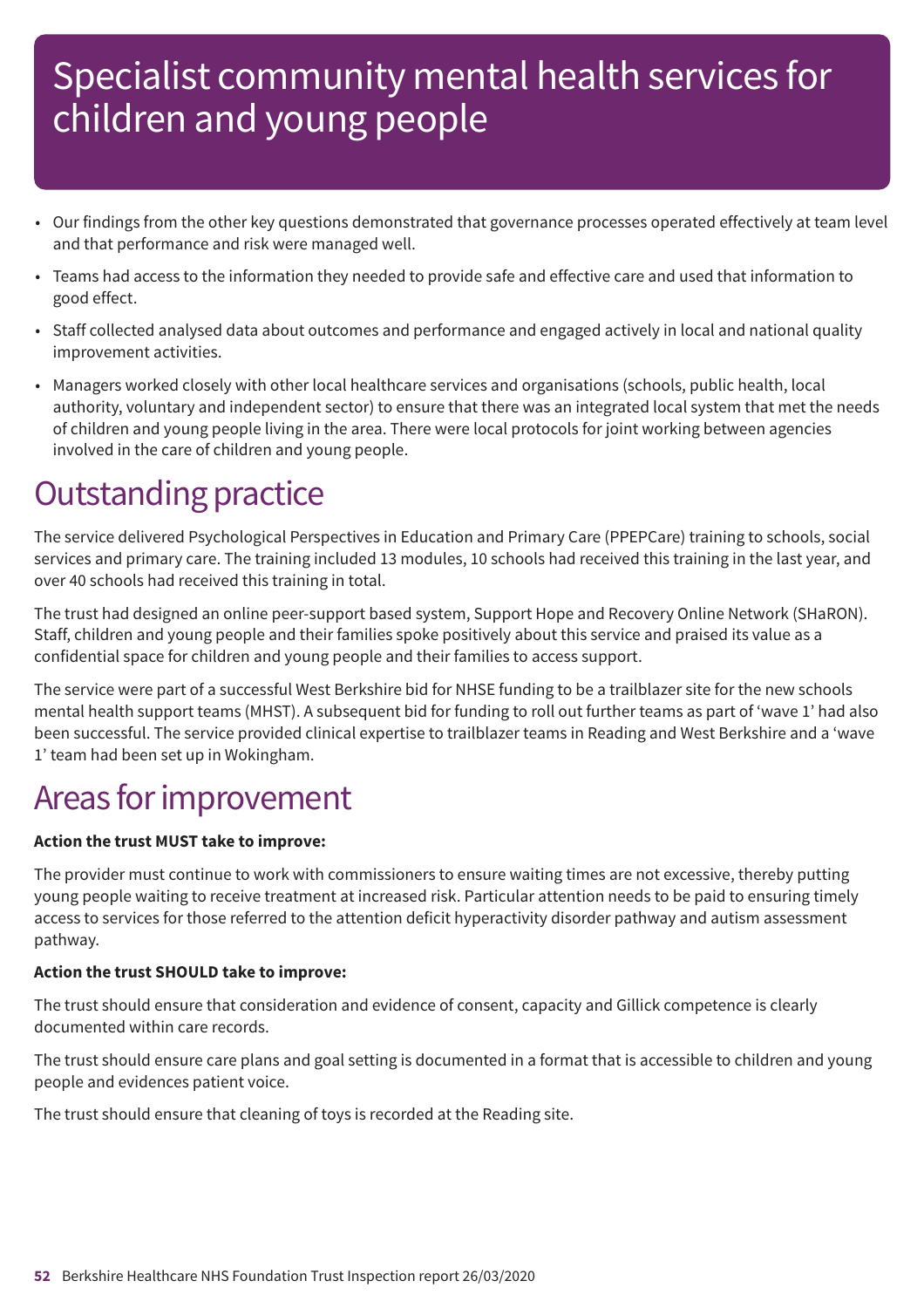#### **Same–––rating Good –––**

### Key facts and figures

Willow House is a nine-bed inpatient mental health unit for children and young people on the grounds of Wokingham Hospital. It is the only inpatient mental health child and adolescent unit within Berkshire Healthcare NHS Foundation Trust and takes referrals from Berkshire as well as out of county referrals. The unit is mixed sex and admits children and young people aged 12 to 18. Some young people admitted to the unit are detained under the Mental Health Act 1983. Patients have access to education in a neighbouring building, which Ofsted rated as outstanding in 2017.

We inspected this core service as part of our next phase mental health inspection programme.

Our inspection took place on 05 November 2019. It was announced (staff knew we were coming) to ensure that everyone we needed to talk to was available.

Before the inspection, we reviewed information that we held and asked other organisations to share what they knew about the trust. These included NHS Improvement, local Health Watch organisations, local clinical commissioning groups and local authorities.

During the inspection visit, the team:

- visited the ward, looked at the quality of the environments and observed staff caring for patients
- spoke with one young person who was using the service
- spoke with six members of staff (the ward manager, service manager, one doctor, two nurses and one nursing assistant)
- attended and observed one morning handover meeting; one daily quality improvement meeting; and, one school session
- reviewed four patient medicine administration charts
- carried out a specific check of the medicine management on the wards
- reviewed four care and treatment records
- looked at a range of policies, procedures and other documents relating to the running of the service.

### **Summary of this service**

Our rating of this child and adolescent inpatient service stayed the same. We rated it as good because:

- The service used systems and processes to safely prescribe, administer, record and store medicines. Staff regularly reviewed the effects of medications on each patient's physical health.
- Young people had good access to education and physical healthcare
- Staff treated young people with compassion and kindness. They respected young people's privacy and dignity. They understood the individual needs of young people and supported young people to understand and manage their care, treatment or condition.
- Staff planned and managed discharge well. They liaised well with services that would provide aftercare and were assertive in managing the discharge care pathway.
- **53** Berkshire Healthcare NHS Foundation Trust Inspection report 26/03/2020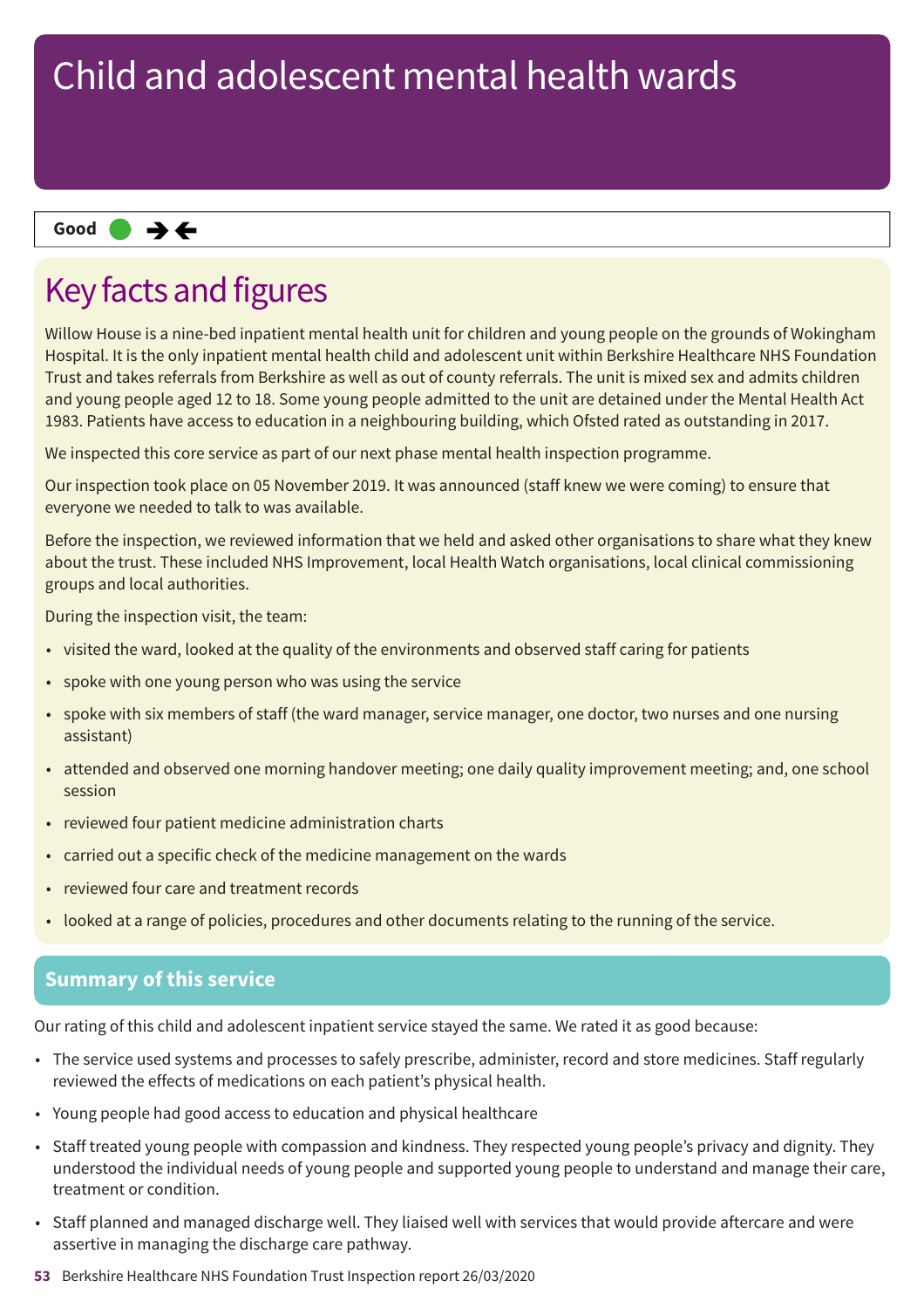- Staff engaged actively in local and national quality improvement activities. All members of staff participated in the work involved in a trust-wide quality improvement system called Quality Management Improvement System.
- Young people's safety plans were individualised and holistic care plans that were written with the young person.
- Restrictions were reviewed regularly with the involvement of young people.

#### However;

- Most of the ward environment was not in a good state of decoration. Bedrooms were particularly in need of updating and the communal shower and toilet room consisted of a row of shabby and highly cramped cubicles. However, the trust had plans in place to move to the Prospect Park site which will enable co-location of all inpatient mental health services and a much improved environment.
- Staff imposed a number of clinically justifiable blanket restrictions on young people, such as a ban on the use of smartphones, although young people were provided with mobile phones to text and make calls. Restrictions were reviewed regularly with the involvement of young people.
- Staff did not always record that they had assessed the mental capacity or competency of young people, or that they had obtained their consent.
- Young people did not have a lockable space within their bedroom, although they did have access to a storage area to lock their belongings in. There were no locks on bedroom doors and no patient control of bedroom door viewing panels.

#### **Is the service safe?**

⋔

#### **Up one rating Good –––**

Our rating of safe improved. We rated it as good because:

- Staff completed mandatory training, including how to safeguard children and young people from abuse.
- Staff followed best practice in anticipating, de-escalating and managing distressed behaviour. Staff used restraint and seclusion only after attempts at de-escalation had failed.
- Staff had easy access to clinical information and it was easy for them to maintain high quality clinical records.
- The service used systems and processes to safely prescribe, administer, record and store medicines. Staff regularly reviewed the effects of medications on each young person's physical health.
- Young people were not able to use smartphones but were issued with mobile phones which could make and receive calls and texts.

#### However:

- Most of the ward environment was not in a good state of decoration. Bedrooms were particularly in need of updating and the communal shower and toilet room consisted of a row of shabby and highly cramped cubicles. However, the trust had plans in place to move to the Prospect Park site which will enable co-location of all inpatient mental health services and a much improved environment.
- The service had high levels of staffing vacancies, particularly for registered nurses but all shifts were covered with regular agency staff. There was sometimes insufficient staff to facilitate 1:1 meetings, escorted leave or activities.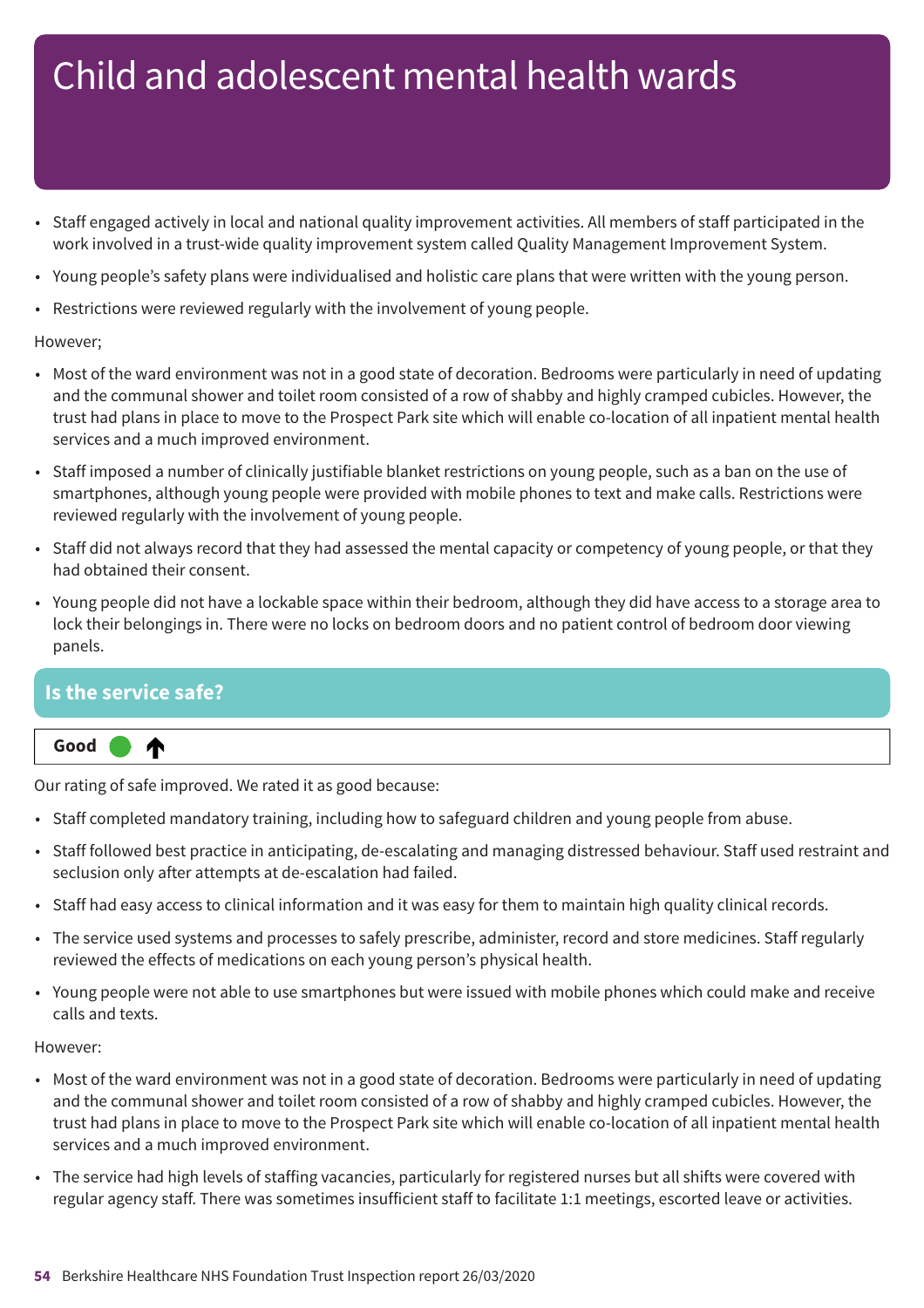• We spoke to one young person who said it felt like they were punished for their self-harming behaviour by having reflective leave and staff did not inform parents about incidents prior to the home leave. However, it was documented in care records that where an incident had occurred, parents were always informed about this by staff. Reflective leave was documented as being part of the young person's harm minimisation strategy

#### **Is the service effective?**



Our rating of effective stayed the same. We rated it as good because:

- Staff assessed the physical and mental health of all young people on admission. Young people had good access to physical healthcare and staff supported young people to live healthier lives.
- The door to the unit was locked at all times. Staff were keen to follow least restrictive practice; however, they were concerned about the risks of allowing informal patients unescorted leave due to the proximity of the railway/ level crossing. Young people who were informal patients were allowed to leave the ward following safety conversations and risk assessments. Safety plans in relation to leave were discussed within weekly MDT meetings, in corroboration with young people and their parents.
- Staff used recognised rating scales to assess and record severity and outcomes. They also participated in clinical audit, benchmarking and quality improvement initiatives.
- The ward team had effective working relationships with other relevant teams within the organisation and with relevant services outside the organisation.
- Young people's safety plans were individualised and holistic care plans that were written with the young person.

#### However;

- The average monthly compliance for non-medical staff to receive clinical supervision during the 12-month period ending 31 October 2019 was 67% which was below the trust's target.
- Staff had variable understanding of the Mental Capacity Act 2005 and how it applied to young people aged 16 and 17 and the principles of Gillick competence as they applied to patients under 16.

### **Is the service caring?**

#### **Same–––rating Good –––**  $\rightarrow$   $\leftarrow$

Our rating of caring stayed the same. We rated it as good because:

- Staff treated young people with compassion and kindness. They respected young people's privacy and dignity. They understood the individual needs of young people and supported them to understand and manage their care, treatment or condition.
- Staff involved young people in care planning and risk assessment and actively sought their feedback on the quality of care provided. They ensured that young people had easy access to independent advocates.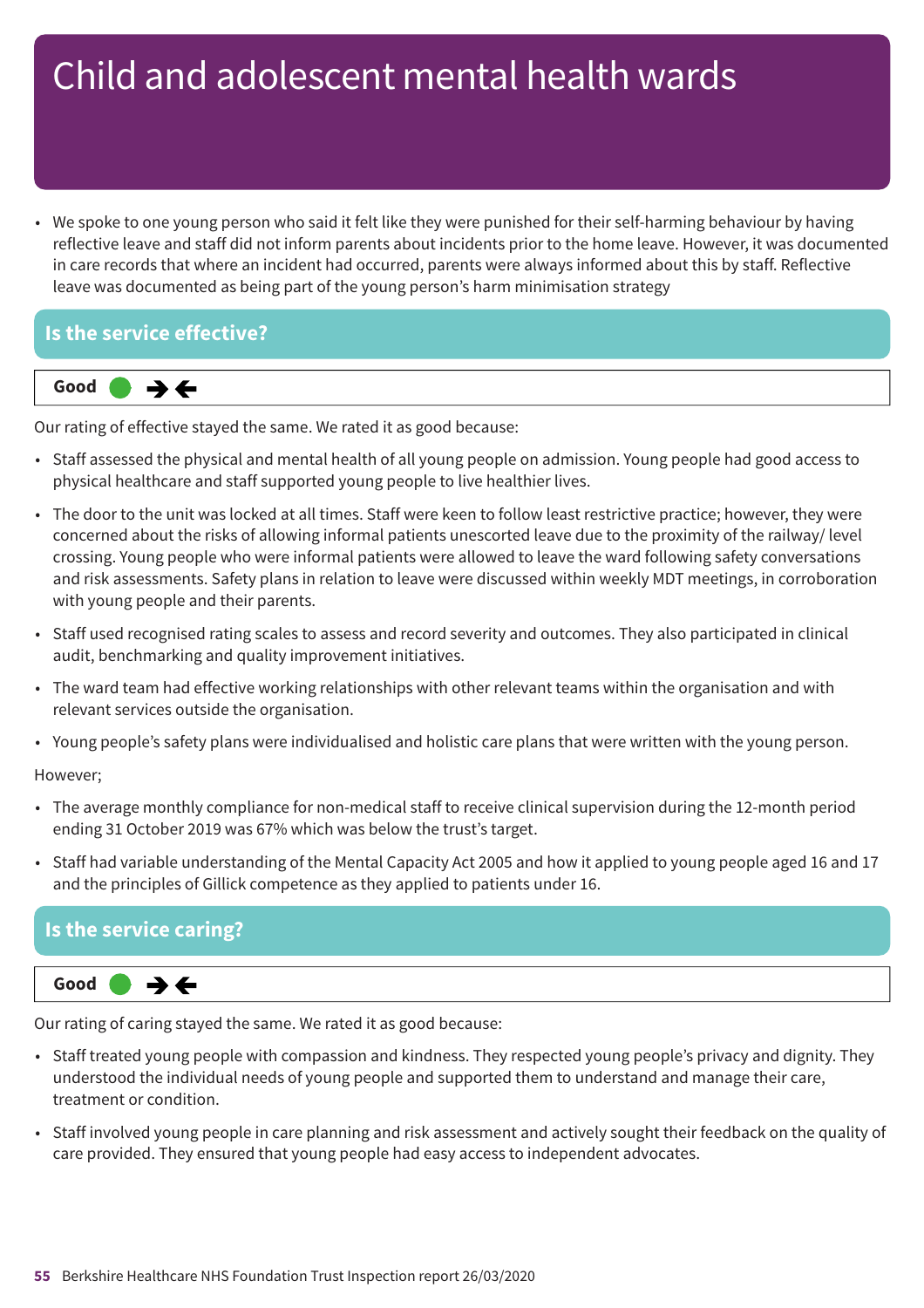#### **Is the service responsive?**

**Same–––rating Good –––**  $\rightarrow$   $\leftarrow$ 

Our rating of responsive stayed the same. We rated it as good because:

- Staff planned and managed admission and discharge well. They liaised well with services that would provide aftercare and were assertive in managing the discharge care pathway. As a result, young people did not have excessive lengths of stay and discharge was rarely delayed for other than a clinical reason.
- Each young person had their own bedroom and there were quiet areas for privacy.
- Staff facilitated young people's access to high quality education throughout their time on the ward.
- The food was of a good quality and patients could access hot drinks and snacks at any time.
- The service met the needs of all young people who used the service including those with a protected characteristic. Staff helped young people with communication, advocacy and cultural and spiritual support.
- The service treated concerns and complaints seriously, investigated them and learned lessons from the results, and shared these with the whole team and the wider service.

### **Is the service well-led?**

**Same–––rating Good –––**  $\rightarrow$   $\leftarrow$ 

Our rating of well-led stayed the same. We rated it as good because:

- Leaders had the skills, knowledge and experience to perform their roles, had a good understanding of the services they managed, and were visible in the service and approachable for patients and staff.
- Staff knew and understood the provider's vision and values and how they were applied in the work of their team.
- Staff felt respected, supported and valued. They reported that the provider promoted equality and diversity in its dayto-day work and in providing opportunities for career progression. They felt able to raise concerns without fear of retribution.
- Staff engaged actively in local and national quality improvement activities. All members of staff participated in a trust-wide quality improvement system called QMIS (Quality Management Improvement System).

However;

• The service had high levels of staffing vacancies, particularly for registered nurses but all shifts were covered with regular agency staff. There was sometimes insufficient staff to facilitate 1:1 meetings, escorted leave or activities.

### Areas for improvement

Action a trust SHOULD take is to comply with a minor breach that did not justify regulatory action, to prevent it failing to comply with legal requirements in future, or to improve the quality of services.

#### **Action the trust SHOULD take to improve**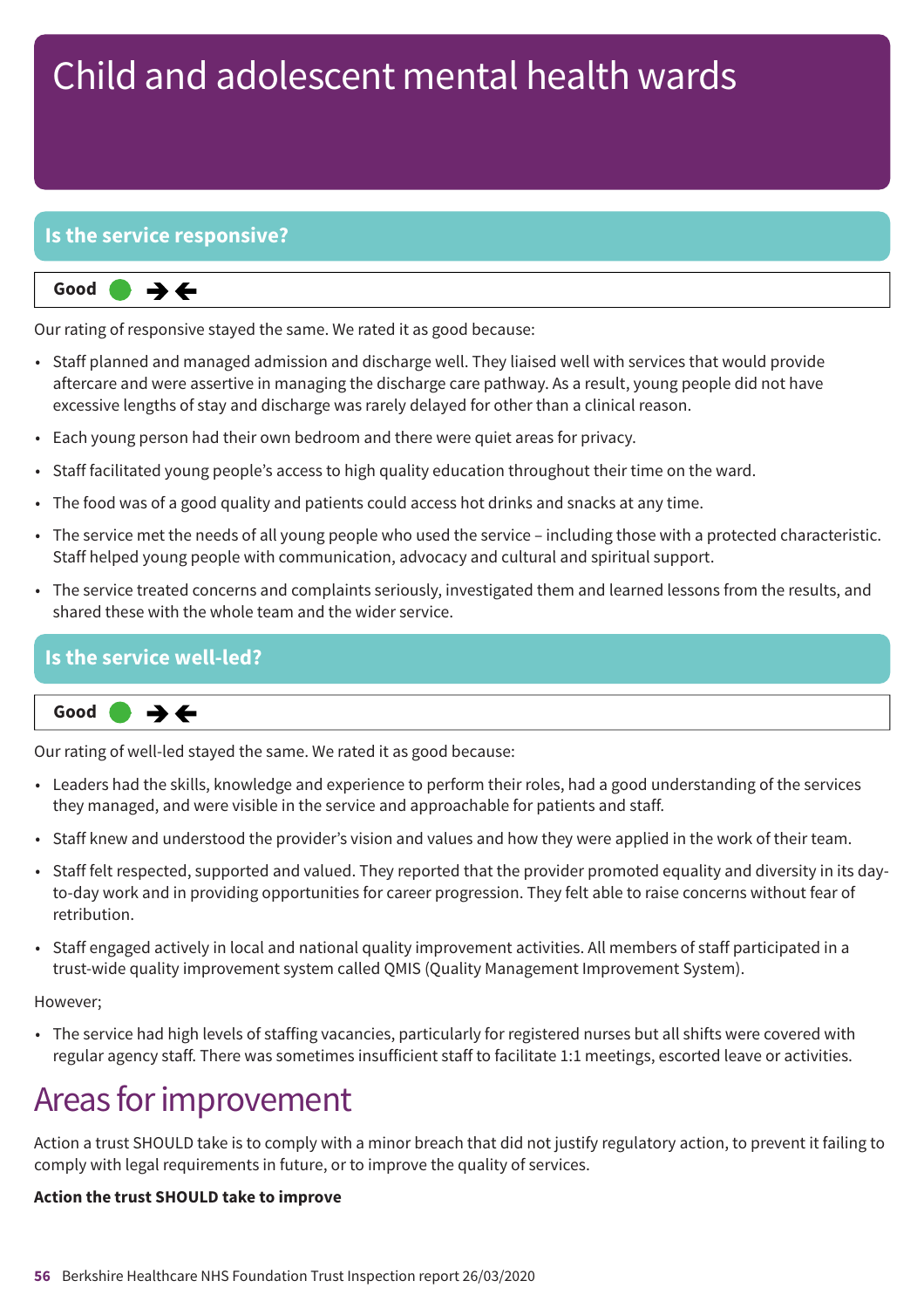- The trust should ensure that the ward environment is in a good state of repair and fit for purpose; that young people can control the vision panel in their bedroom door; and that young people are provided with a lockable space within their bedroom.
- The trust should ensure that all staff receive regular clinical supervision.
- The trust should ensure that all staff have an appropriate level of understanding of the Mental Capacity Act and Gillick Competency to their position within the team.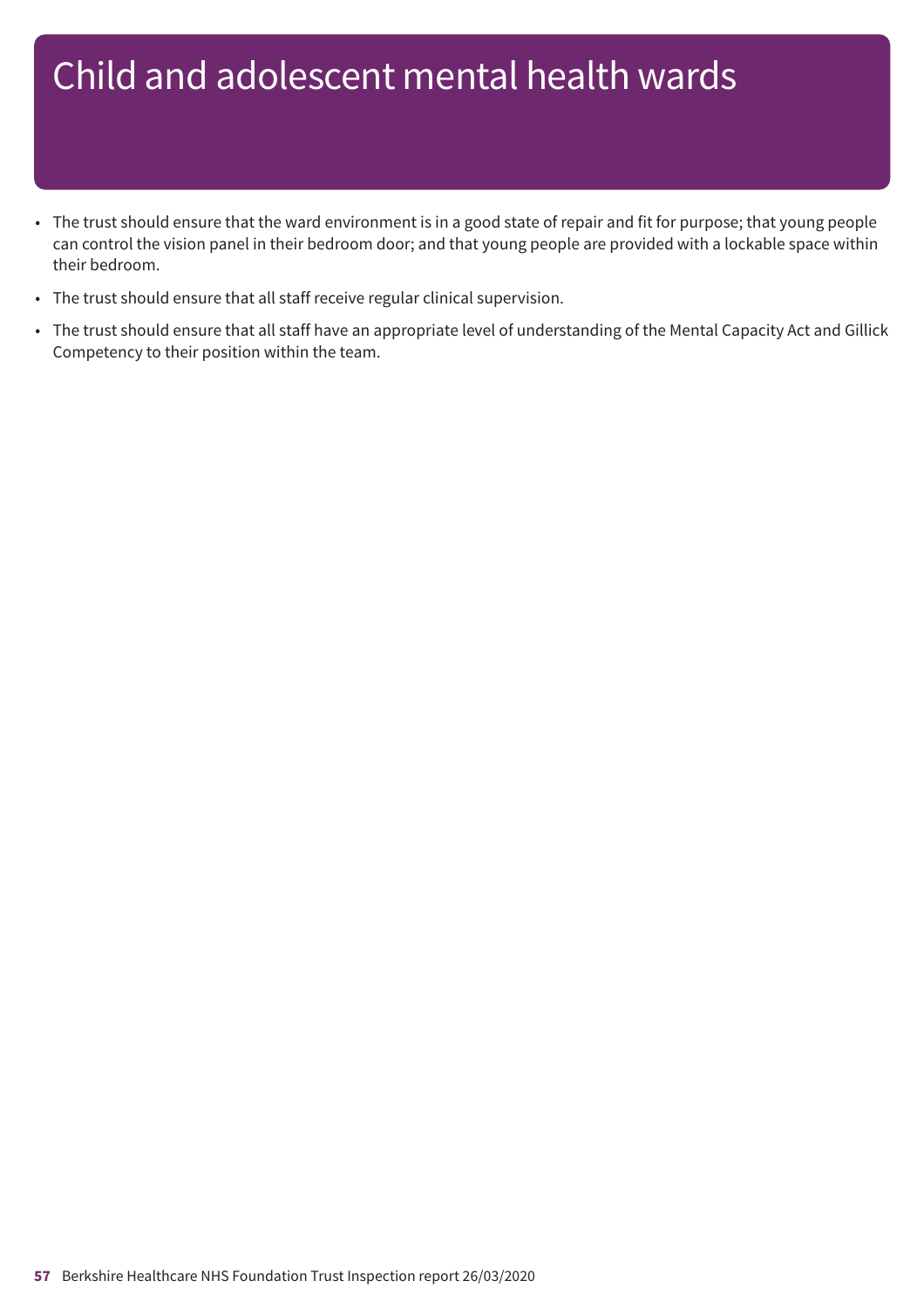# Requirement notices

### Action we have told the provider to take

The table below shows the legal requirements that the service provider was not meeting. The provider must send CQC a report that says what action it is going to take to meet these requirements.

For more information on things the provider must improve, see the Areas for improvement section above.

**Please note:** Regulatory action relating to primary medical services and adult social care services we inspected appears in the separate reports on individual services (available on our website www.cqc.org.uk)

**This guidance** (see goo.gl/Y1dLhz) describes how providers and managers can meet the regulations. These include the fundamental standards – the standards below which care must never fall.

| <b>Regulated activity</b> |  |
|---------------------------|--|
|---------------------------|--|

Assessment or medical treatment for persons detained under the Mental Health Act 1983

Regulation

Regulation 12 HSCA (RA) Regulations 2014 Safe care and treatment

service users from abuse and improper treatment

Treatment of disease, disorder or injury

| Regulated activity                                                                                                                   | Regulation                                                         |
|--------------------------------------------------------------------------------------------------------------------------------------|--------------------------------------------------------------------|
| Assessment or medical treatment for persons detained<br>under the Mental Health Act 1983<br>Treatment of disease, disorder or injury | Regulation 15 HSCA (RA) Regulations 2014 Premises and<br>equipment |
| Regulated activity                                                                                                                   | Regulation                                                         |
| Assessment or medical treatment for persons detained                                                                                 | Regulation 13 HSCA (RA) Regulations 2014 Safeguarding              |

under the Mental Health Act 1983

Treatment of disease, disorder or injury